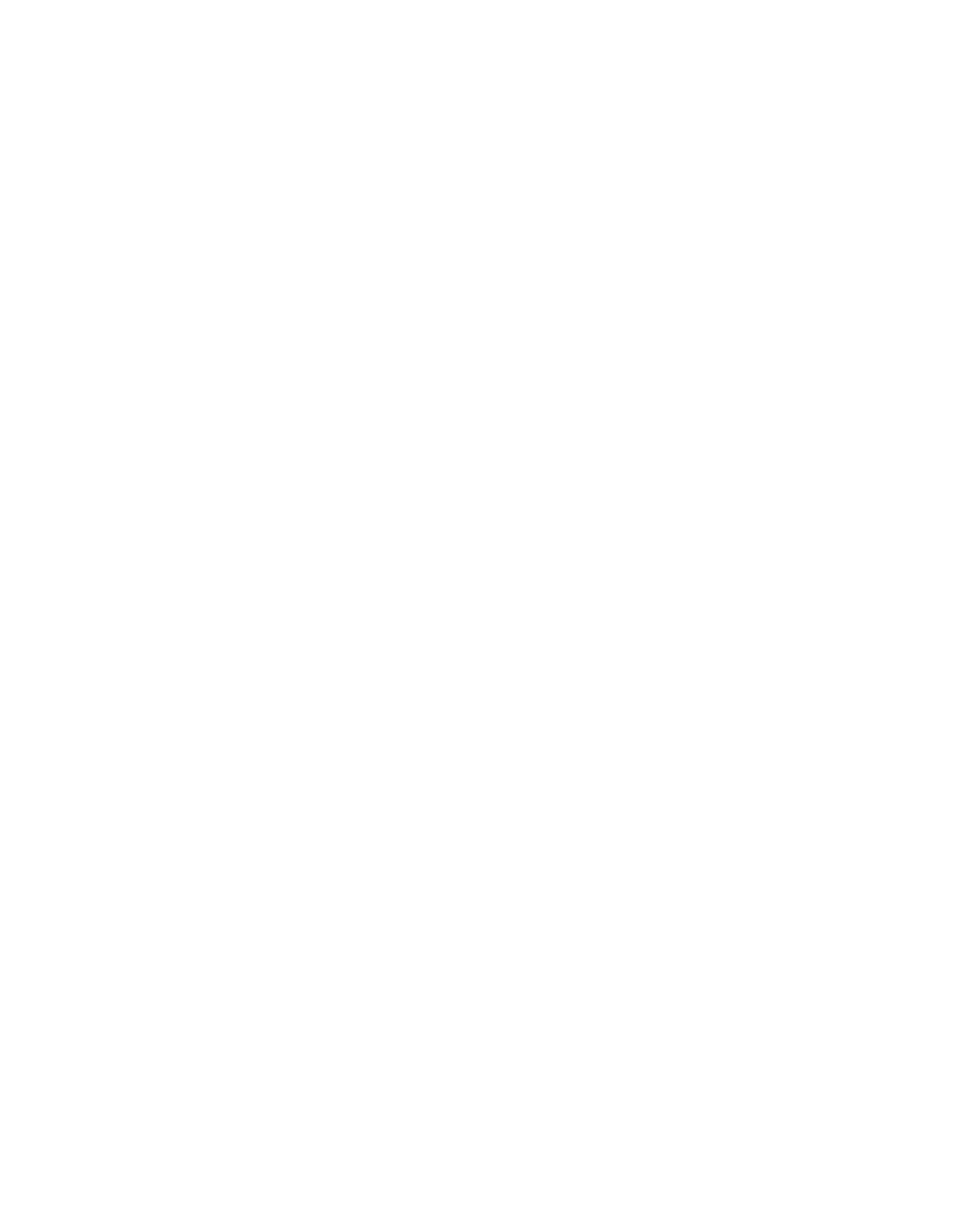

Pittsburgh, PA 15213-3890

# **The Structured Intuitive Model for Product Line Economics (SIMPLE)**

CMU/SEI-2005-TR-003 ESC-TR-2005-003

Paul C. Clements John D. McGregor Sholom G. Cohen

*February 2005* 

**Product Line Practice Initiative** 

Unlimited distribution subject to the copyright.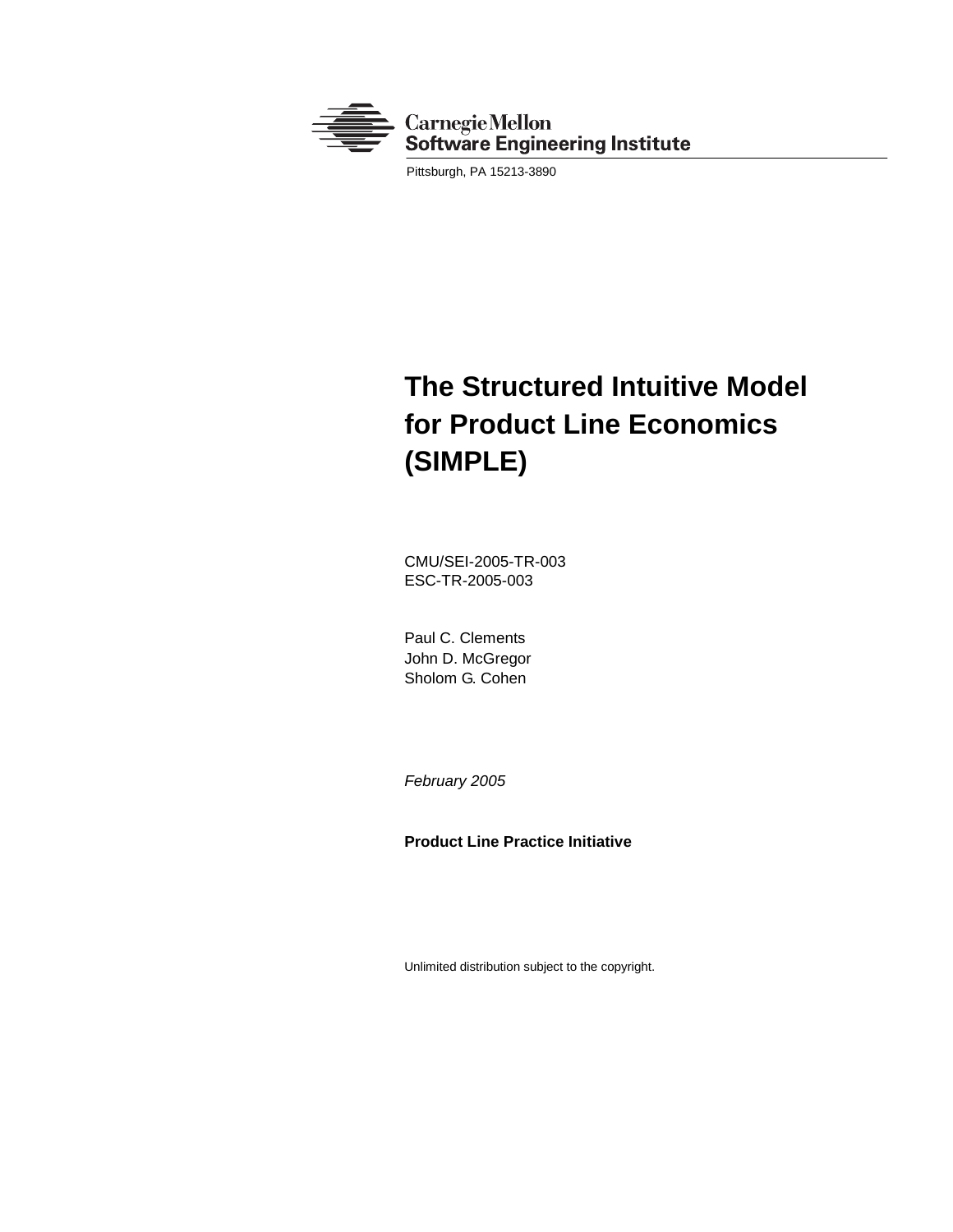This report was prepared for the

SEI Joint Program Office ESC/XPK 5 Eglin Street Hanscom AFB, MA 01731-2100

The ideas and findings in this report should not be construed as an official DoD position. It is published in the interest of scientific and technical information exchange.

FOR THE COMMANDER

Christos Scondras Chief of Programs, XPK

This work is sponsored by the U.S. Department of Defense. The Software Engineering Institute is a federally funded research and development center sponsored by the U.S. Department of Defense.

Copyright 2005 Carnegie Mellon University.

NO WARRANTY

THIS CARNEGIE MELLON UNIVERSITY AND SOFTWARE ENGINEERING INSTITUTE MATERIAL IS FURNISHED ON AN "AS-IS" BASIS. CARNEGIE MELLON UNIVERSITY MAKES NO WARRANTIES OF ANY KIND, EITHER EXPRESSED OR IMPLIED, AS TO ANY MATTER INCLUDING, BUT NOT LIMITED TO, WARRANTY OF FITNESS FOR PURPOSE OR MERCHANTABILITY, EXCLUSIVITY, OR RESULTS OBTAINED FROM USE OF THE MATERIAL. CARNEGIE MELLON UNIVERSITY DOES NOT MAKE ANY WARRANTY OF ANY KIND WITH RESPECT TO FREEDOM FROM PATENT, TRADEMARK, OR COPYRIGHT INFRINGEMENT.

Use of any trademarks in this report is not intended in any way to infringe on the rights of the trademark holder.

Internal use. Permission to reproduce this document and to prepare derivative works from this document for internal use is granted, provided the copyright and "No Warranty" statements are included with all reproductions and derivative works.

External use. Requests for permission to reproduce this document or prepare derivative works of this document for external and commercial use should be addressed to the SEI Licensing Agent.

This work was created in the performance of Federal Government Contract Number F19628-00-C-0003 with Carnegie Mellon University for the operation of the Software Engineering Institute, a federally funded research and development center. The Government of the United States has a royalty-free government-purpose license to use, duplicate, or disclose the work, in whole or in part and in any manner, and to have or permit others to do so, for government purposes pursuant to the copyright license under the clause at 252.227-7013.

For information about purchasing paper copies of SEI reports, please visit the publications portion of our Web site [\(http://www.sei.cmu.edu/publications/pubweb.htm](http://www.sei.cmu.edu/publications/pubweb.html)l).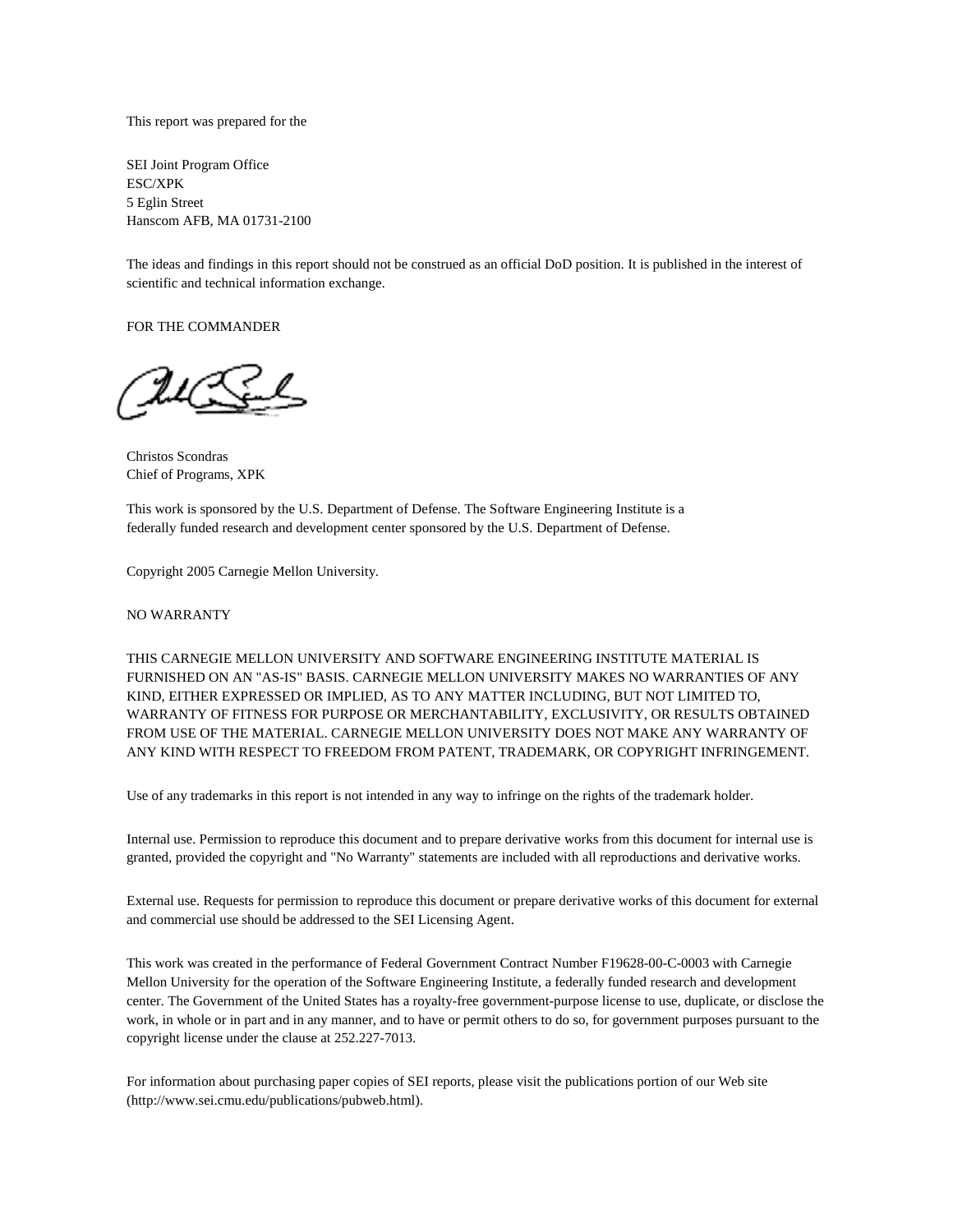# **Table of Contents**

| 1              |                  |                                                                              |  |  |  |  |
|----------------|------------------|------------------------------------------------------------------------------|--|--|--|--|
| $\overline{2}$ |                  |                                                                              |  |  |  |  |
|                | 2.1              |                                                                              |  |  |  |  |
|                | $2.2\phantom{0}$ |                                                                              |  |  |  |  |
|                | 2.3              | C <sub>prod</sub> : The Cost of Building Products in a Stand-Alone Fashion 8 |  |  |  |  |
|                | 2.4              |                                                                              |  |  |  |  |
|                | 2.5              |                                                                              |  |  |  |  |
|                | 2.6              |                                                                              |  |  |  |  |
| 3              |                  |                                                                              |  |  |  |  |
|                | 3.1              |                                                                              |  |  |  |  |
|                | 3.2              | The Cost of Building a Software Product Line Vs. Building the                |  |  |  |  |
|                | 3.3              | Cost of Releasing a New Version of a Product Line Member 14                  |  |  |  |  |
|                | 3.4              | Comparing the Cost of Converting to a Product Line Vs. Continuing to         |  |  |  |  |
|                | 3.5              |                                                                              |  |  |  |  |
|                | 3.6              |                                                                              |  |  |  |  |
|                | 3.7              | Redistributing Products Among Existing Product Lines  19                     |  |  |  |  |
|                | 3.8              |                                                                              |  |  |  |  |
|                | 3.9              |                                                                              |  |  |  |  |
| 4              |                  | Approaches for Implementing Cost and Benefit Functions23                     |  |  |  |  |
|                |                  |                                                                              |  |  |  |  |
|                | 4.2              |                                                                              |  |  |  |  |
|                | 4.3              |                                                                              |  |  |  |  |
|                | 4.4              |                                                                              |  |  |  |  |
|                | 4.5              |                                                                              |  |  |  |  |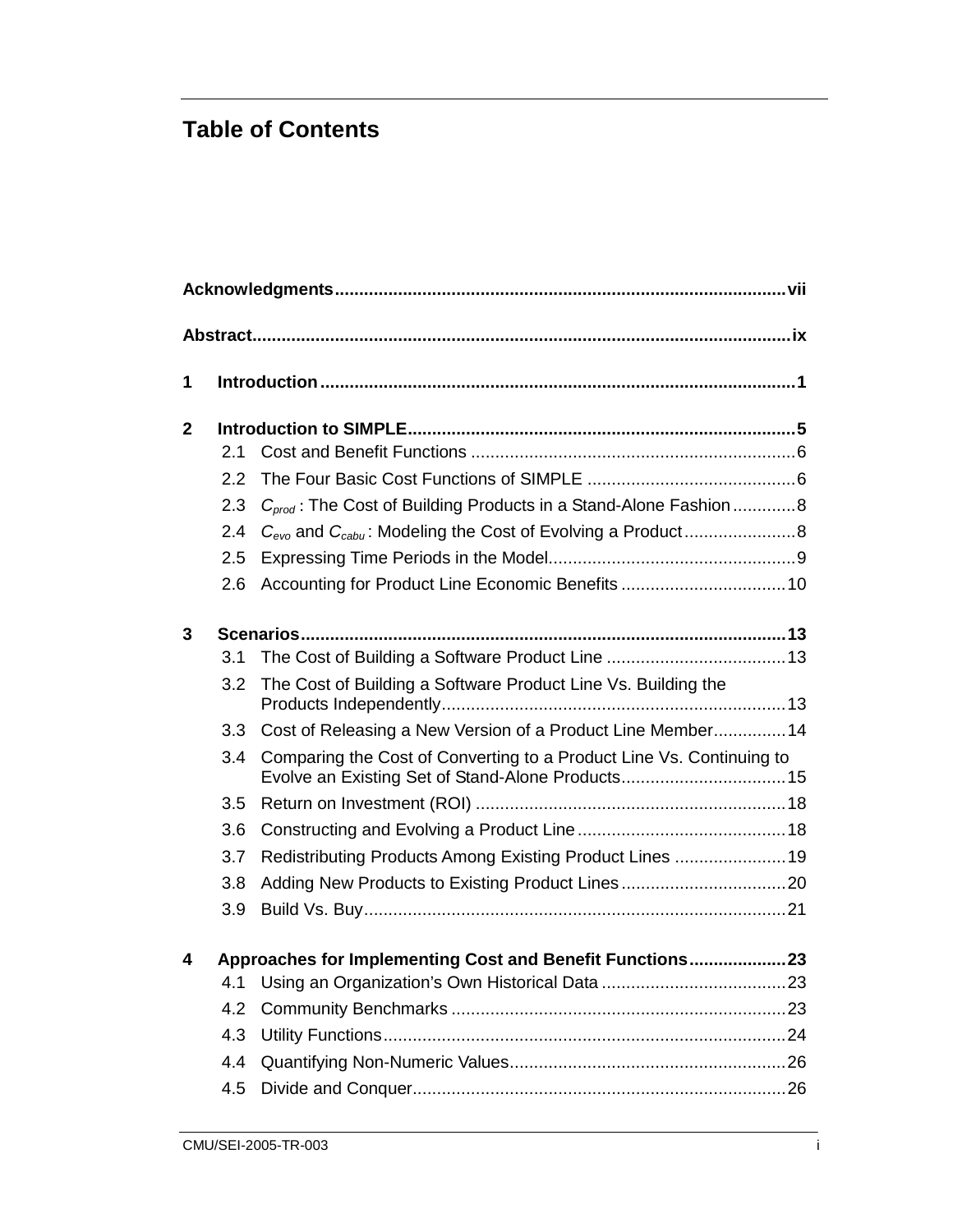|   | 4.6 |                                                                 |  |
|---|-----|-----------------------------------------------------------------|--|
|   | 4.7 |                                                                 |  |
|   | 4.8 |                                                                 |  |
|   | 4.9 |                                                                 |  |
| 5 |     |                                                                 |  |
|   |     |                                                                 |  |
| 6 |     | Relationship to the SEI Framework for Software Product Line     |  |
|   |     |                                                                 |  |
|   | 6.1 |                                                                 |  |
|   |     |                                                                 |  |
| 7 |     |                                                                 |  |
|   | 7.1 |                                                                 |  |
|   |     |                                                                 |  |
|   |     | 7.2.1                                                           |  |
|   |     | Annualized Life-Cycle Model in COPLIMO  45<br>7.2.2             |  |
| 8 |     |                                                                 |  |
|   | 8.1 |                                                                 |  |
|   | 8.2 | Expanding and Organizing the Set of SIMPLE Scenarios 48         |  |
|   | 8.3 | Exploring Intra-Model Dependencies and Sensitivities 48         |  |
|   | 8.4 | Presentation Issues: Making SIMPLE Available and Usable  49     |  |
|   |     | Appendix A - Goal Question Metric (GQM) Analysis of Homogeneity |  |
|   |     |                                                                 |  |
|   |     |                                                                 |  |
|   |     |                                                                 |  |
|   |     |                                                                 |  |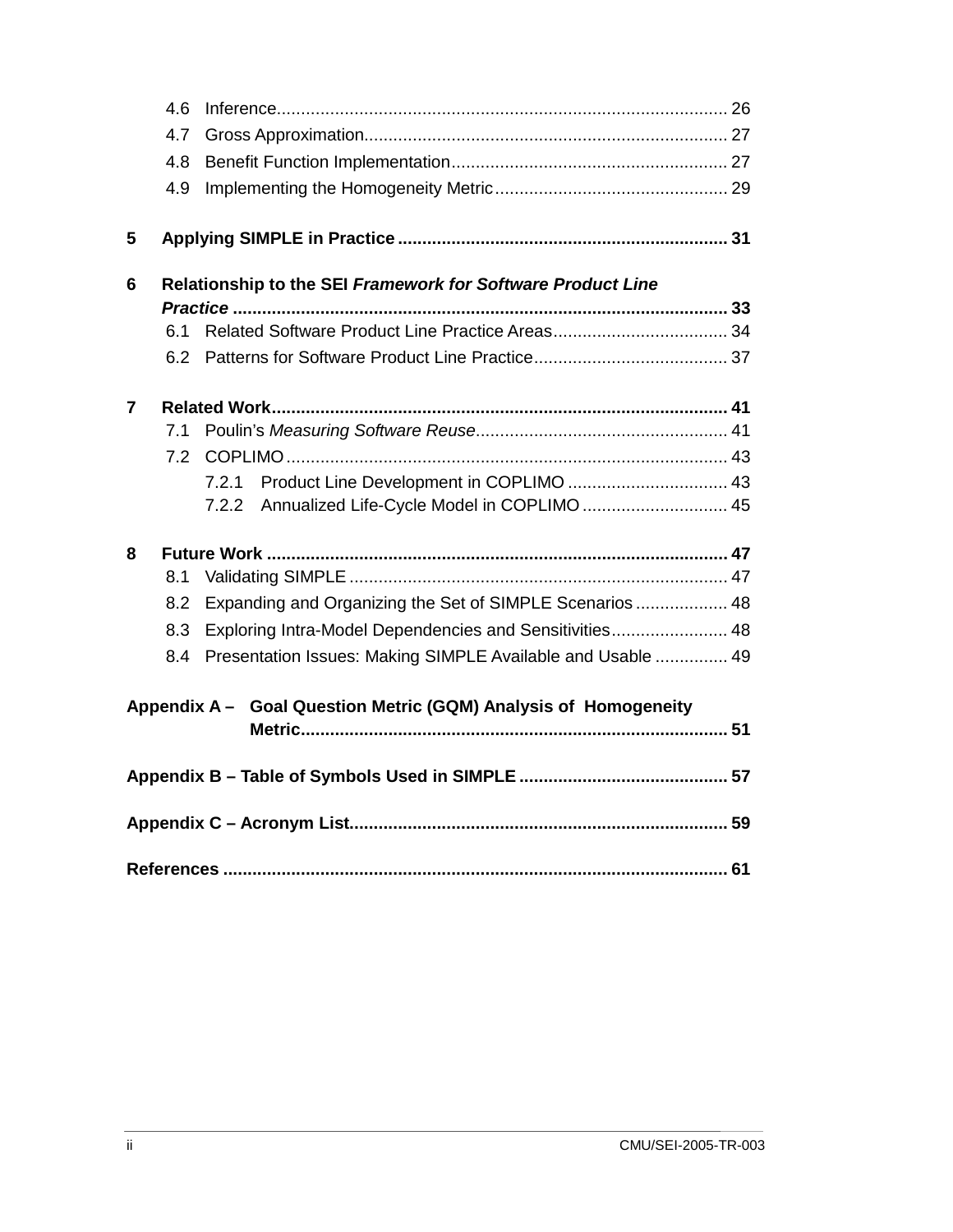# **List of Figures**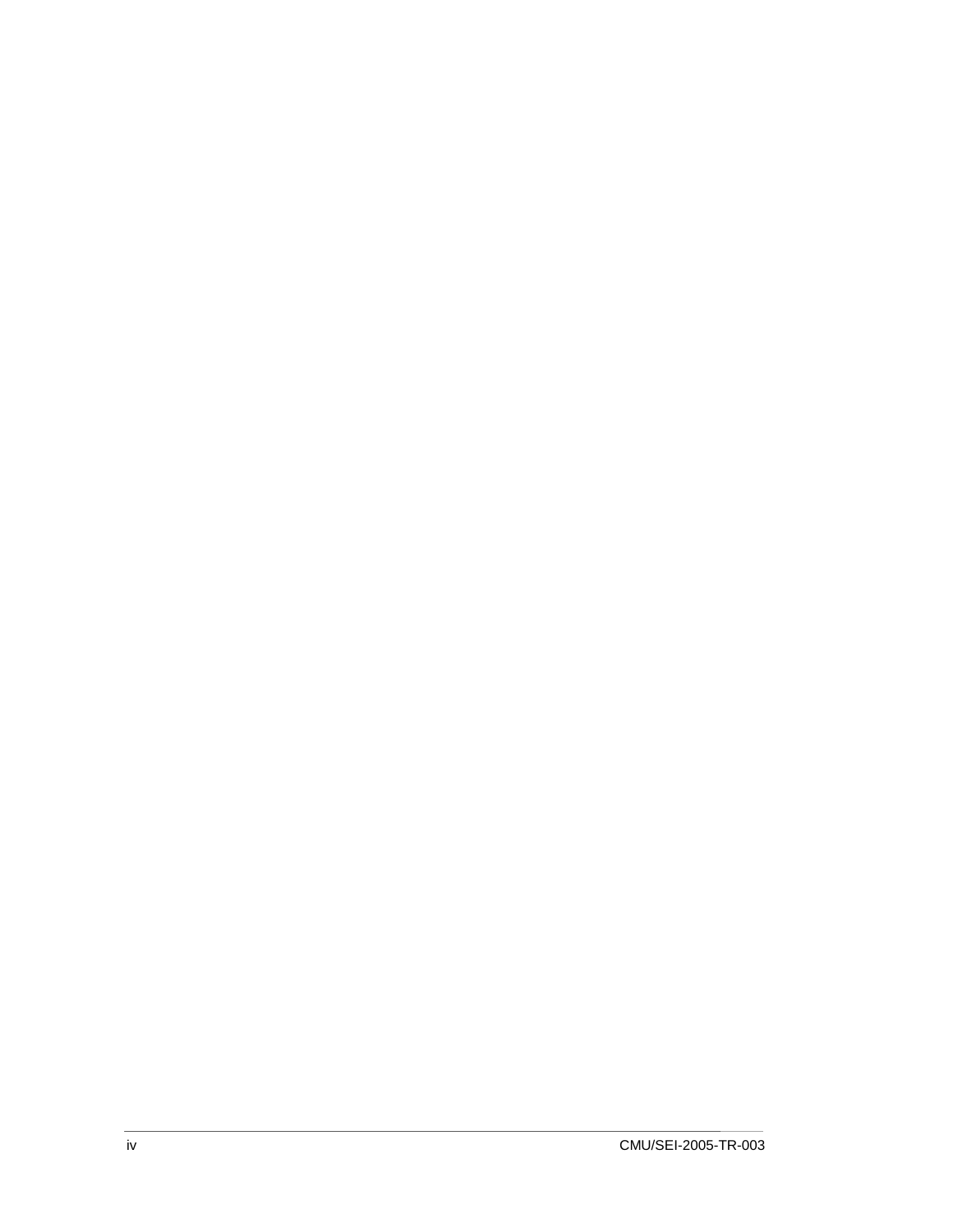# **List of Tables**

|          | Table 5: Relationship of SIMPLE to Product Line Practices34  |  |
|----------|--------------------------------------------------------------|--|
| Table 6: | Relationship of SIMPLE to Patterns for Software Product Line |  |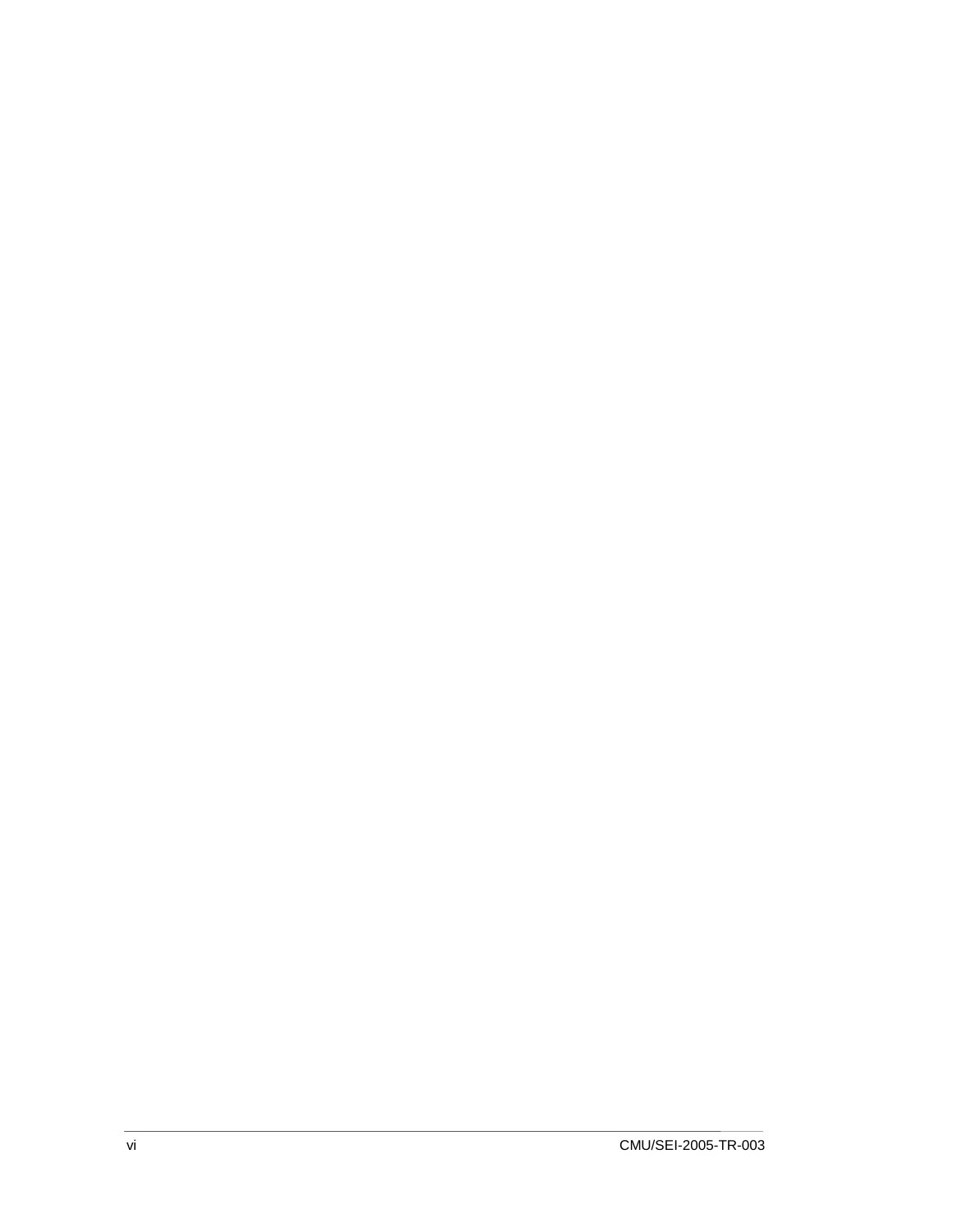## **Acknowledgments**

This work grew out of a discussion group about product line economics at the 2003 Dagstuhl seminar on product family development. In addition to McGregor and Clements, that group included Dirk Muthig and Klaus Schmid of Fraunhofer IESE and Günter Böckle of Siemens. That group went on to publish two papers about their work: one on the basic model [Böckle 04b] and the other showing how to use the economic model to calculate return on investment in a software product line approach [Böckle 04a]. Although this report is the work of the authors listed, we would not have had anything to write about without the contributions of our German colleagues, with whom we continue to meet and collaborate to further the work. To them we express our gratitude and acknowledge their helpful comments on this report. We are also grateful to Charles Krueger of BigLever Software, Inc., who made many helpful suggestions during recent discussions and to Gary Chastek and Lawrence Jones of the Carnegie Mellon® Software Engineering Institute (SEI) for their helpful reviews. And finally, we thank Dale Peterson of Convergys and John Gaffney of Lockheed Martin for their insightful reviews and comments. Dale Peterson's paper, "Economics of Software Product Lines" [Peterson 04], from which we have quoted liberally in this publication, was especially illuminating.

 $\overline{a}$ 

Carnegie Mellon is registered in the U.S. Patent and Trademark Office by Carnegie Mellon University.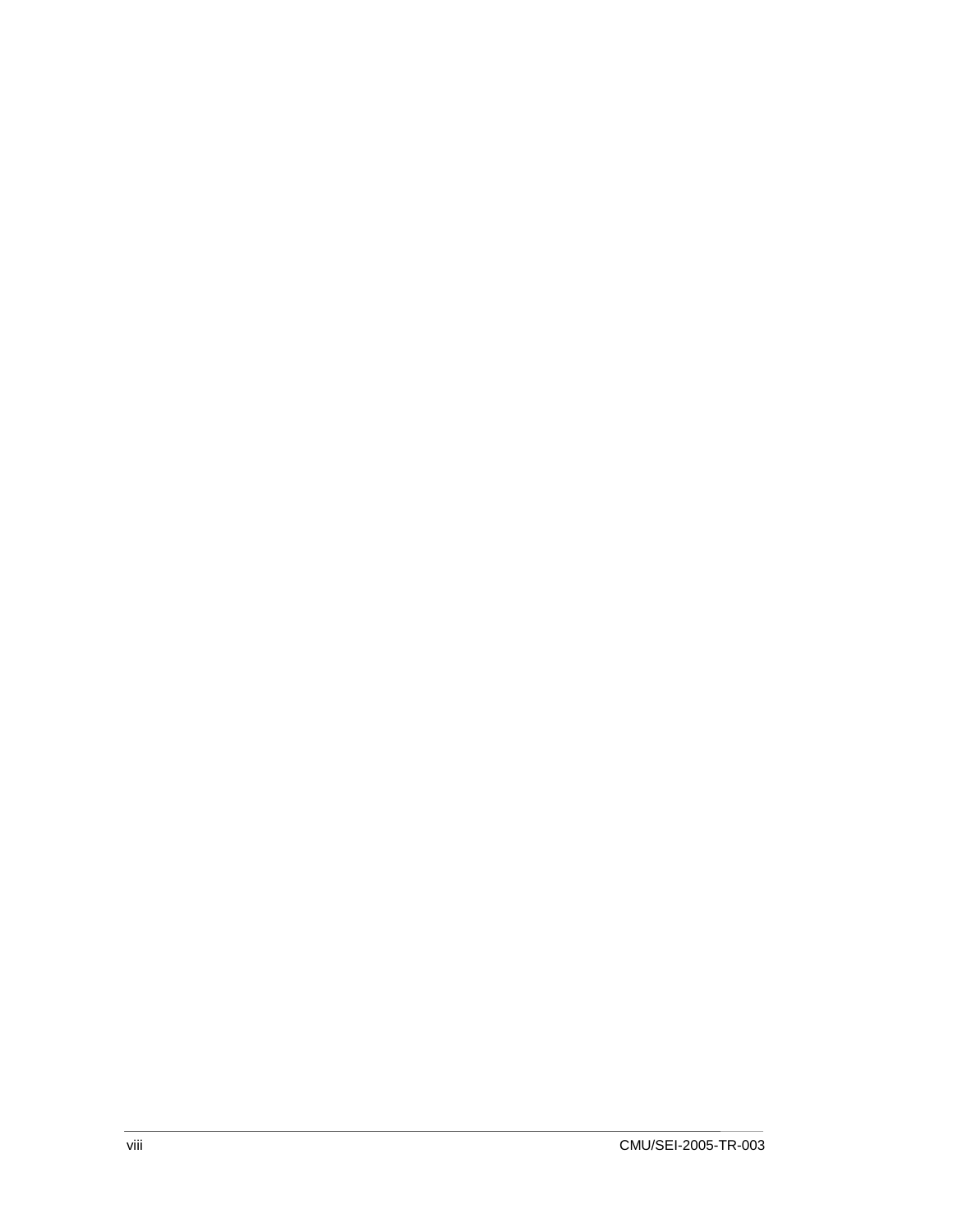# **Abstract**

Software product line practice is an effective strategy for developing families of softwareintensive products. Business modeling is a fundamental practice that provides input into a number of decisions that are made by organizations using or considering using the product line strategy. This report presents the Structured Intuitive Model of Product Line Economics (SIMPLE), a general-purpose business model that supports the estimation of the costs and benefits in a product line development organization. The model supports decisions such as whether to use a product line strategy in a specific situation, the specific strategy to apply, and the appropriateness of acquiring or building specific assets. This report illustrates the model's scope by presenting several scenarios and its usefulness by integrating it into several product line practice patterns. The report ends with a description of future work aimed at making the model usable by product line practitioners.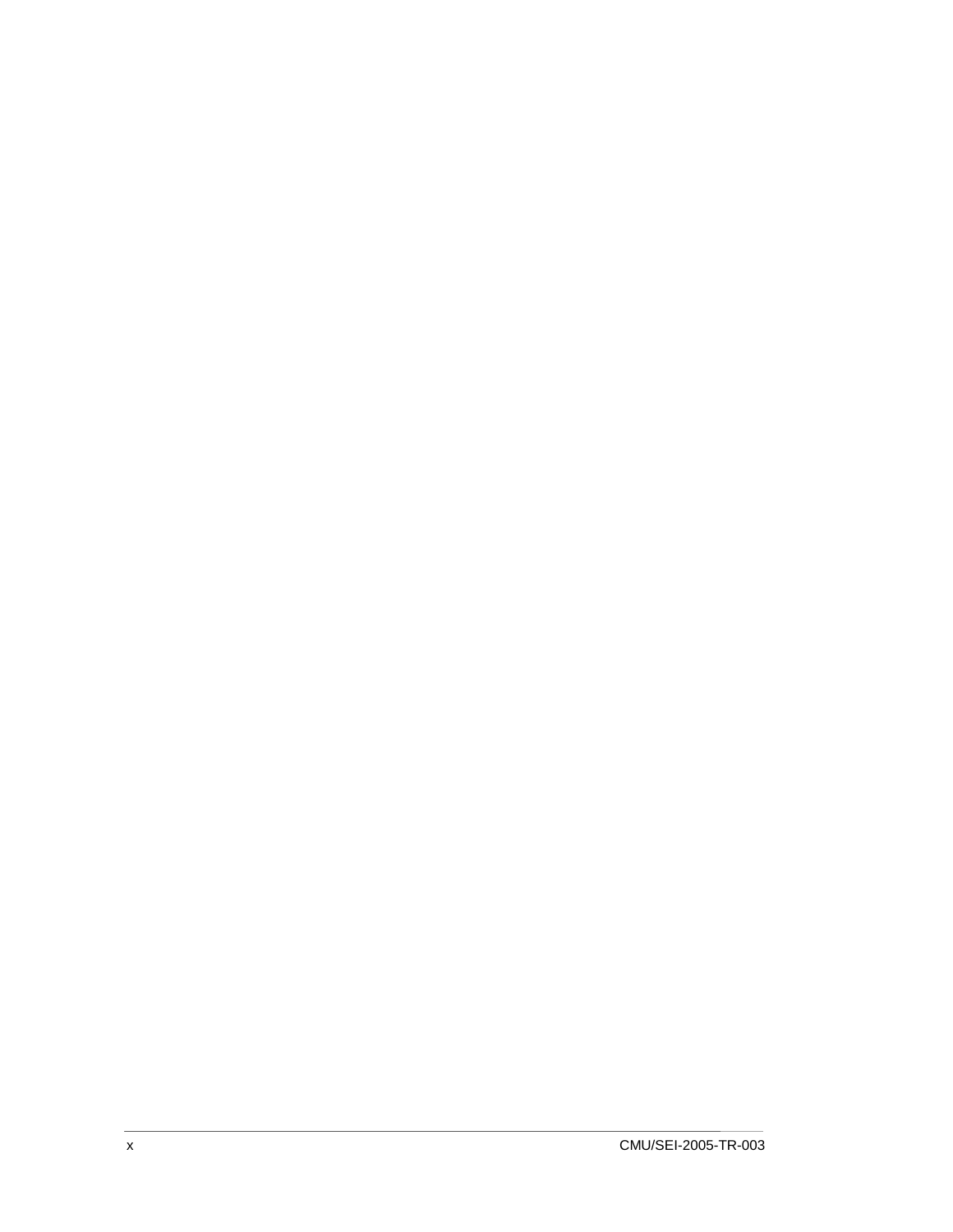# **1 Introduction**

Product line practice has become an important and widely used approach for the efficient development of complete portfolios of software products [McGregor 02]. The fundamental idea of the approach is to undertake the development of a set of products as a single, coherent development task. Products are built from a *core asset base*, a collection of artifacts that have been designed specifically for use across the portfolio. This approach has produced order-ofmagnitude economic improvements compared to one-at-a-time software system development [Clements 02b]. The product line approach is a comprehensive software-intensive product development strategy. It includes not only technical approaches to solving the problem at hand but business considerations as well, including the economic characteristics of the development. The strategic nature of these characteristics affects how business modeling is carried out in the organization.

The product line approach is not always the best economic choice for developing a family of related systems. For example, the systems may be prohibitively dissimilar from each other, or the family might contain too few systems to recoup the cost of developing the core assets. Decision makers must be able to predict the costs and benefits of developing and evolving a product line as compared to undertaking traditional development approaches. Even when a product line approach has been embraced, alternative approaches are available, and their economic implications must be weighed before one of those approaches is chosen. Peterson writes

*The investment costs and risks, as well as the downstream benefits can be significant. Gaining executive stakeholder buy-in to making the investment requires a business case that translates the qualitative benefits so often cited for software product lines into concrete business benefits. The business case process can be an effective decision making tool for not only deciding whether an organization should transition to an SPL [software product line], but also how best to make the transition a success. An understanding of the size and timing of the cash flows will enable the organization to assess its transition strategy, and determine the degree to which it should adopt an incremental and iterative approach* [Peterson 04].

Most of the current economic arguments are based on singular data points derived from case studies [Clements 02a, Knauber 02, Clements 02b, Cohen 04, SPL 05a] or convincing arguments appealing to reasonableness and simplistic cost curves [Weiss 99, Cohen 03]. Existing models of development costs in the context of reuse can only be applied in a restricted way, since product line development involves some fundamental assumptions that are not reflected in these models. Currently, only a few economic models exist specifically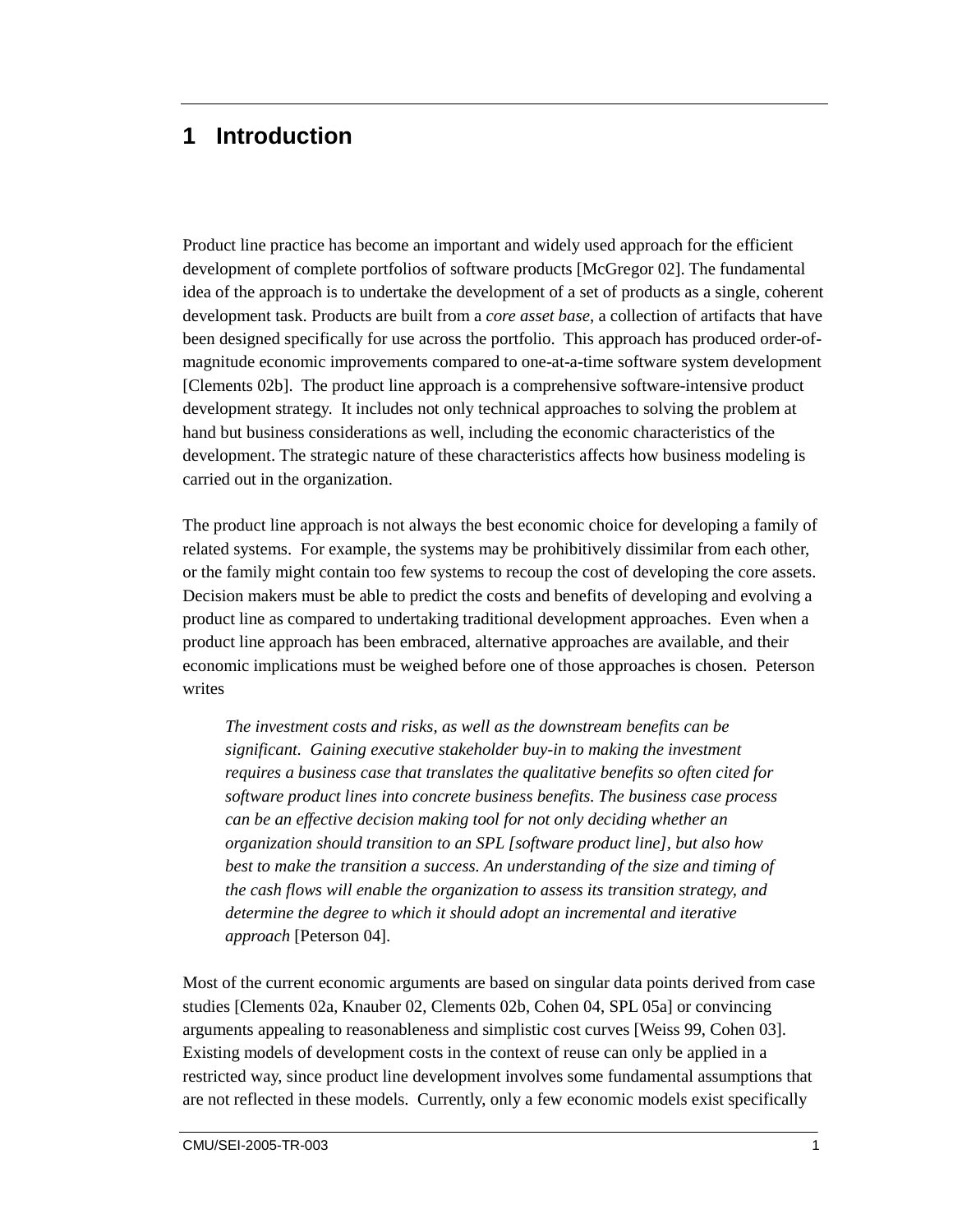for product line engineering, and usually they do not address the effects of maintenance and evolution over time [Favaro 96, Mili 00, Schmid 02, Wiles 02]. Others limit reuse to software only or artifacts close to software, treating cost as a function of lines of code [Gaffney 92]. Most do not take into account the costs of making changes to the organization so that it can more effectively create and sustain a software product line [Cruickshank 93].

A model is needed that can be used to predict software product line costs and benefits under a variety of real-world situations and that can be used easily by product line decision makers not skilled in intricate economic theories. This report suggests such a model called the Structured Intuitive Model for Product Line Economics (SIMPLE), which was developed by the Carnegie Mellon® Software Engineering Institute (SEI).

We have several objectives for SIMPLE:

- 1. It must model real situations completely and correctly so that it can give high-fidelity answers to the real problems of organizations.
- 2. It must be sufficiently intuitive for product line personnel to easily produce answers whose derivation can be shown to and understood by others.
- 3. It should be understandable by managers and technicians alike.
- 4. It should be flexible enough to help answer a wide range of questions. In fact, our model is structured in parts to allow the modeler to select the appropriate levels of detail and model elements to answer a specific question.
- *5.* It should not assume any particular approach to software product line engineering beyond the basic tenets implied by the definition of a software product line: "a set of software-intensive systems sharing a common, managed set of features that satisfy the specific needs of a particular market segment or mission and that are developed from a common set of core assets in a prescribed way" [Clements 02b].

SIMPLE comprises a set of cost and benefit functions that can be used to construct equations that can answer a number of questions such as whether the product line approach is the best option for development and what the return on investment (ROI) is for this approach. In this report, we define these functions and describe some possible implementations for them. We also illustrate the usefulness of these functions by using them to construct the equations for several scenarios.

Of course, even a full-fledged economic model may not provide every input necessary to make the right choice among alternatives. For example, SIMPLE does not address risk—that is, it does not help assess the relative risks of different alternatives and factor them into its formulas.<sup>1</sup> No economic model will replace a manager's experience or instincts or take into account intangibles such as customer loyalty, organizational culture, political influences, and

 $\overline{a}$ ® Carnegie Mellon is registered in the U.S. Patent and Trademark Office by Carnegie Mellon University.

For an example of a software cost model that does address risk, see Verhoef's work [Verhoef 04].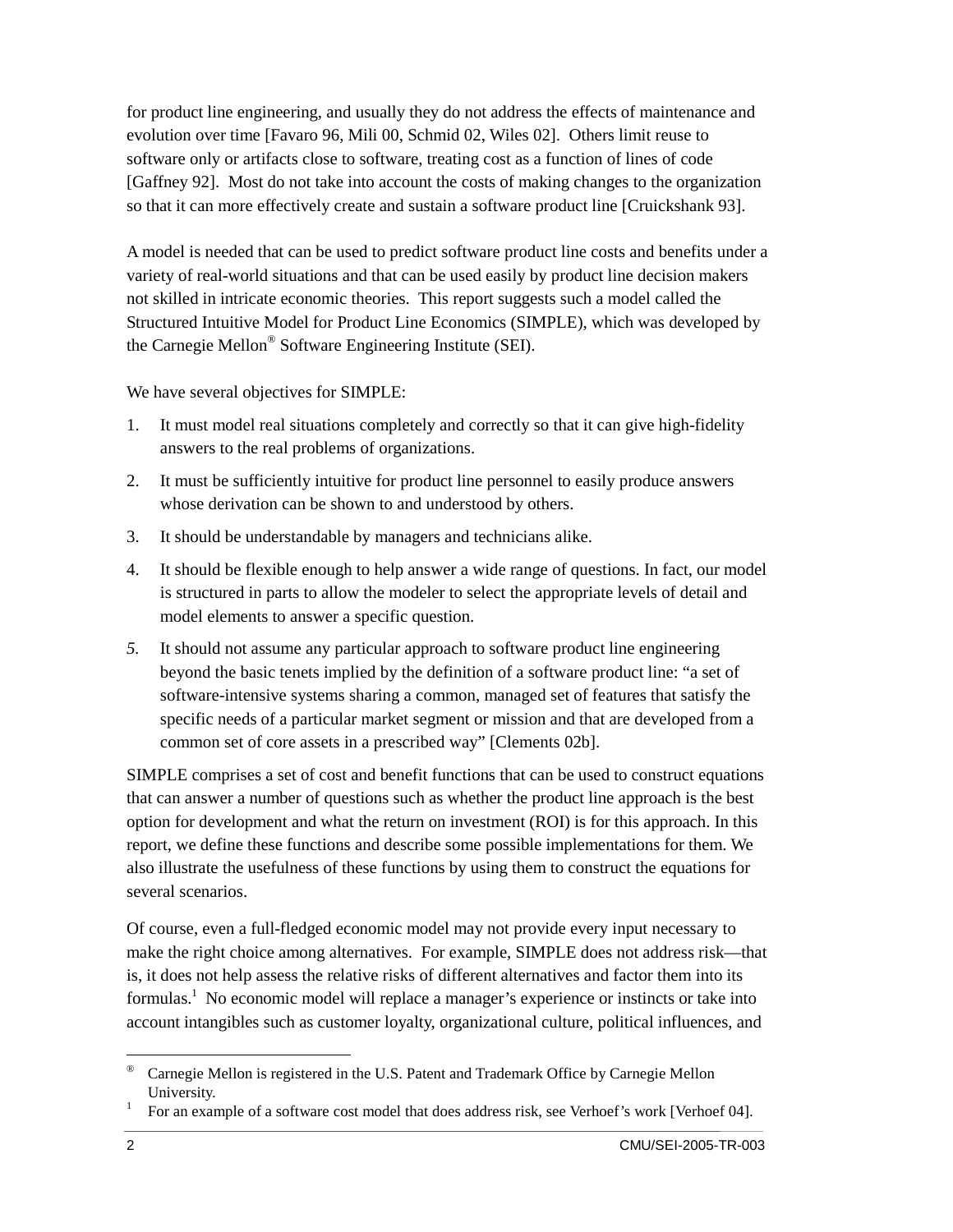personality factors. It will, however, constitute an important tool in a savvy manager's decision-making toolkit.

The remainder of this report is organized as follows. In Section 2, we introduce the complete model and provide specifications for the four basic cost functions at its core. Then, in Section 3, we present scenarios that illustrate the use of the model. These scenarios represent a spectrum of business decisions to which the model can be applied. Section 4 discusses ways of implementing the cost and benefit functions. We provide a general scheme and specific techniques for implementing different portions of the equations. In Section 6, we relate the model to several practice areas in the SEI *Framework for Software Product Line PracticeSM* [Clements 04], as well as several applicable patterns for software product line practice [Clements 02b]. In Section 6, we sketch out an uncomplicated process for using SIMPLE. In Section 7, we relate the model to previous work in the field. Finally, in Section 8, we lay out future directions for continuing work. Appendix A discusses a homogeneity metric for a family of products, while Appendix B lists and defines the symbols used in SIMPLE.

 $\overline{a}$ 

<sup>&</sup>lt;sup>SM</sup> Framework for Software Product Line Practice is a service mark of Carnegie Mellon University.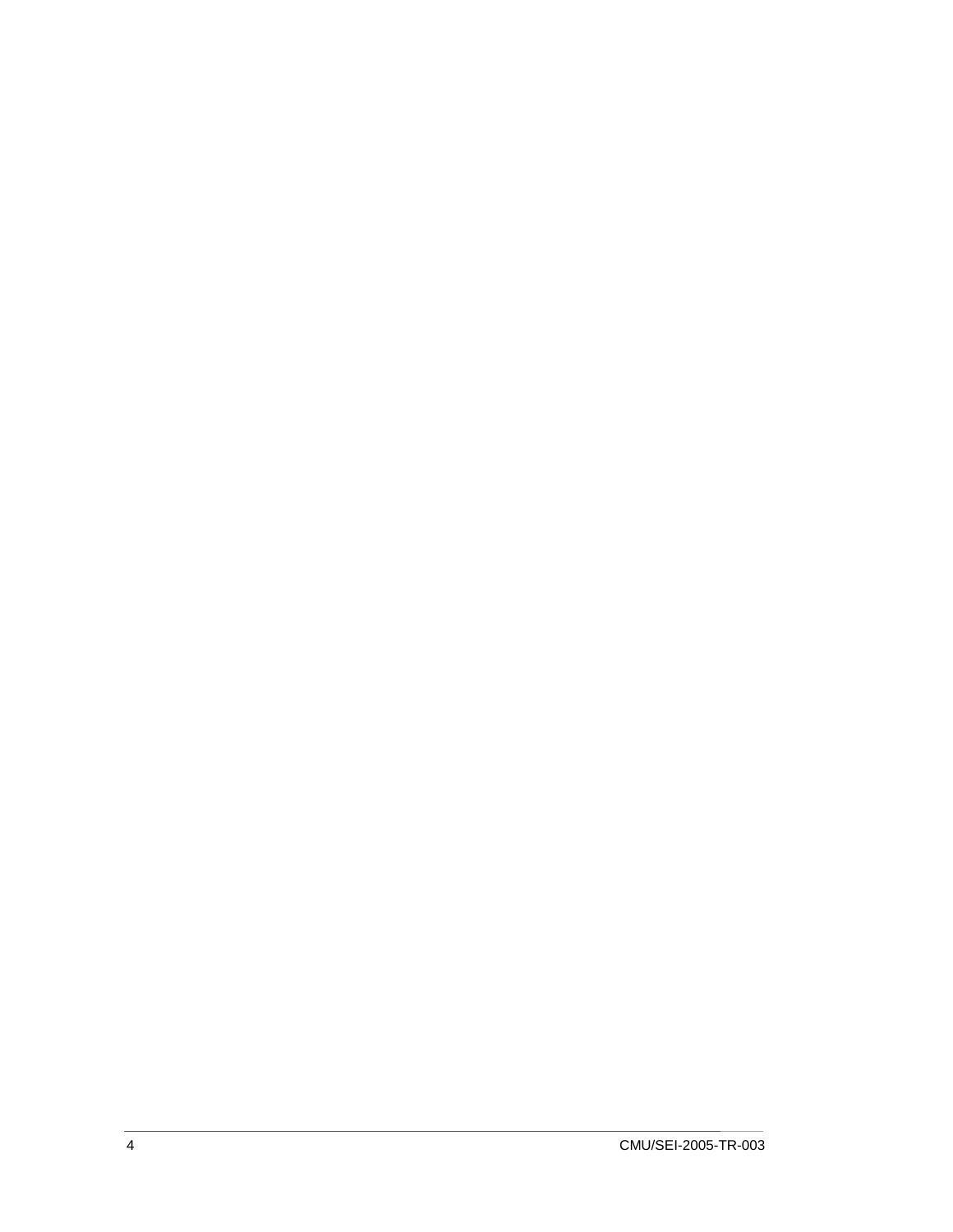# **2 Introduction to SIMPLE**

In broad terms, SIMPLE can be used to compute estimates for various economic measures related to the building, sustainment, and evolution of software product lines. The problem of cost-benefit calculations for product line engineering that led to SIMPLE can be reduced to the (general) problem of modeling the following situation:

*An organization has p\_init product lines, each comprising a set of products, and s\_init stand-alone products. Over a period of time, the organization wishes to transition to the state in which it has p\_final product lines, each comprising a (perhaps different) set of products, and s\_final stand-alone products. Along the way, the organization intends to add k products or delete d products.*<sup>2</sup>

Figure 1 illustrates this scenario and how it is just one part of an ongoing process.



*Figure 1: The General Scenario* 

It is easy to imagine special cases of this scenario that reflect real-world product situations of interest, for example

- An organization has zero product lines and 12 stand-alone products. It wishes to have one product line and zero stand-alone products—that is, it wishes to convert its product collection into a product line. SIMPLE can be used to weigh the cost benefit of doing so, as opposed to letting the products continue to evolve separately.
- An organization has two product lines (perhaps as the result of acquiring another company). It wishes to merge them into one product line while deleting those products that are duplicative. SIMPLE can be used to estimate the cost benefit of merging the product lines, as opposed to keeping them separate.

 $\overline{a}$ 2 A dictionary of notation appears in Appendix B.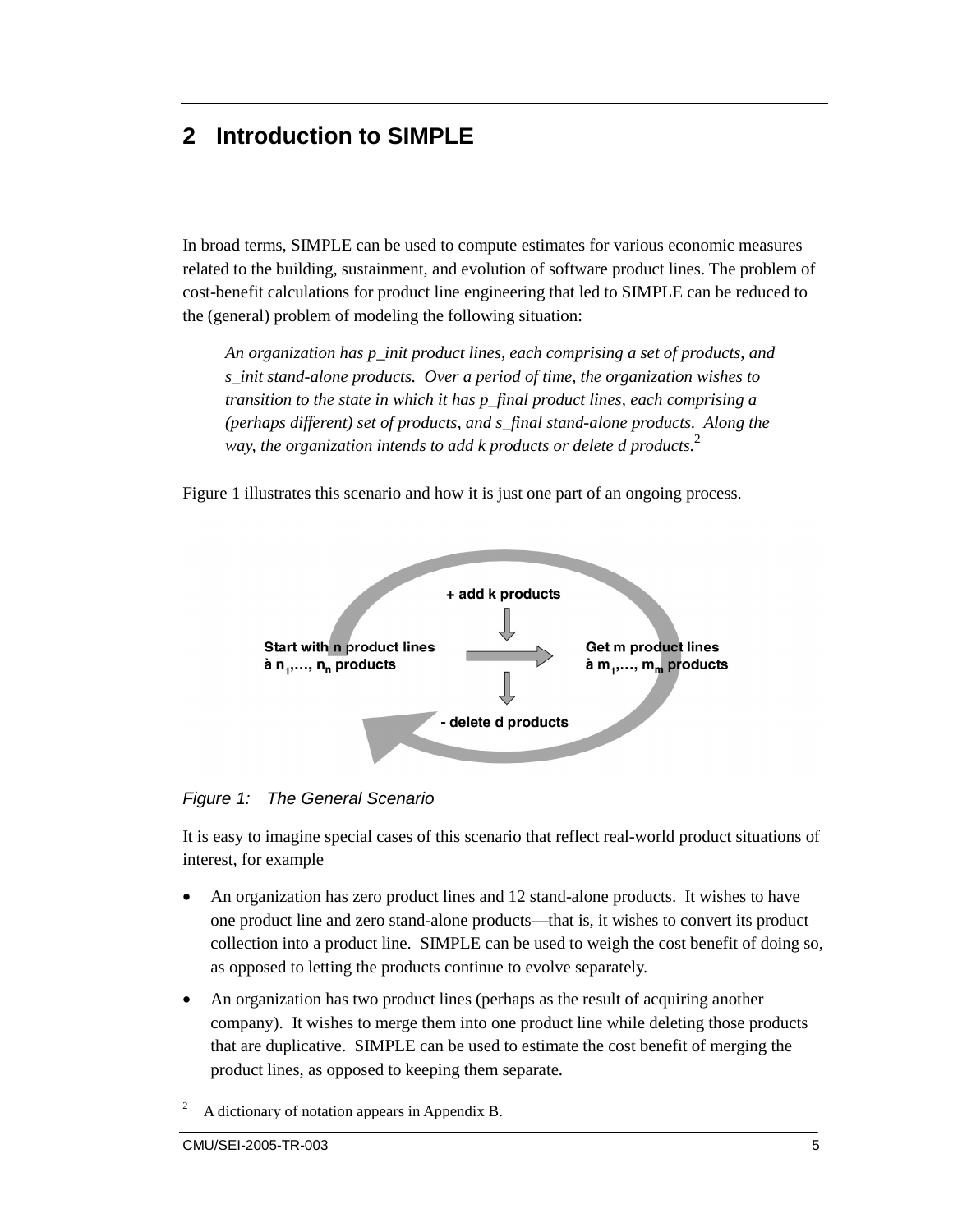• An organization has three product lines and wishes to add one product and to know which product line is the best candidate to receive it. SIMPLE can be used to estimate the cost and benefit of adding the product to each of the three product lines, thereby helping to determine the best choice.

In each case (and many others), organizational decision makers will want to know what their plan will cost, what benefits it will bring, and how it compares to other alternatives. As these examples illustrate, SIMPLE can be used to weigh the costs and benefits of one or more product-line-related alternatives, so the most opportune one can be chosen.

Not every scenario that SIMPLE can help with can be couched as a special case of the general scenario described above; however, most of the scenarios we have dealt with to date can be. Section 3 will illustrate the range of scenarios for which SIMPLE is applicable.

## **2.1 Cost and Benefit Functions**

SIMPLE is constructed using a "divide and conquer" approach to the question of how much a particular software product line strategy will cost an organization and how much it gains compared to other alternatives. To express these quantities, SIMPLE introduces *cost functions* and *benefit functions* that describe these constituent aspects of the overall economic question. These functions are introduced beginning in Section 2.2. Rather than rigorously defined mathematical functions, they should be thought of as an invitation to do a thought experiment to come up with a reasonable cost (or monetary benefit) estimate in each area. Each function can be "implemented" through a variety of approaches including the use of an organization's historical data, generalized cost models such as the Constructive Cost Model (COCOMO) II [Boehm 00], or further decomposition into more finely grained functions.

**Note:** In this report, we may speak of these functions as "returning" a value, but this is meant to invoke the image of an oracle rather than a mathematical subroutine in a programming language. Some readers may be more comfortable substituting "stands for" for "returns."

Section 4 discusses implementation strategies for the cost functions in more detail.

## **2.2 The Four Basic Cost Functions of SIMPLE**

SIMPLE relies on four basic *cost functions*:

- 1.  $C_{\text{org}}(i)$  is a function that, given the relevant parameters, returns how much it costs an organization to adopt the product line approach for its products. Such costs can include reorganization, process improvement, training, and whatever other organizational remedies are necessary.
- 2.  $C_{cab}$ () is a function that, given the relevant parameters, returns how much it costs to develop a core asset base suited to satisfy a particular scope.  $C_{cab}$  takes into account the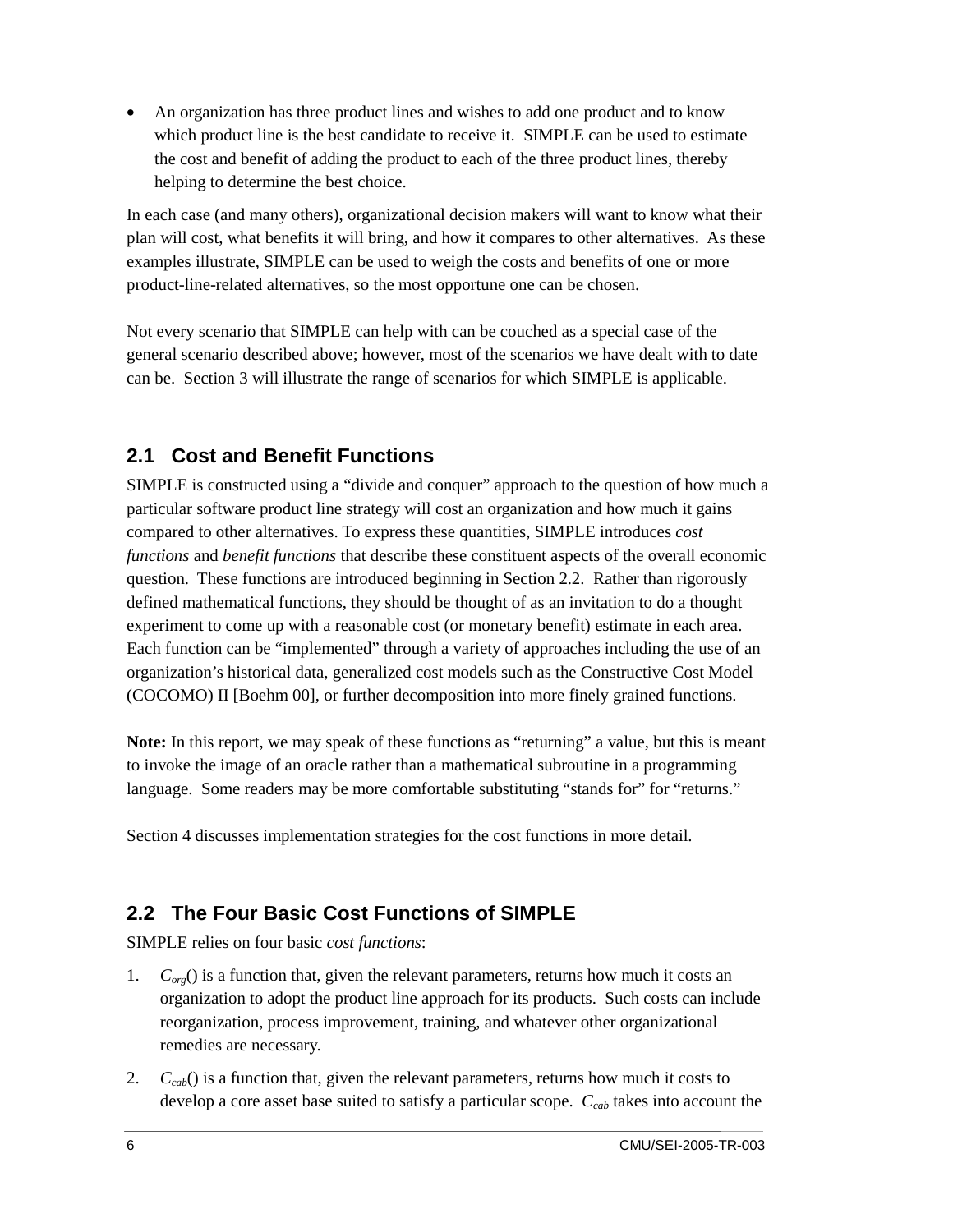costs of performing a commonality/variability analysis; defining the product line's scope [Clements 04]; designing and then evaluating a generic (as opposed to one-off) software architecture; and developing the software so designed. *Ccab* also includes building the production plan, establishing the development environment, and producing a testing architecture and other artifacts that are reusable across the family.  $C_{cab}$  may be invoked to tell us the cost of developing a core asset base where none currently exists or the cost of deriving a desired core asset base from one or more bases already in place. Note that the core asset base can (and should) also include non-software assets such as plans, schedules, budgets, the scope definition, and various kinds of documentation. It also includes the artifacts that tell you how to produce products from core assets; an example of such an artifact is a production plan [Clements 04].

- 3. *Cunique*() is a function that, given the relevant parameters, returns how much it costs to develop the unique parts (both software and non-software) of a product that are not based on assets in the core asset base. The result might be a complete product (i.e., one that is not a member of a product line) or the unique part of a product whose remainder is built atop the core asset base of a product line.
- 4. *Creuse*() is a function that, given the relevant parameters, returns how much it costs to build a product reusing core assets from a core asset base. *Creuse* includes the cost of locating a core asset, checking it out of the repository, tailoring it for use in the intended application, and performing the extra tests associated with reusing<sup>3</sup> core assets.

In some product line approaches, every asset is managed as a core asset. An asset such as a piece of software, a plan, or a design specification that only happens to be used in a single product is not treated differently than a corresponding artifact that is used in two or more products. Under this approach, *Cunique*() will simply be zero, and the entire cost of building a product will be carried by *Creuse*().

A few more cost functions will be added to the model as we go, but these four represent the basic approach.

To show these four cost functions in action, we use them in a very simple expression that describes the cost of building a single product line containing *n* products. This cost can be expressed by Equation 1.

*Equation 1* 

Cost of building a product line =  
\n
$$
C_{org}() + C_{cab}() + \sum_{i=1}^{n} (C_{unique} (product_i) + C_{reuse} (product_i))
$$

 $\overline{a}$ 3 John Gaffney suggests the term *multi-use* instead of *reuse* to cover the situation in which material is developed specifically to be incorporated into a set of software products, not just a new version of an existing one. That's a good distinction, but we will continue to employ *reuse* in this report because in most instances we use it as a verb.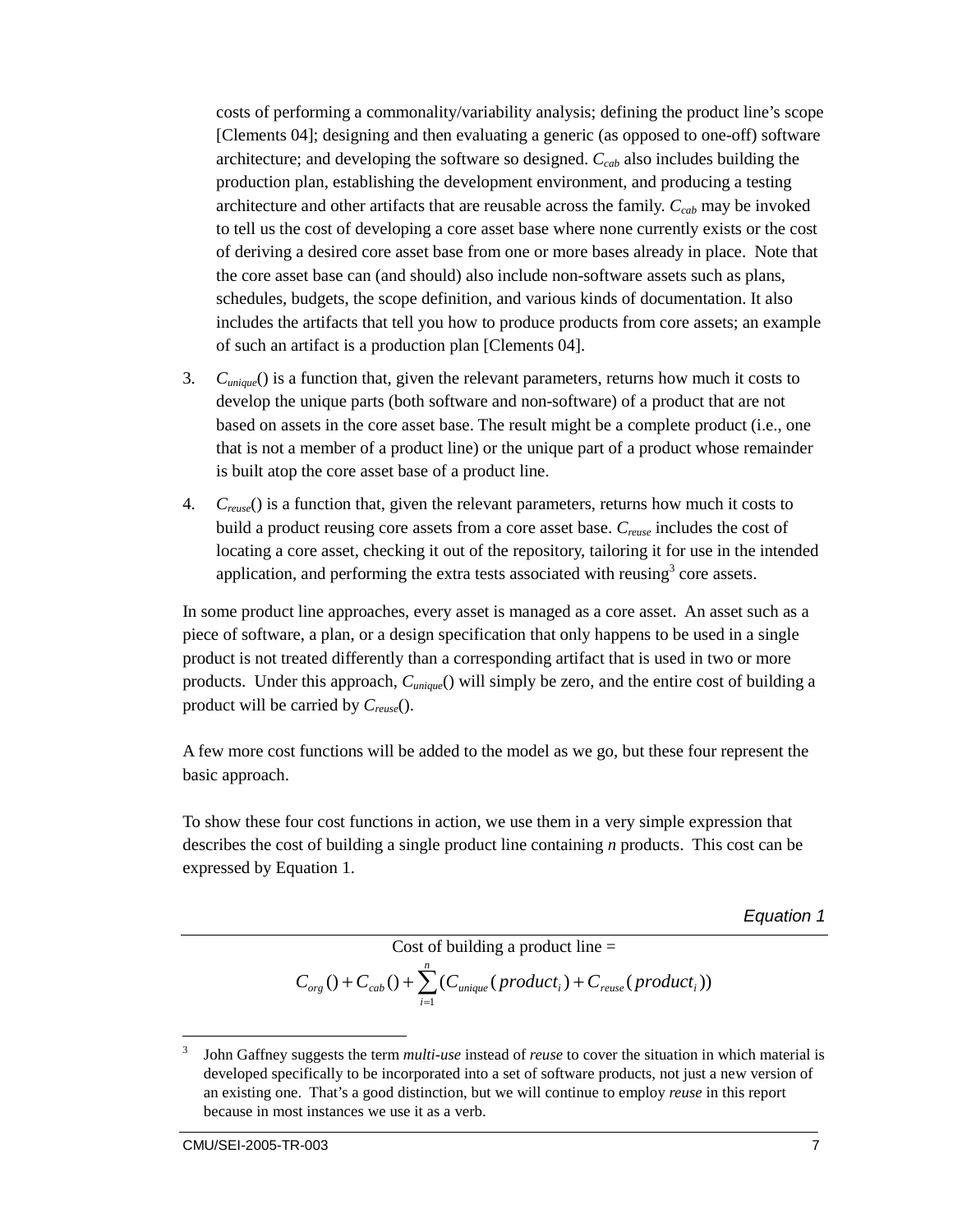This equation says that the cost of fielding a product line is the cost of organizational adoption plus the cost of building the core asset base plus the cost of building each of the *n* products. The cost of building a product is the cost of building the unique part of that product plus the cost of incorporating the core assets into the product.

This equation does not discuss the cost of running or maintaining the product line, nor does it compare the cost with other development methods. These concerns will arise shortly.

The equation is agnostic with respect to whether the core asset base and the products are built entirely from scratch, purchased off the shelf, or salvaged from legacy products. The cost functions will "return" different values depending on the situation.

## **2.3** *Cprod* **: The Cost of Building Products in a Stand-Alone Fashion**

A common question to ask about the cost of a product line is this: If we are planning to build *n* products, are we better off building them as a software product line or independently without sharing core assets? Answering this question requires knowing the cost of building them independently. We introduce  $C_{prod}$  (*product*) as a cost function that returns the cost of building a product in a stand-alone fashion.<sup>4</sup> This cost function can rely on historical data or general software engineering cost models for its evaluation. The cost of building *n* products independently, then, is expressed in Equation 2.

*Equation 2* 

Cost of building *n* stovepipe products = 
$$
\sum_{i=1}^{n} C_{prod}(product_i)
$$

The cost savings (loss) for building *n* products as a product line versus building them independently is simply [Equation 2] – [Equation 1].

### **2.4** *Cevo* **and** *Ccabu* **: Modeling the Cost of Evolving a Product**

To account for a cycle of product evolution—that is, the time in which a product appears in a new version, probably with new or at least improved features—under the non-product-line regime, the model introduces a new cost function, *Cevo*(). This function is parameterized with product and version numbers and returns the cost of producing that version. Modelers might

 $\frac{1}{4}$  This new cost function *Cprod* can be implemented, at least conceptually, by invoking *Cunique* for a product that is 100% unique. In other words, introducing *Cprod* does not make our model any harder to compute and can be thought of merely as a notational convenience.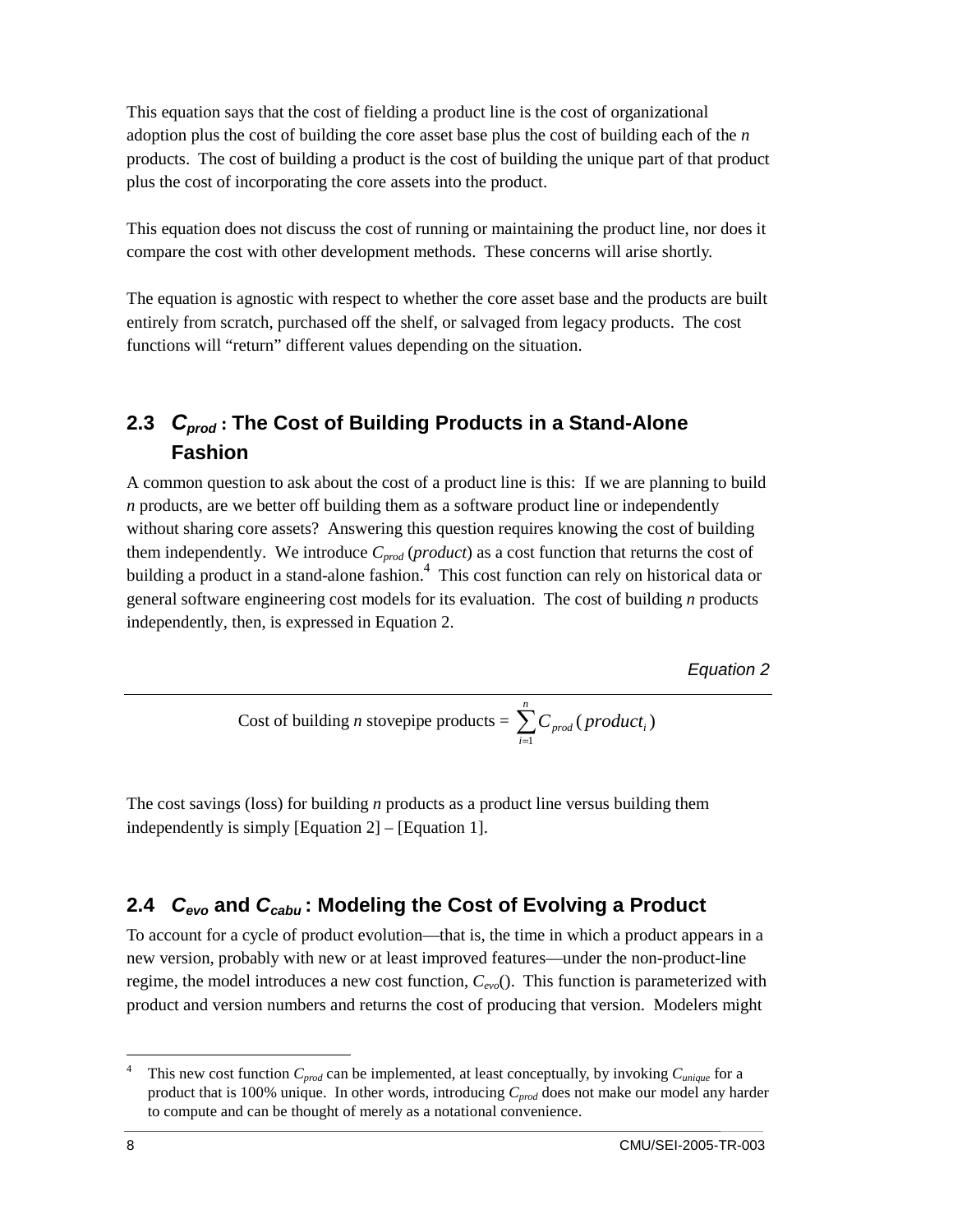make a first approximation by assuming that the cost to produce a new version is some percentage of producing the original product; for example

$$
C_{evo}()=20\% * C_{prod}()
$$

To calculate the analogous cost under a product line regime, we introduce a new function, *Ccabu*(). This function returns a measure of how much it costs to update the core asset base as a result of releasing a new version of a product. Changes to the core asset base can occur because the new version required changes to or exposed bugs in existing core assets. Changes can also occur when new features expose new commonalities with other products that were heretofore considered unique but now can be refactored into commonalities.

### **2.5 Expressing Time Periods in the Model**

Modeling evolutionary cycles has made it clear that SIMPLE must be able to handle time periods or at least have a way to express time periods in which particular events (such as an update) occur. Cost functions need to be interpreted as returning the cost incurred during the period of interest.

For example, up until now,  $C_{org}$ () has been applied as though it returns the complete cost of organizational transition. However, managers who are interested in phasing in product lines over time might accomplish the organizational work in stages. Hence,  $C_{org}$ () needs to account for the cost during a time period of interest. If everything is done up front, *Corg*(*period\_1*) accounts for the entire cost, and  $C_{org}(t)$ , for all other time periods, returns zero.

Similarly,  $C_{cab}$ ) has to account for the cost of building the core asset base during a period of interest. This is especially relevant under reactive product line development [Clements 02c, Clements 04], which essentially prescribes just-in-time core asset development, as opposed to an all-at-once proactive approach in which the entire core asset base is built up front.

The need to account for time periods is also true of  $C_{cabu}$ <sub>()</sub>, the cost of updating the core asset base as the result of producing or evolving a product. Under a reactive product line regime in which the core asset base is constructed from existing or newly fielded products,  $C_{cabu}$ () will be high initially but then become lower as the core asset base stabilizes and fills out. Under a proactive regime, the core asset base will stabilize sooner, and *Ccabu*() will stay lower and vary less over time. Under either regime, if the period of interest is one in which products are changing fairly substantially, *Ccabu*() will probably be higher as the core asset base evolves to accommodate them.

The solution, obviously, is to parameterize SIMPLE's cost functions with the period of interest, so their implementation can return values fine-tuned to that period. Adding a period of interest lets the model become much more flexible and carry more fidelity. For example,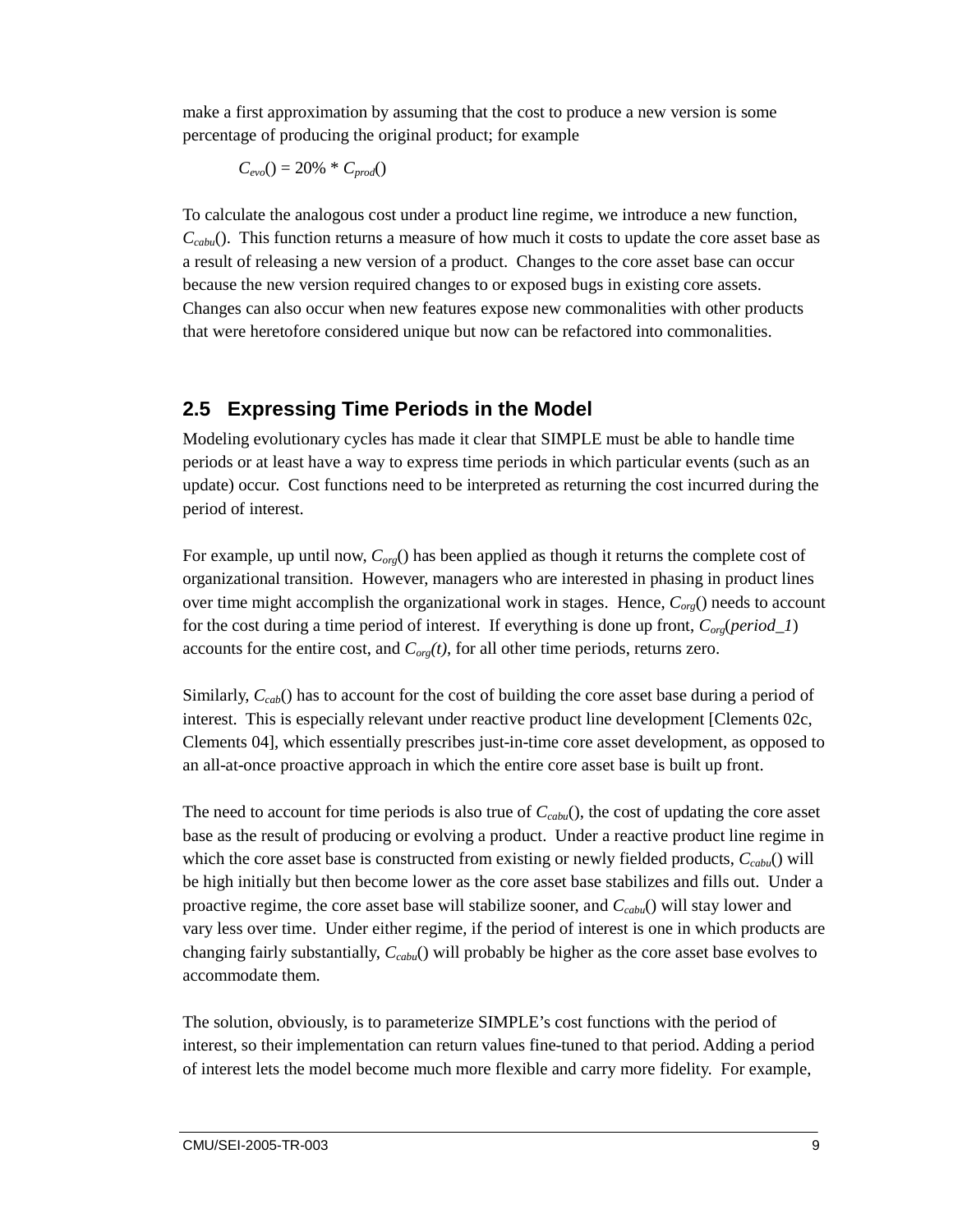one can easily implement the cost functions to take the time cost of money<sup>5</sup> into account, which may, in turn, influence the decision about whether to incur product line expenditures up front or phase them out over time.

In this report, we use *t* to indicate a time period of interest that might be a calendar period or correspond to a product release cycle or milestone. Another time aspect that is useful to model has to do with the binding times that apply to the built-in variabilities. The cost of providing and exercising variabilities is a major factor in deciding which variability mechanisms to choose. SIMPLE can be used to help make these choices, by making the time periods of interest correspond to time intervals bounded by applicable binding times such as those listed on the Web [SPL 05b].

### **2.6 Accounting for Product Line Economic Benefits**

Software product lines bestow benefits to the developing organization besides direct cost savings. For example, they often allow an organization to bring a product to market much more quickly. We can accommodate these other factors by using benefit functions that are similar to the cost functions introduced in the basic model. Unlike the cost functions, there is no fixed number of benefit functions. One product line may be intended to (1) reduce the time required to get products to market and (2) increase productivity. Another product line may only be expected to increase customer satisfaction. Still another may be intended to increase sales by capturing a market share.

We add benefit functions to the model as a variable-sized collection as shown in Equation 3.

*Equation 3* 

Benefits achieved from product line approach = 
$$
\sum_{j=1}^{nbrBenefits} B_{ben_j}(t)
$$

where *ben*<sub>*i*</sub> is a specific benefit and  $B_{ben}$  is the benefit function for that benefit. Each benefit function is parameterized by the time period of interest since the benefits may vary over time.

Benefit functions return the economic value of achieving that benefit during the time period indicated. For example, achieving high customer satisfaction during a roll-out period may result in increased sales during a product line's formative period, which brings a quantitative economic benefit.

The contributions of the benefits are summed and then used to build a model equation as needed. For example, recall that to express the development cost savings (or loss) from using the product line approach as opposed to one-off development for each product, we wrote

 $\overline{a}$ 5 This refers to the cost of holding onto money—that is, lost investment returns and interest.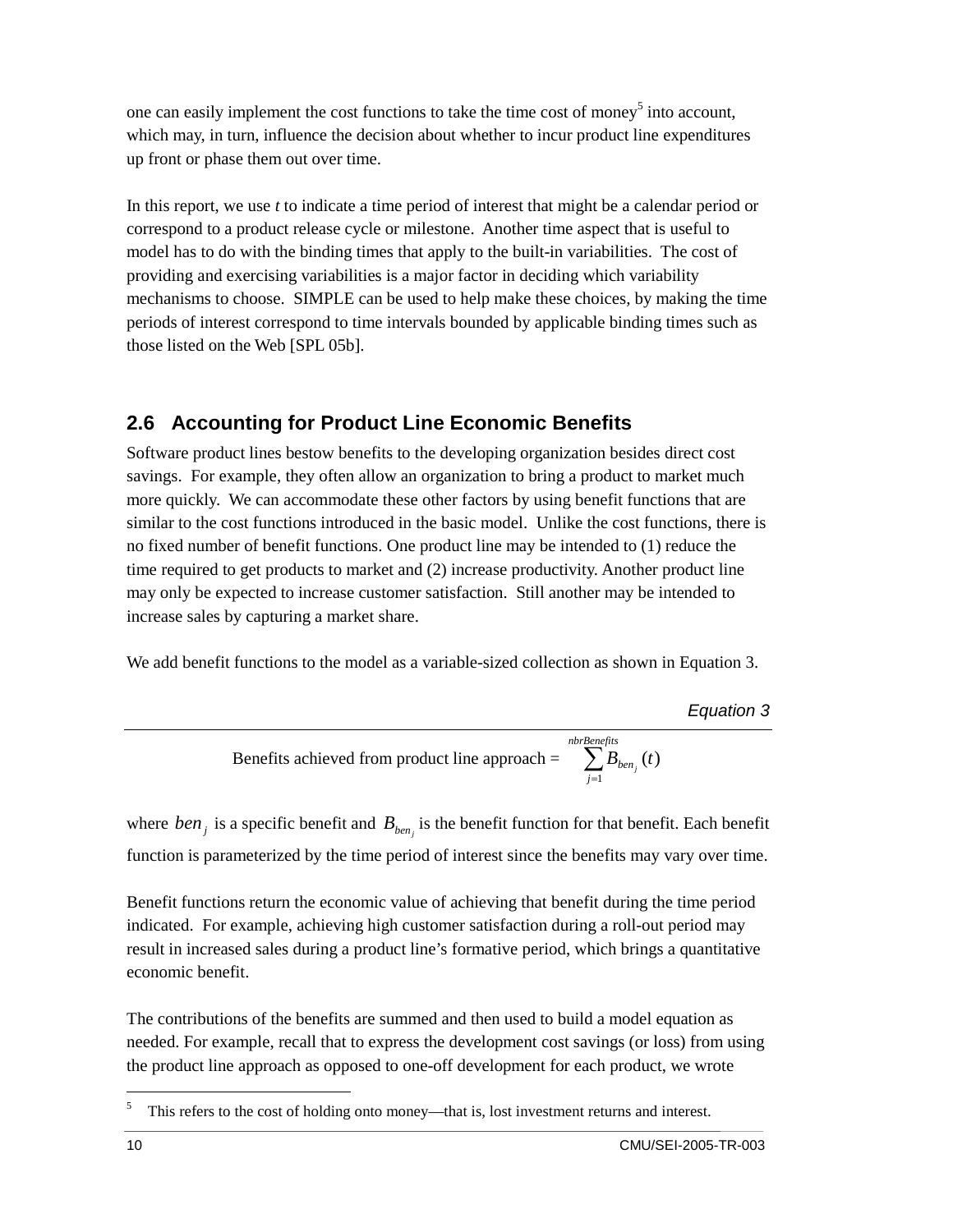[Equation 2] – [Equation 1]. A more complete picture of the cost benefit of using a product line approach adds Equation 3 to that result.

The economic forecaster who is building equations from these functions must take care not to count some benefits twice. First, many benefits result in changes to the four cost functions and hence are accounted for there. For example, increased productivity is often cited as a benefit of product line engineering, but increased productivity is essentially a reduced cost that will already be reflected in the cost of building the core asset base and in the sum of the cost of reuse and the unique portion of the product. To then add a benefit function measuring savings due to increased productivity would result in a model that overstates the savings. Second, many different benefits might lead to the same cost savings. For example, increased productivity also might result in shorter time to market, which, in turn, might result in higher customer satisfaction. But tighter product alignment or higher product quality might also lead to increased customer satisfaction. All these things might lead to increased sales and income. It would be very easy to count a benefit whose cost savings has already been accounted for under another benefit. Modeler beware.

In Section 4.7, we provide some examples of how the benefit functions might be implemented. For now, benefit functions can be thought of as providing an answer to the question "How much would achieving this benefit during this time period be worth to your organization?"

In a cost-benefit analysis, the most visible benefit is the income derived from the sale of the products. If the modeler is concentrating on the costs of software development, the income figure may need to be adjusted based on the portion of the product provided by software. The model should reflect when this income is generated. In Section 2.5, we discuss how to do this by making the formulas time-period specific.

Peterson provides a strong list of benefits (several of which are not often cited) in describing why his company (Convergys) chose the software product line approach [Peterson 04]. His list may serve as a good starting point for producing a useful set of benefit functions:

- **research and development (R&D) investment:** the ability to leverage the R&D investment across the product family by reusing a common set of components
- **subject matter expertise:** the ability to leverage subject matter experts across the product family by concentrating domain subject matter experts with similar skills and knowledge into centralized groups that serve all products
- **productivity and quality:** improving productivity and quality by breaking large, monolithic applications into smaller, more manageable projects and by using components that encapsulate the applications' functionality
- **time to market:** increasing the rate of delivery of new capabilities to market and enabling new products to be delivered faster by reusing well-established components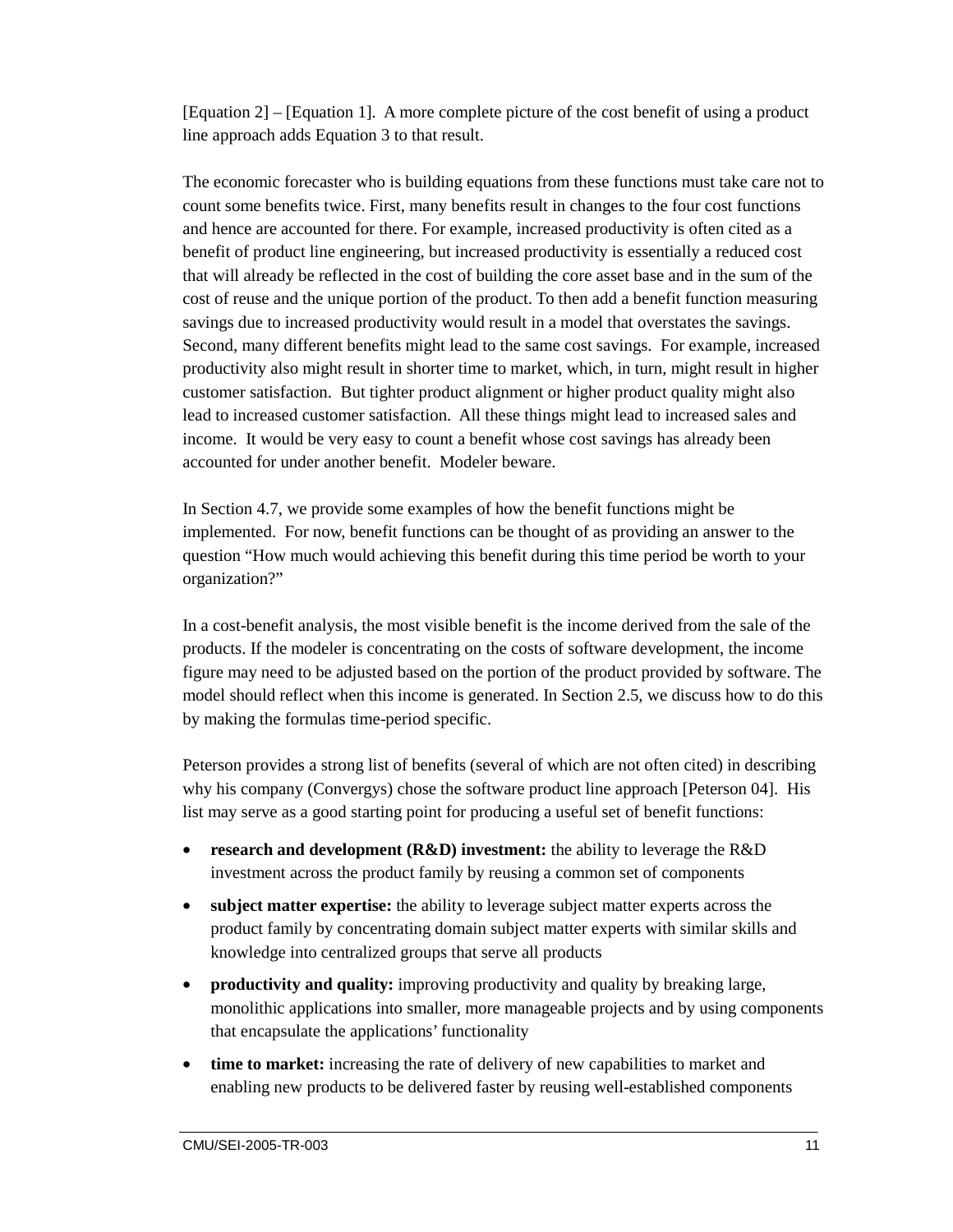- **people mobility:** providing employees with more career development opportunities by standardizing the development environment and processes, thereby reducing the learning curve associated with a move to a new project
- **supplier relationships:** standardizing the platforms and development environment enables a more effective leverage of supplier relationships
- **geographic flexibility:** standardizing component-based development facilitates the distribution of development responsibilities across locations
- **sourcing flexibility:** using a modular architecture to enable greater flexibility to build, license, or acquire software
- **product refresh:** using a modular architecture to facilitate the process of refreshing the product family as new technologies and/or software components become available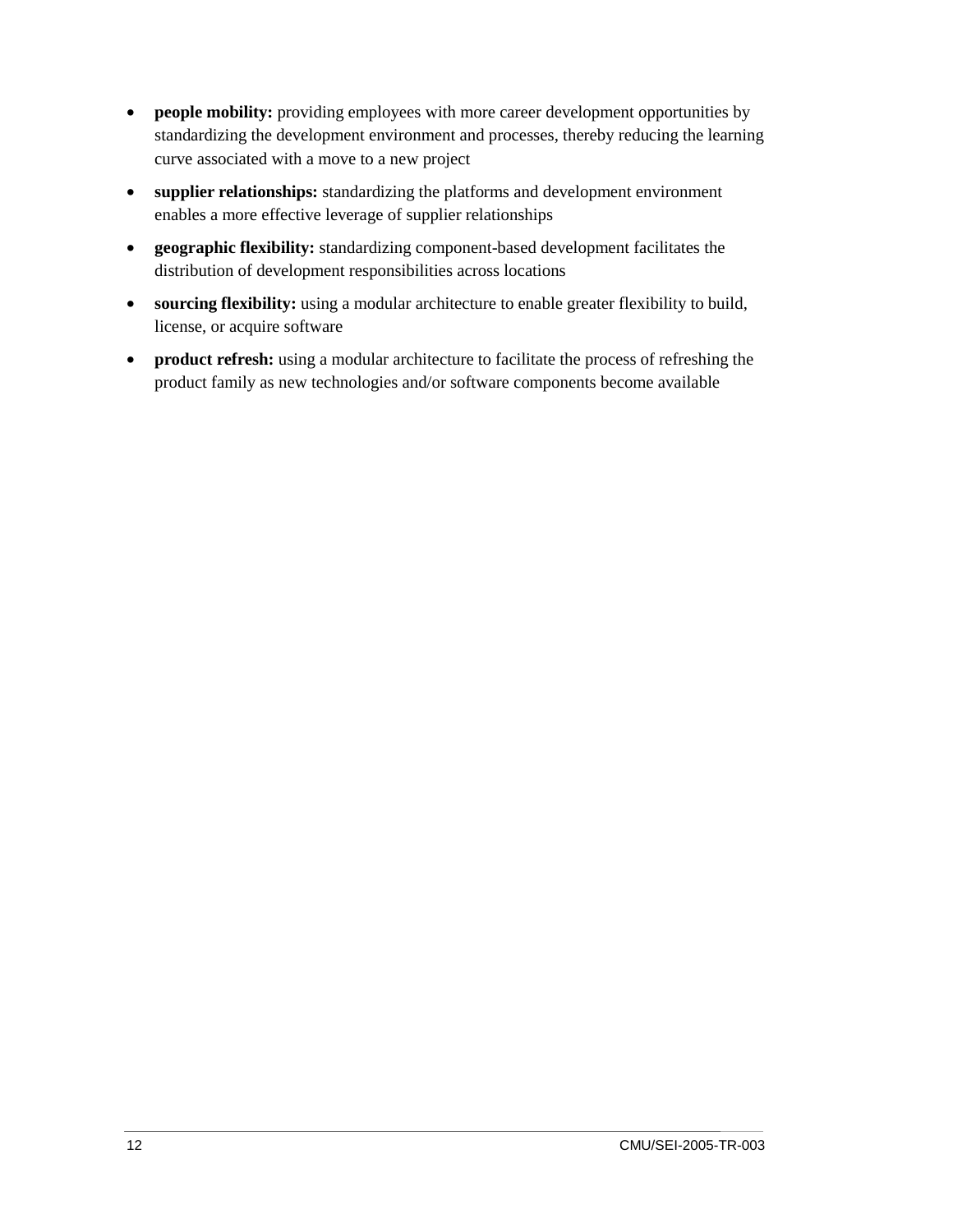#### **3 Scenarios**

With SIMPLE now fully introduced, this section will give examples of using it to solve a set of scenarios that represent real-life situations in product line organizations.

#### **3.1 The Cost of Building a Software Product Line**

*Scenario: An organization wishes know the cost of producing a set of products as a software product line.* 

The cost can be expressed by Equation 4:

*Equation 4* 

Cost of building a product line =  $(t)$  +  $C_{\text{cab}}(t)$  +  $\sum$  ( $C_{\text{unique}}(product_i, t)$  +  $C_{\text{reuse}}(product_i, t)$ ) 1  $C_{org}(t) + C_{cab}(t) + \sum_{r \in a} (C_{unique}(product_i, t) + C_{reuse}(product_i, t))$ *n*  $C_{\text{org}}(t) + C_{\text{cab}}(t) + \sum_{i=1} (C_{\text{unique}}(product_i, t) + \sum_{i=1}^{\infty} (C_{\text{unique}}(product_i, t))$ 

The time parameter *t* refers to the entire time period during which the core asset base and the first releases of each product are constructed. As noted in Section 2, this equation does not take into account any evolution.

#### **3.2 The Cost of Building a Software Product Line Vs. Building the Products Independently**

*Scenario: An organization wishes to choose between building a set of products as a software product line and building them as a set of stand-alone products that do not share core assets.* 

The cost savings (loss) for building *n* products as a product line versus building them as stand-alone products is simply [Equation 2] – [Equation 1]:

*Equation 5* 

Cost savings of building a product line vs. stand-alone products  $=$ 

$$
\sum_{i=1}^{n} C_{prod}(product_i, t) - C_{cab}(t) + C_{cab}(t) + \sum_{i=1}^{n} (C_{unique}(product_i, t) + C_{reuse}(product_i, t)))
$$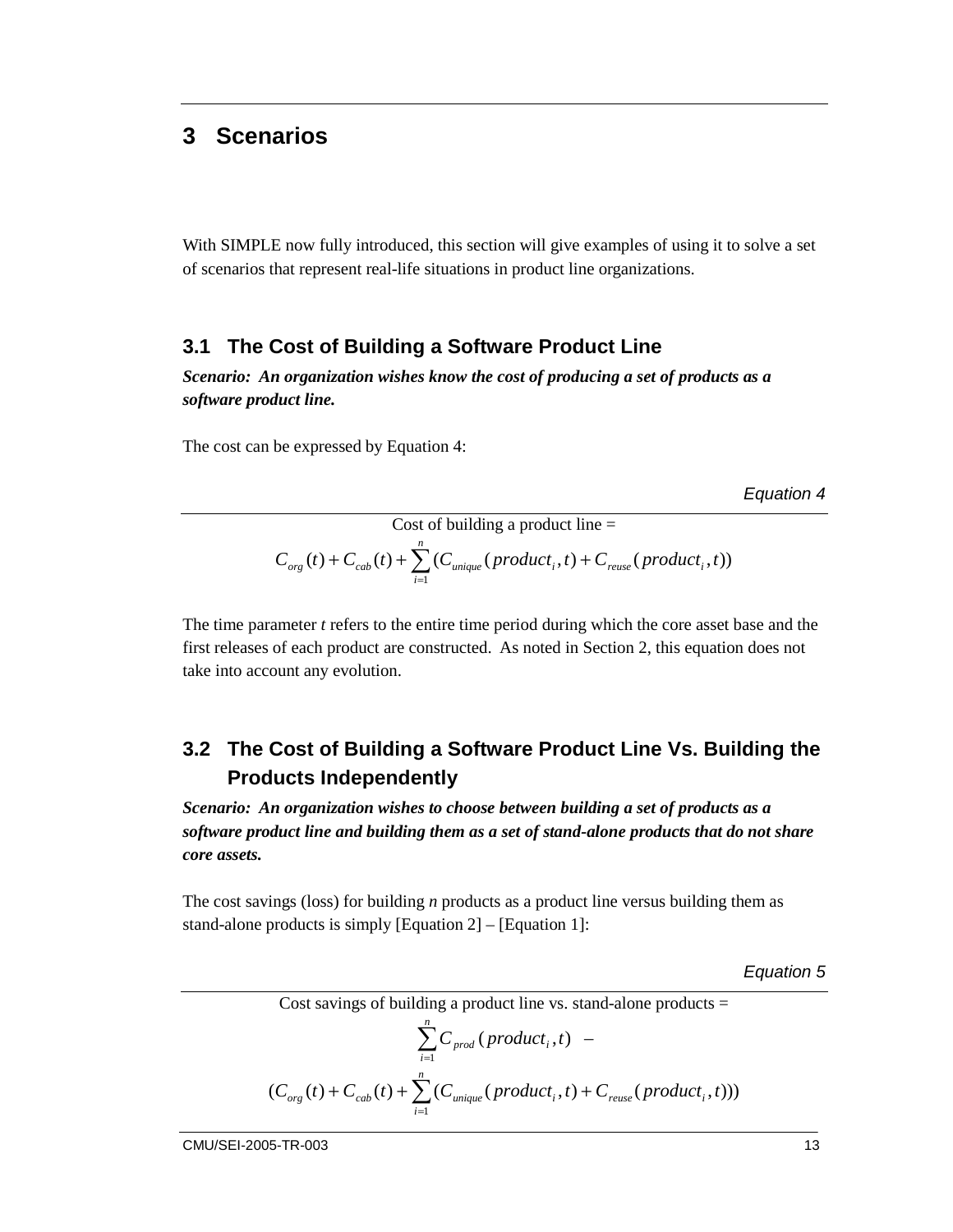**Example 1:** Suppose there are five products, all roughly the same size and complexity, and each one costs about three person-years (PY) to build as a stand-alone project. Since  $C_{prod}()$ = 3PY, Equation 2 returns 15PY as the cost of building the family separately.

Suppose it takes about 2PY to build the core asset base for these five products:

$$
C_{cab}() = 2PY
$$

And suppose it takes about 1PY to turn the organization around:

$$
C_{org}() = 1PY
$$

Suppose further that each product is about one-half core assets and one-half unique content and therefore,  $C_{unique}() = 50\% * 3PY = 1.5PY$ . Because reuse literature<sup>6</sup> suggests that using reusable software can cost around 15% of building it, *Creuse*() = 15% of one-half of 3PY, or 0.225PY.<sup>7</sup> Hence, Equation 1 returns  $1PY + 2PY + 5(1.5PY + .225PY) = 11.625PY.$ 

The cost savings of the product line approach in this case, then, is  $15PY - 11.625PY =$ 3.375PY. This savings is calculated over a single time period (the period of building the products), and the scenario does not take into account any changes to the products or the core assets over time.

#### **3.3 Cost of Releasing a New Version of a Product Line Member**

*Scenario: An organization wishes to know the cost of releasing a new version of a product in a software product line that is already in existence.* 

The cost of releasing a new version of a product in a product line is given by Equation 6 (which assumes that all the organizational and original core asset creation costs have already been borne):

*Equation 6* 

Cost of releasing a new version of a product in an already-existing product line =  $C_{cabu}() + C_{unique}() + C_{reuse}()$ 

where all terms are suitably parameterized for two purposes: (1) to designate the specific product and version of interest, as well as the time period over which the update is to be performed and (2) to note that the version is an update and not a new development. This equation says that the cost of an update is the cost of updating the core asset base plus the

 $\overline{a}$ 

<sup>6</sup> This value is the accepted value for opportunistic reuse. A product line will have a smaller value than 15% because there is no search or qualification cost. Boehm's COPLIMO model uses a figure of around 5%. We use 15% as a very conservative estimate in this example but suggest that each company measure its local cost. 7

Notice that *Cunique* and *Creuse* are both functions of the fraction of each product that the core asset base provides. As that fraction rises, the former decreases and the latter increases.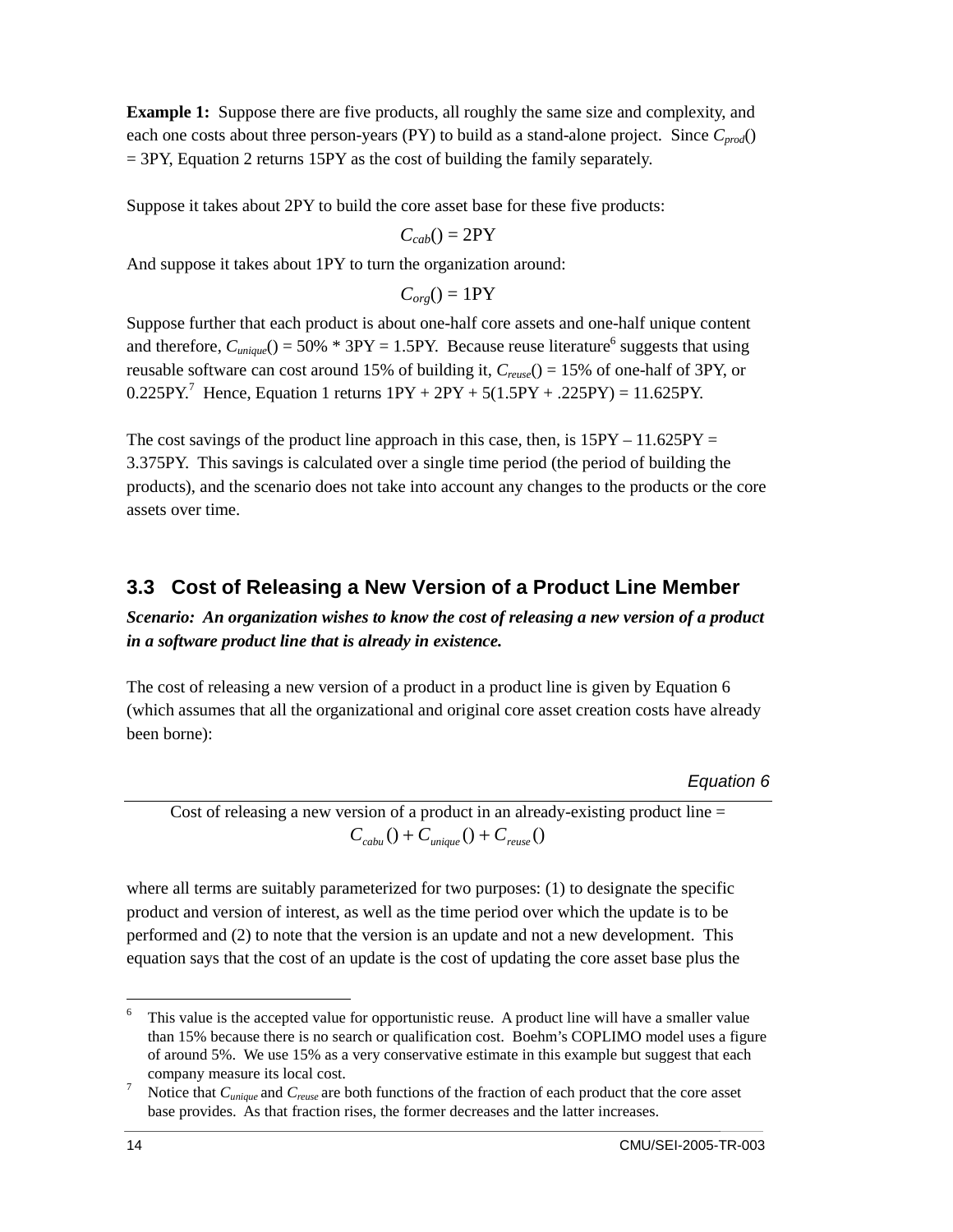cost of the unique part of the change plus the cost of using the updated core asset base to make the change.

If all products in a product line are updated in lockstep, this equation can be summed over the set of products to calculate the total cost of an evolutionary update.

**Example 2:** Suppose each time a product from the Example 1 product line is updated, about 20% of it is new. Suppose also that under a product line regime, about 5% of the core asset base (which, recall, represents a 2PY investment) is updated as the result of a product update. Suppose that since the core asset base accounts for roughly half of the product (as postulated in Example 1), it will account for roughly one half of the new part of the product as well. So the update to our product (which consists of an addition that's about 20% the size of the original) consists of half new code and half core asset code. Therefore

- $C_{cabu}() = .05 * C_{cab}()$
- $\bullet$   $C_{cab}() = 2PY$
- $C_{unique}$   $( ) = 1.5$ PY for an entire product, and so 10%  $*$  1.5PY for an update
- $C_{reuse}$ () = .225PY for an entire product, and so 10%  $*$  .225PY for an update

So Equation 6 returns

 $.05*2PY + 10**1.5PY + 10**225PY = 0.2725PY$ 

This compares favorably with  $C_{evo}()=20\% * C_{prod}()=20\% * 3PY = 0.6PY$ , which is what a product update under the stand-alone regime would take.

However, Equation 6 does not take into account the cost of setting up the product line in order to be able to perform inexpensive updates. The next section will deal with that.

## **3.4 Comparing the Cost of Converting to a Product Line Vs. Continuing to Evolve an Existing Set of Stand-Alone Products**

*Scenario: An organization has a set of existing stand-alone products undergoing periodic evolutionary updates. Its managers might wish to know which is cheaper:* 

- *Option A: converting them to a product line and continuing their evolution in that form*
- *Option B: continuing to evolve them separately and foregoing the cost of setting up the product line*

The cost of option A for one evolutionary cycle is the cost of setting up the product line plus the cost of evolving the products once using the core asset base. In other words, the cost of option A is Equation 4 plus Equation 6 summed over the products in the product line: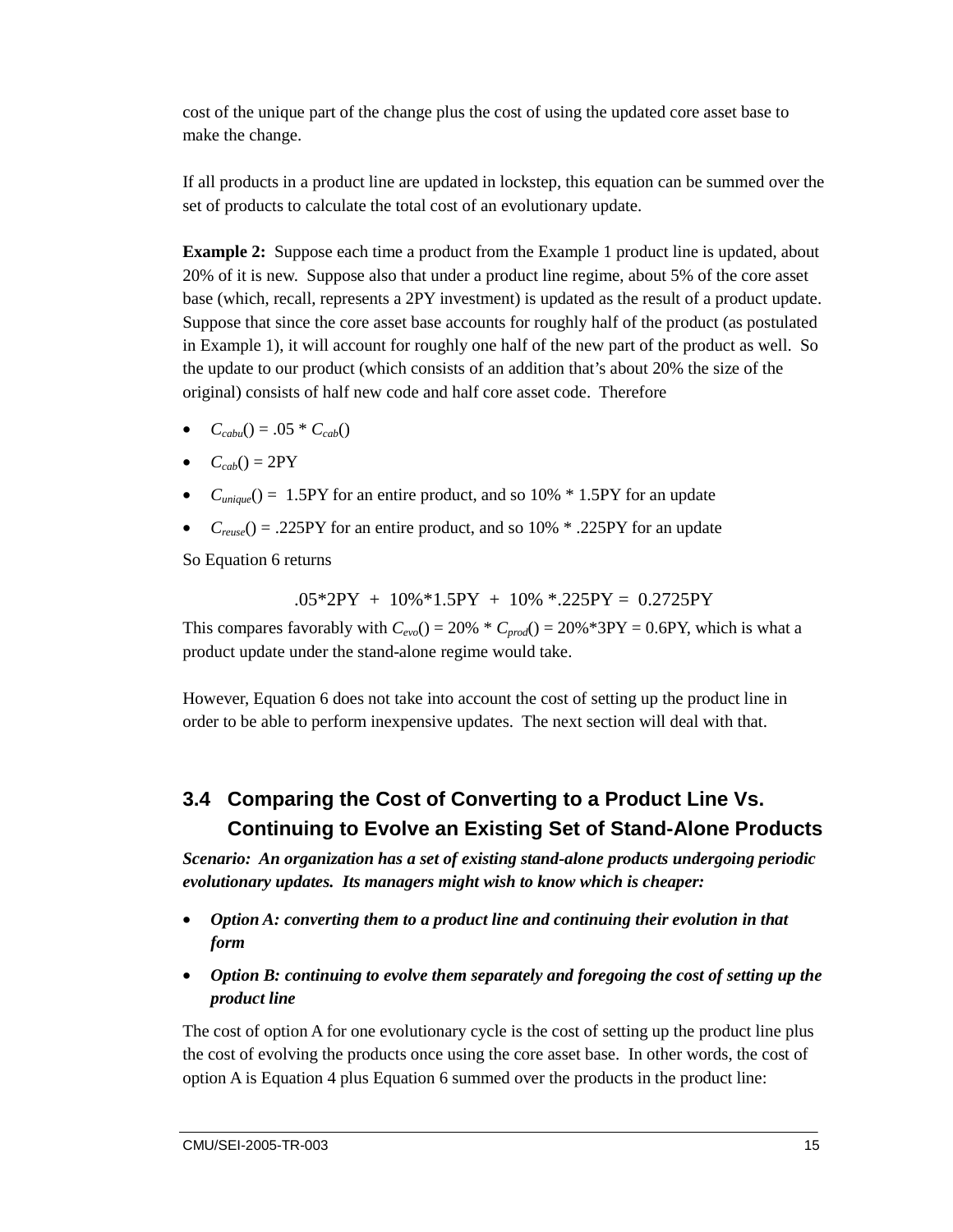Cost of setting up a product line and evolving it through one cycle  $=$ 

$$
C_{org}( ) + C_{cab}( ) + \sum_{i=1}^{n} (C_{unique}(product_i) + C_{reuse}(product_i)) +
$$
  

$$
\sum_{i=1}^{n} (C_{cabu}(product_i) + C_{unique}(product_i) + C_{reuse}(product_i))
$$

However, when we set up the core asset base and reengineer the products for this example, we could take a shortcut. We could aim to produce core assets and reengineer the products to support their next evolutionary cycle. Under this option, Equation 6 drops out of the picture, since the set-up cost given by Equation 4 will aim for the next step in the products' evolutionary trajectory. So we simply have

*Equation 8* 

Cost of setting up a product line that aims for the first evolutionary cycle =  
\n
$$
C_{org}() + C_{cab}() + \sum_{i=1}^{n} (C_{unique}(product_i) + C_{reuse}(product_i))
$$

The cost of option B for one evolutionary cycle is simply  $C_{\text{evo}}($ ) summed over each product in the portfolio:

*Equation 9* 

Cost of evolving a group of stand-alone products through one cycle = 
$$
\sum_{i=1}^{n} C_{evo} (product_i)
$$

The cost savings (if any) of turning the products into a product line and taking them through one evolutionary cycle is Equation 9 – Equation 8:

*Equation 10* 

Cost savings of setting up and evolving a product line once vs. evolving group of stand-alone products once =

$$
\sum_{i=1}^{n} C_{evo}(product_i) - [C_{org}()+C_{cab}()+\sum_{i=1}^{n} (C_{unique}(product_i)+C_{reuse}(product_i))]
$$

The cost savings for moving from the first evolutionary step to the second can be expressed similarly: simply as Equation 9 – Equation 6 summed over all products, because at this point the product line will have already been set up: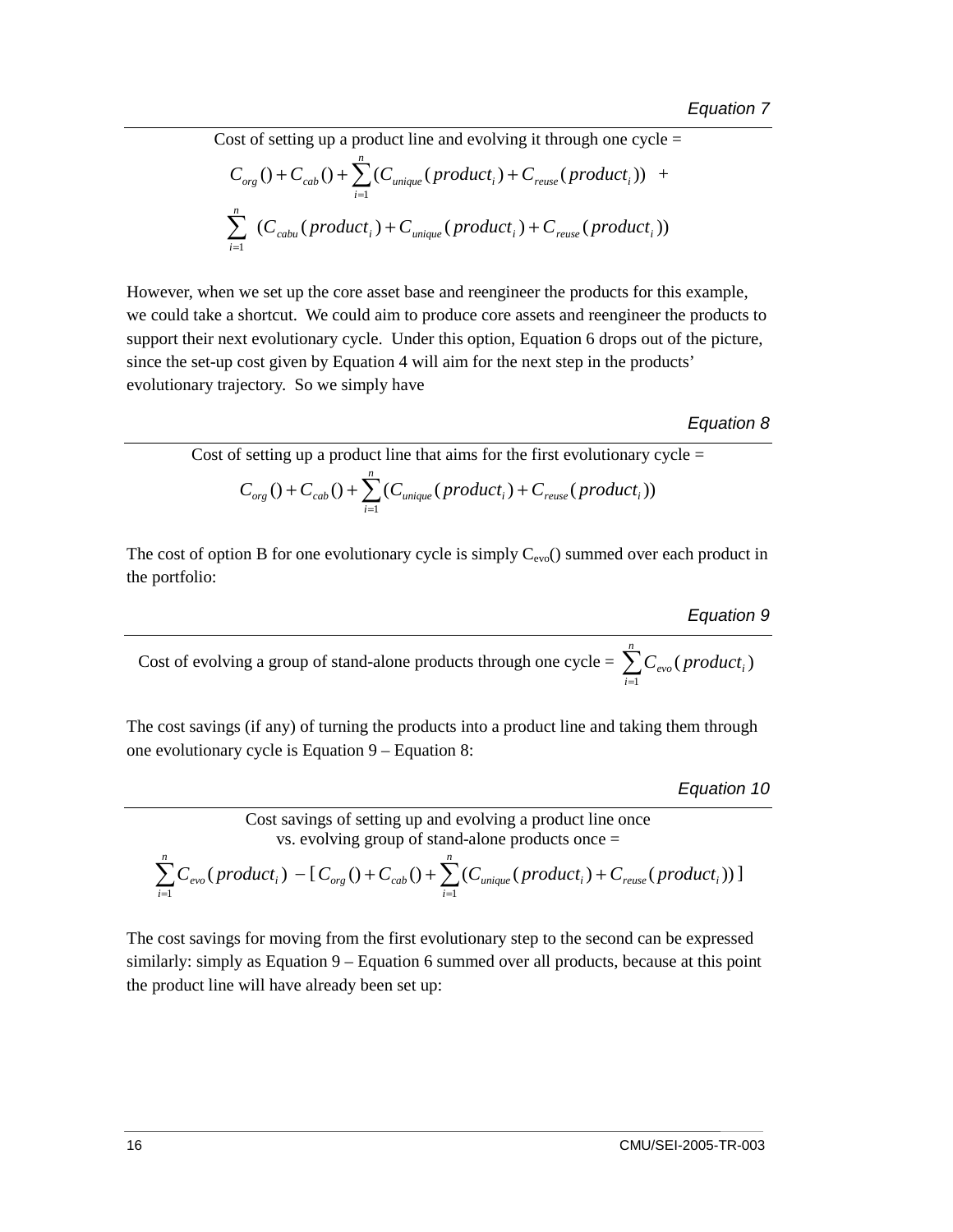Cost savings of second evolutionary step with a product line =

$$
\sum_{i=1}^{n} C_{evo}(product_i) - \sum_{i=1}^{n} (C_{cabu}(product_i) + C_{unique}(product_i) + C_{reuse}(product_i))
$$

Here, the functions are invoked to return the costs associated with product updates, not whole products.

The same equation expresses the cost savings when moving from the *p*th step to the  $(p+1)$ st step, as long as  $p > 1$  and the product line has already been set up. To add up the cost savings of setting up the product line and evolving it over *p* rounds, add Equation 10 to the sum of Equation 11 for each of the next  $(p-1)$  rounds.<sup>8</sup>

**Example 3:** Suppose that p is 5. Then the cost savings are equal to

Equation 10 + 
$$
\sum_{t=1}^{4}
$$
 Equation 11 or

$$
\sum_{i=1}^{n} C_{evo}(\text{product}_{i}) - [C_{org}()+C_{cab})(+\sum_{i=1}^{n} (C_{unique}(\text{product}_{i})+C_{reuse}(\text{product}_{i}))] + \sum_{i=1}^{4} (\sum_{i=1}^{n} C_{evo}(\text{product}_{i}) - \sum_{i=1}^{n} (C_{cabu}(\text{product}_{i})+C_{unique}(\text{product}_{i})+C_{reuse}(\text{product}_{i}))
$$

Substituting the previous values gives

$$
\sum_{i=1}^{5} 3PY - [1Py + 2PY + \sum_{i=1}^{5} (1.5PY + .225PY)] + \sum_{i=1}^{4} (\sum_{i=1}^{5} .6 - \sum_{i=1}^{5} (.05) * 2PY + 0.15 + .0225)) = 9.925PY
$$

 8 If the costs of each round are the same, Equation 8 can simply be multiplied by (p-1).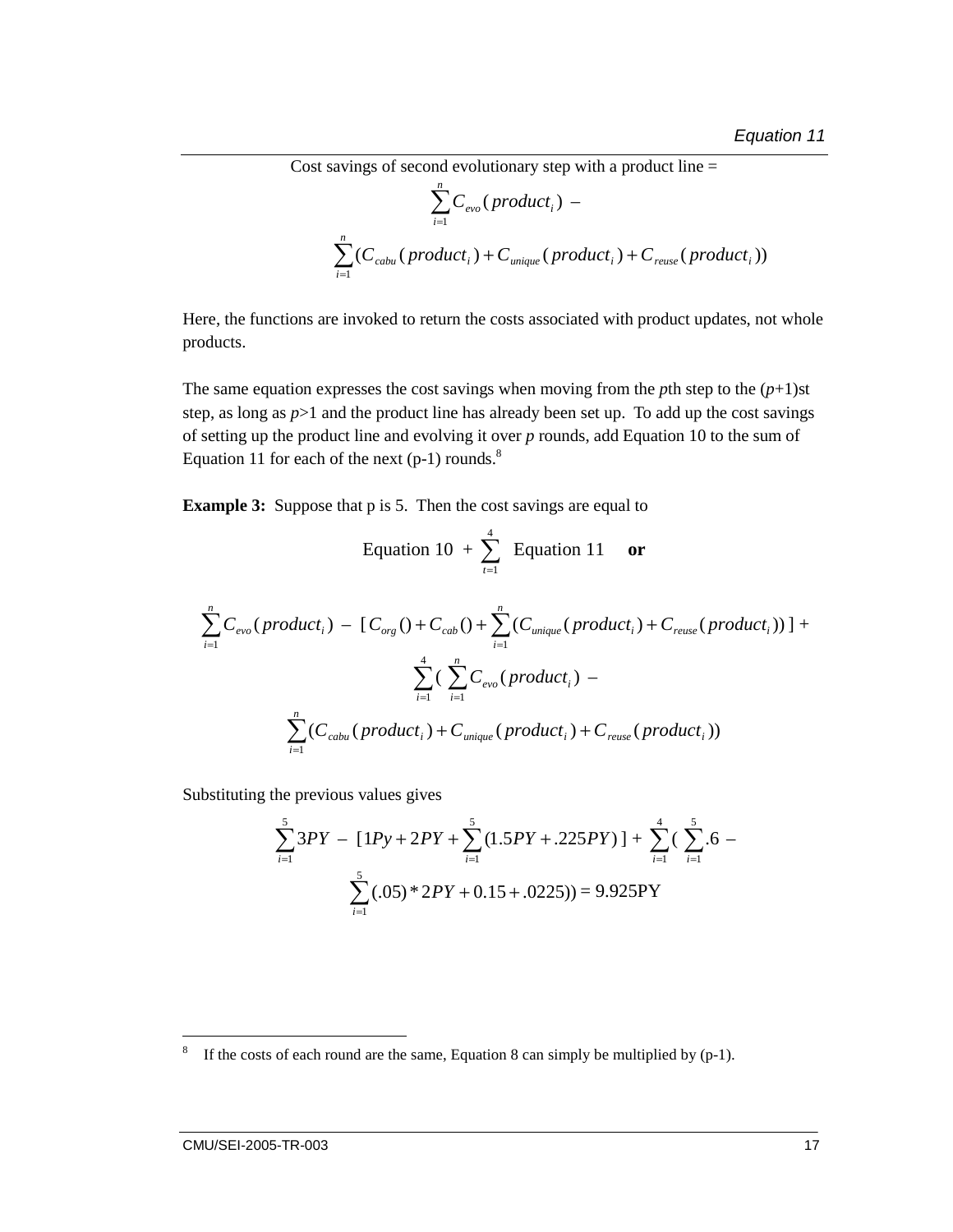#### **3.5 Return on Investment (ROI)<sup>9</sup>**

*Scenario: An organization wishes to know the ROI achieved by setting up a software product line and using it as the basis for product evolution. It wishes to know the ROI after the first round of evolution and after subsequent rounds.* 

Many organizations wish to understand the costs of product line adoption and sustainment in terms of the ROI, which is usually defined as

ROI = *cost savings / cost of investment*

The investment cost of a product line is the organizational cost plus the cost of establishing the core asset base:  $C_{org}() + C_{cab}()$ .

The cost savings depends on the specific scenario. Suppose we continue the example from the previous section: An organization wishes to choose between continuing to evolve a set of stand-alone products and converting them to a product line. The ROI after one round of updates is Equation 10 divided by the investment cost:

*Equation 12* 

ROI achieved after one round of evolution of a product line =  
\n
$$
\sum_{i=1}^{n} C_{evo} (product_i) - [C_{org}() + C_{cab}() + \sum_{i=1}^{n} (C_{unique} (product_i) + C_{reuse} (product_i))]
$$
\n
$$
C_{org}() + C_{cab}()
$$

The ROI after p rounds of updates  $(p>1)$  is Equation 10 plus  $(p-1)$  iterations of Equation 11, all divided by  $C_{org}() + C_{cab}()$ .

**Example 4:** Continuing Example 3 from the previous section, we see that the investment cost of  $C_{org}$ () +  $C_{cab}$ () is 3PY, so the ROI through initiation and four rounds of updates is 9.925 / 3  $= 331\%$ .

### **3.6 Constructing and Evolving a Product Line**

*Scenario: An organization has zero product lines and wishes to produce s1 products. The organization wishes to know the cost savings (if any) that it will accrue over "nbr\_periods" time periods of constructing the s1 products using a product line versus constructing and evolving them in a stand-alone fashion.* 

<sup>-&</sup>lt;br>9 Several financial measures are used for investment decisions such as net present value (NPV) and payback period. Any of them can be computed using the information from the cost and benefit functions. In this report, we illustrate that using a simple ROI computation.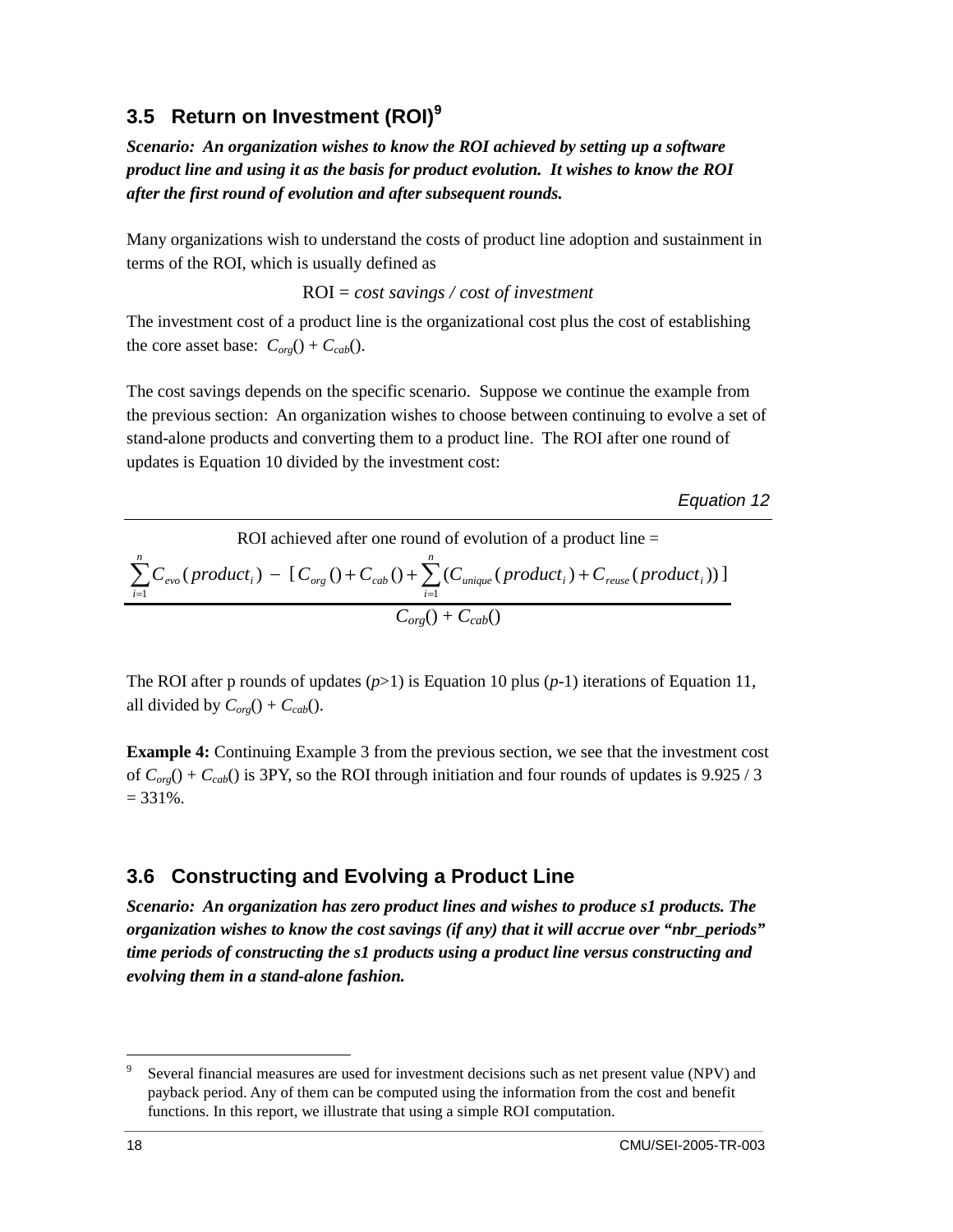There are two ways to prosecute this scenario. The first is by translating "nbr periods" in the scenario to a number *p* of evolutionary updates and then using Equations 7 and 8 as discussed previously—namely, adding the result of Equation 7 to (*p*-1) times the result of applying Equation 8.

The second way is to use the cost functions parameterized with the time period of interest and interpreted accordingly. Setting up and evolving a product line over "nbr periods" units of time can be expressed as follows:

*Equation 13* 

Cost of building and evolving product line over "nbr\\_periods" time periods = 
$$
\sum_{i=1}^{nbr\_periods} \left[ C_{org}(t) + C_{cabu}(t) + \sum_{i=1}^{n_j} C_{unique}(p_i, t) + \sum_{i=1}^{n_j} C_{reuse}(p_i, t) \right]
$$

Equation 13 requires the modeler to determine the following in each period: how much organizational cost was incurred, how much the core asset base was updated,<sup>10</sup> how much product-unique development cost was incurred, and how much reuse cost was incurred. The last two terms return evolution costs for those time periods in which evolution is occurring.

Next, we compute the cost of building and evolving the s1 products in a stand-alone fashion (using Equation 2) and sum that over the same time periods:

*Equation 14* 

One-at-a-time cost = 
$$
\sum_{t=1}^{nbr\_periods} \left[ \sum_{i=1}^{s} C_{prod}(product_i, t) \right]
$$

This scenario is "solved" by taking the difference of these two expressions.

Using the time periods allows modelers to experiment with different schemes for building the core asset base and (for example) to see how early they can achieve a positive cost savings.

#### **3.7 Redistributing Products Among Existing Product Lines**

*Scenario: An organization has n product lines, each comprising a set of products, and also has s1 stand-alone products. The organization wishes to transition to the state in which it has m product lines, each comprising a (perhaps different) set of products, and also s2 stand-alone products. The organization wishes to determine the optimum division of products among the optimum number of product lines to minimize the cost of initial construction and maintenance for the expected life of five years.* 

 $\overline{a}$ 

 $10<sup>10</sup>$  As mentioned previously, most of the core asset base could have been built up front or phased in over time.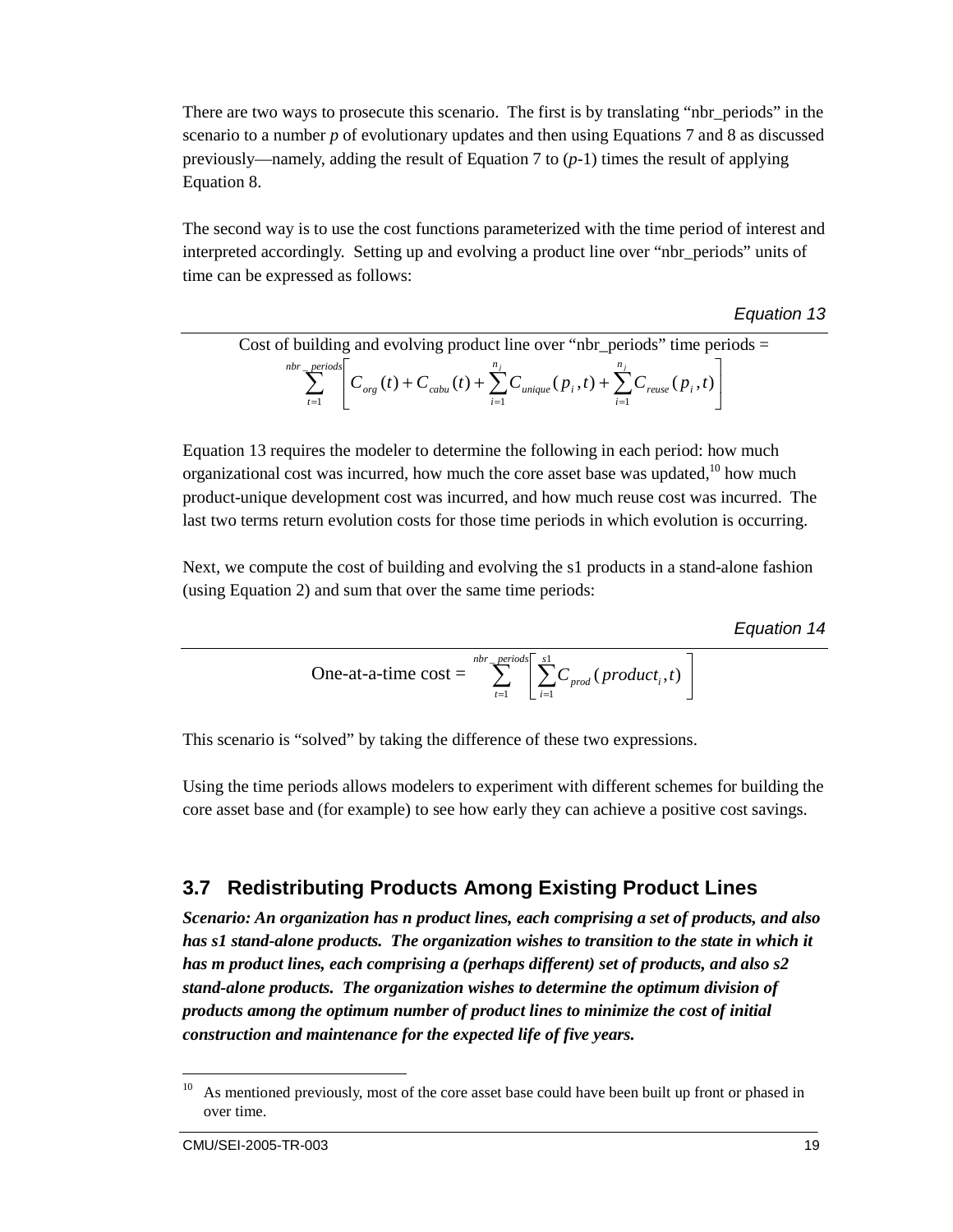This is an optimization problem that requires a search of the possible solution space (i.e., all possible allocations of products to product lines) to identify the optimal value. Each point in the search space has a specific number of product lines, each with a specific set of products and a specific number of stand-alone products. As the collection of products in each product line changes, the amount of commonality or homogeneity also changes. This, in turn, changes the value returned by  $C_{cab}$  (since the core asset base is responsible for providing that commonality) and the sums of the  $C_{\text{unique}}$  and  $C_{\text{reuse}}$  values. The difference among product lines is the size of the core asset base relative to the size of the unique parts of the products.

The cost of each possible solution for this scenario is given by

*Equation 15* 

$$
COST(npl, n_j, s_x) = \sum_{t=1}^{numberOfPeriods} \left[ \sum_{j=1}^{npl} (C_{org}(t) + C_{cabu}(t) + \sum_{i=1}^{nj} (C_{unique}(p_i, t) + C_{reuse}(p_i, t))) + \sum_{i=1}^{s_2} C_{prod}(t) \right]
$$

where

- $S_x$  is the number of stand-alone products and varies over all values of  $s_1$ + sum(n<sub>i</sub>) products.
- $n_i$  = number of products in the *j*th product line.
- npl, the number of product lines, is between 0 and  $s_1$ + sum(n<sub>i</sub>) products.
- $numberOfPeriods = 5.$

The solution for the scenario is to find the m and  $m_i$  for which cost(m,  $m_i$ ,  $s_x$ ) is minimized. That defines a large but finite search space. Future work will explore how a homogeneity metric—a measure of how much alike the products in a product line are—would help narrow this search space.

#### **3.8 Adding New Products to Existing Product Lines**

*Scenario: An organization has n product lines, each comprising a set of products, and also has s1 stand-alone products. The organization intends to add k products. It wishes to determine the optimum allocation of the k products over the existing product lines based on foreseeable maintenance costs over the next "nbr\_periods" time periods.* 

This scenario can be solved by adding a product to the "best" product line, one at a time. To compute the "best" product line to which to assign a stand-alone product, we compute the cost of adding that product to each product line and the cost of maintaining that product line with the new product added. The product line with the lowest costs in these two areas is the "best."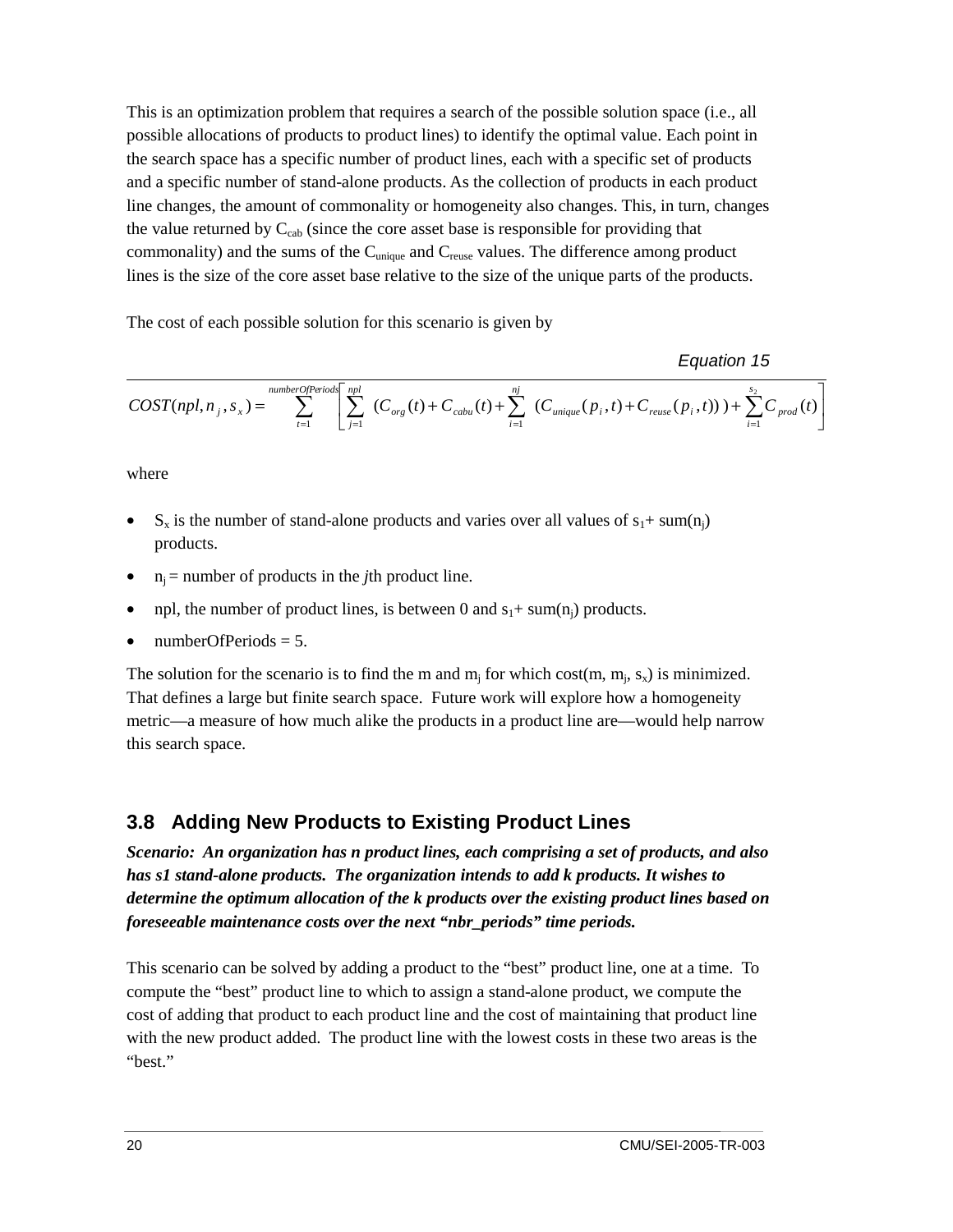The cost of adding a product to a product line (assuming this is done in a single time period t) is

*Equation 16* 

 $C_{\text{cusp}}(t) + C_{\text{cab}}(t, PL, product) + C_{\text{reusc}}(t, PL, product) + C_{\text{unimul}}(t, PL, product)$ 

where the PL parameter indicates the candidate product line to which we're adding the product. This parameterization reminds us to calculate the cost functions differently based on the different product lines.

The cost of maintaining that product line with the new product in it over "nbr\_periods" time periods is the equation from scenario #2 above.

Repeating the application of Equation 16 and Equation 2 for each of the k products produces the optimum allocation of products to product lines.

In practice, however, order might matter. That is, putting the first three products into product line #2 might result in product line #2 being much better positioned to accept product #4. However, if we had started with product #4, it might have been assigned to product line #1. In theory, we can address this problem by calculating the cost for all possible assignments of the k products in all possible orders and come up with the least costs. In practice, this will be untenable, but we will probably want to test merely a few specific allocation hypotheses, rather than every possible one.

### **3.9 Build Vs. Buy**

*Scenario: An organization has n product lines, each comprising a set of products, and also has s1 stand-alone products. The organization intends to add k products. It wishes to determine the optimum split between building and buying the additional assets required for the k products. The products will be built in the first year and maintained for four additional years.* 

This scenario builds on the scenario in Section 3.7. By adding k products, the number of product lines, the number of products in each product line, and the number of stand-alone products may change. Once the optimal arrangement has been determined as in the fourth scenario, the newly needed assets are identified. The problem now becomes how to optimize the cost of the new assets.

The driving cost is  $C_{cab}(t)$ . In most scenarios,  $C_{cab}(t)$  returns the original cost of all the assets. In the case where lease or royalty payments must be made and  $t > 1$ ,  $C_{cab}(t)$  returns the additional cost for that year's payments. In the case where assets are created in-house and t > 1,  $C_{cab}(t)$  returns the amount anticipated for maintenance.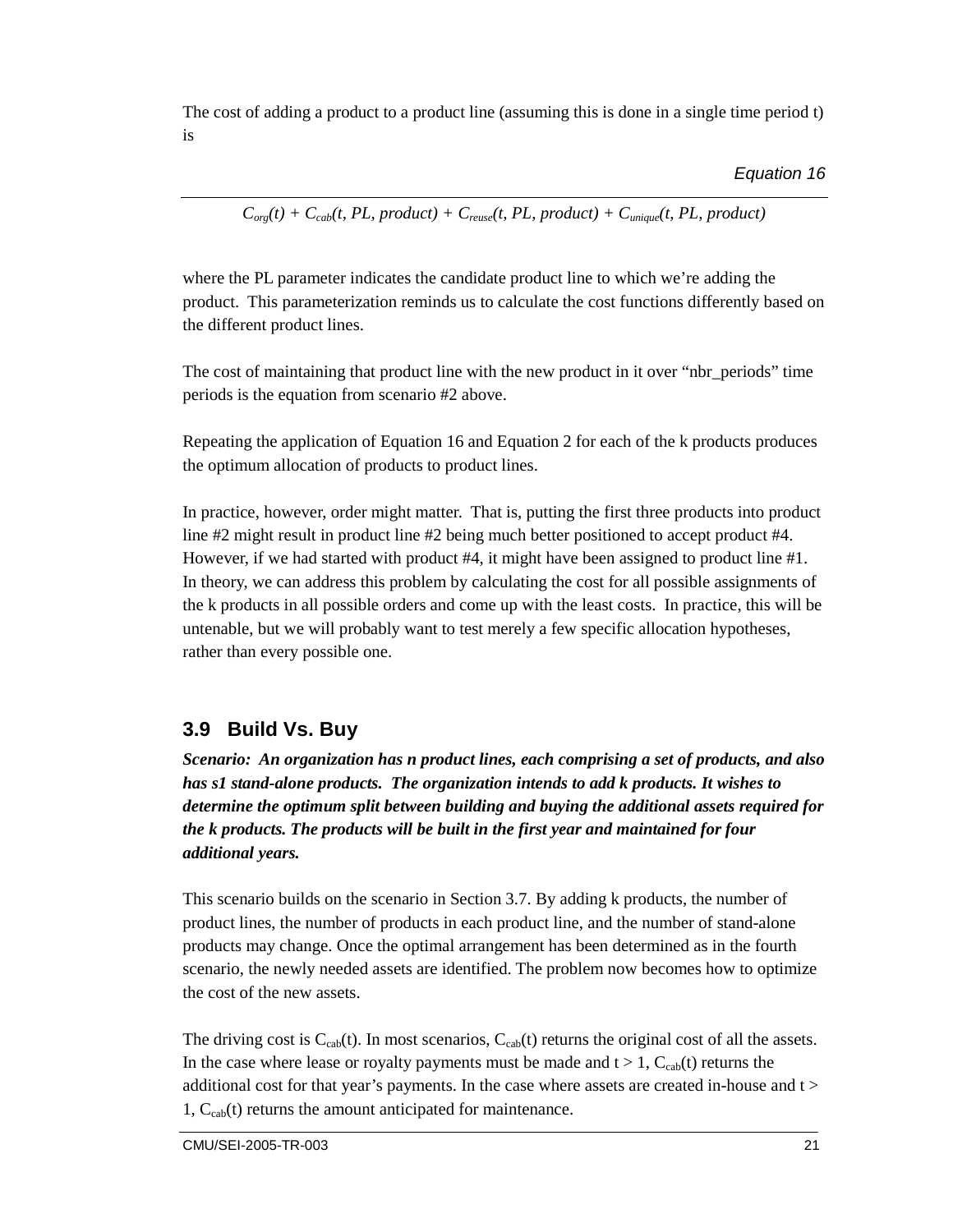The solution for the scenario is the combination of new assets that requires the smallest expenditure. This solution is below the level of visibility of the product line equation and would be handled in the implementation of  $C_{cab}(t)$ . Section 4 presents some ideas on implementing the cost functions.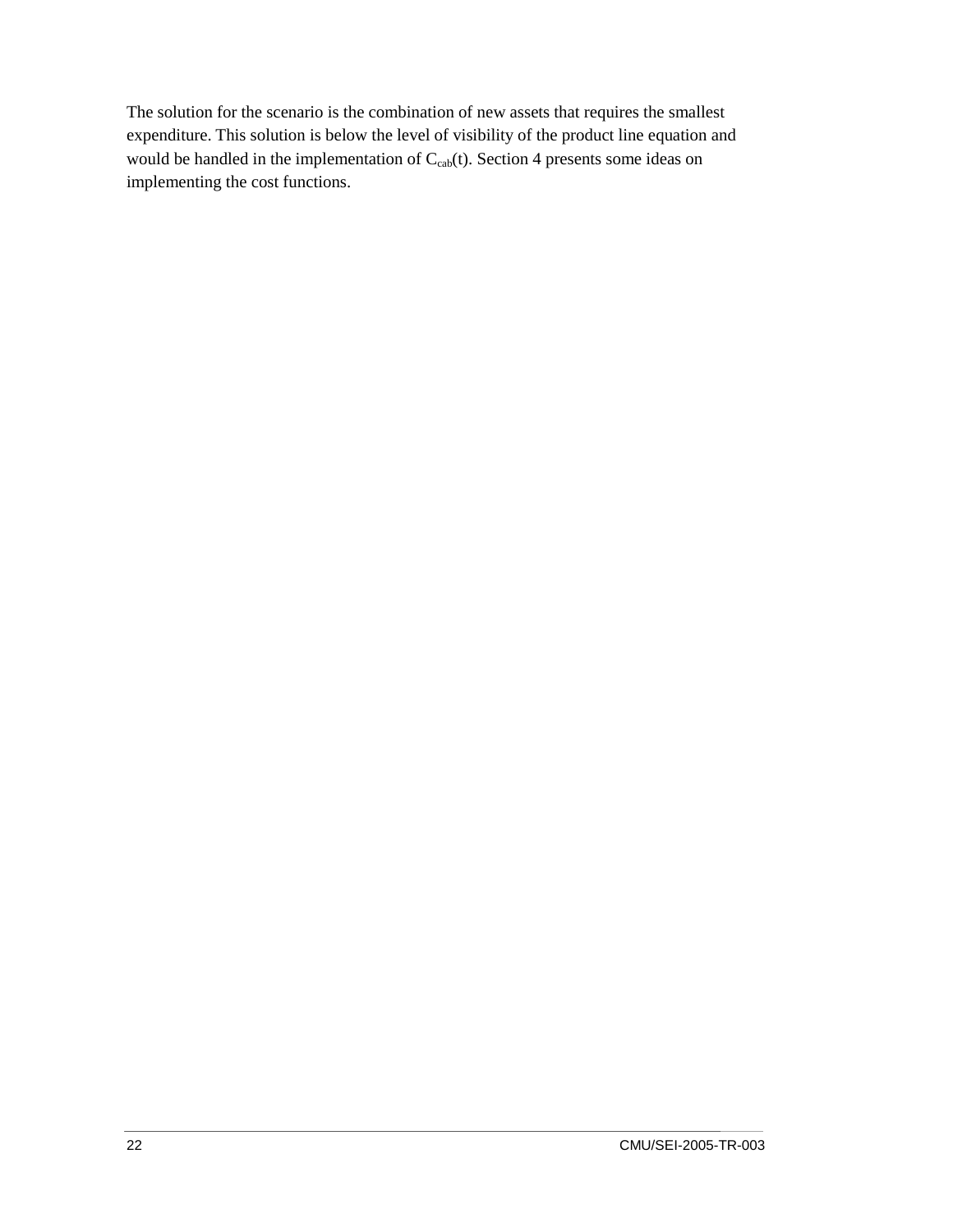## **4 Approaches for Implementing Cost and Benefit Functions**

The name of our model, SIMPLE, indicates two attributes for which we are striving: structured and intuitive. We intentionally defined the model in terms of a set of cost and benefit functions to allow users to provide layers of implementations. This structure allows the modeler to drive the model down to the level of detail for which sufficiently accurate data can be provided. This structure allows the model to be intuitive to a wide range of people by allowing them to view the level in the model that is most useful to them. In this section, we describe some ways of implementing the functions described in Section 2.2.

Modelers begin their work with different levels of information. Some will have data from previous non-product-line projects, some will have data from previous product line projects, and some will have no previous data at all. SIMPLE allows different approaches based on the knowledge at hand.

#### **4.1 Using an Organization's Own Historical Data**

The simplest case of function implementation is when the user has estimates for each cost. Some of the data can come from historical information, such as the average cost of building a one-off product. As an example, the four cost functions of Equation 1 are replaced with cost estimates (CE) in Equation 17:

*Equation 17* 

$$
CE_{org} + CE_{cab} + \sum_{i=1}^{n} (CE_{unique} (product_i) + CE_{reuse} (product_i))
$$

Using historical data is the simplest approach but perhaps not the easiest. The modeler must have extensive quantified experience with the organization's development processes and be able to predict future costs based on past experience. That may not always be possible if the future products are dissimilar to past products.

#### **4.2 Community Benchmarks**

The product line literature is slowly building an intuition about many of the costs. These values can be used as the starting point for organizations that have no recorded development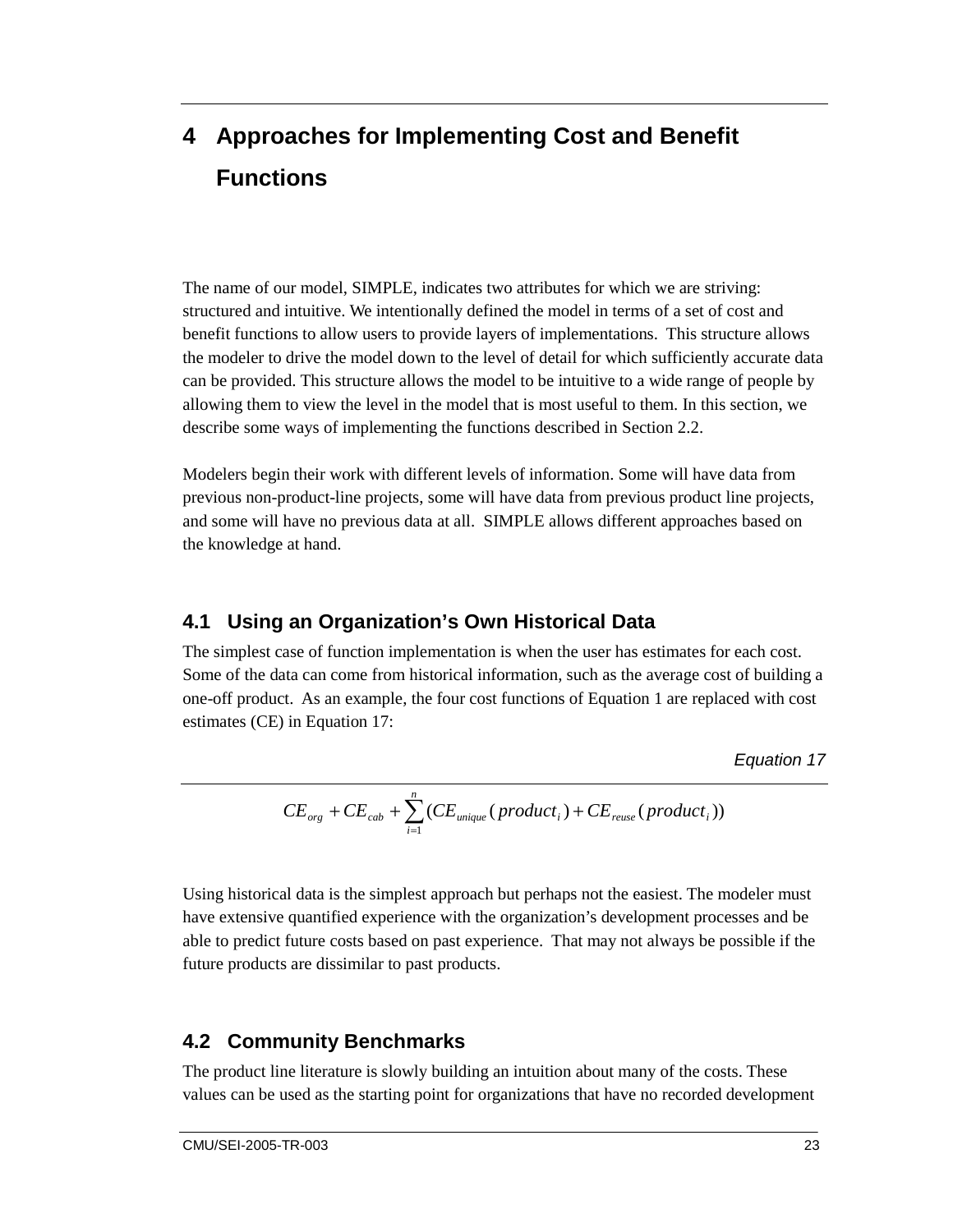history of their own. For example, the cost of making a component that is reusable is widely estimated to be 150% of the cost of building the component for a single use, whereas the cost of reusing reusable software is thought to be less than 5% of the cost of building it new (if you do not have to go searching for it) [Boehm 04]. Gaffney and Cruickshank show how to use estimated lines of code and industry-standard effort benchmarks to produce cost estimates [Gaffney 92].

Boehm has revised the cost drivers in COCOMO to define a new set for the Constructive Product Line Investment Model (COPLIMO) [Boehm 04]. Considering the cost of building products from scratch in a product line, COPLIMO data shows that between two and three products is the breakeven point, as supported by much of the product line literature [Clements 02b]. COPLIMO will be discussed in Section 7.2.

## **4.3 Utility Functions**

Utility functions can be used to help estimate a cost over each of a number of consecutive time periods. An action or asset has a cost (or value). That cost may be incurred all at once or over time. A modeler may assign a value to each of a set of outcomes. The utility function has a minimum, usually 0, and a maximum that is often taken to be 1 or 100%. A utility function, u(t), returns the amount of the utility (cost or value) for a time period t. For example, if the expected cost of an asset is c dollars, to be paid in four equal installments over four time periods, the utility curve looks like the one shown in Figure 2, and  $u(t) = 1/4$ for t=1, 2, 3, or 4. The expected cost is computed by:  $c^*u(t)$  or  $c/4$  for each period.



time period

#### *Figure 2: Uniform Utility Curve*

Modelers may use a utility function to translate their assumptions about a scenario into a quantity. For example, a utility function that has the shape given in Figure 3 would provide the behavior of all costs being allocated in the first period and zero thereafter. The modeler can select a curve whose shape matches the assumptions about the scenario.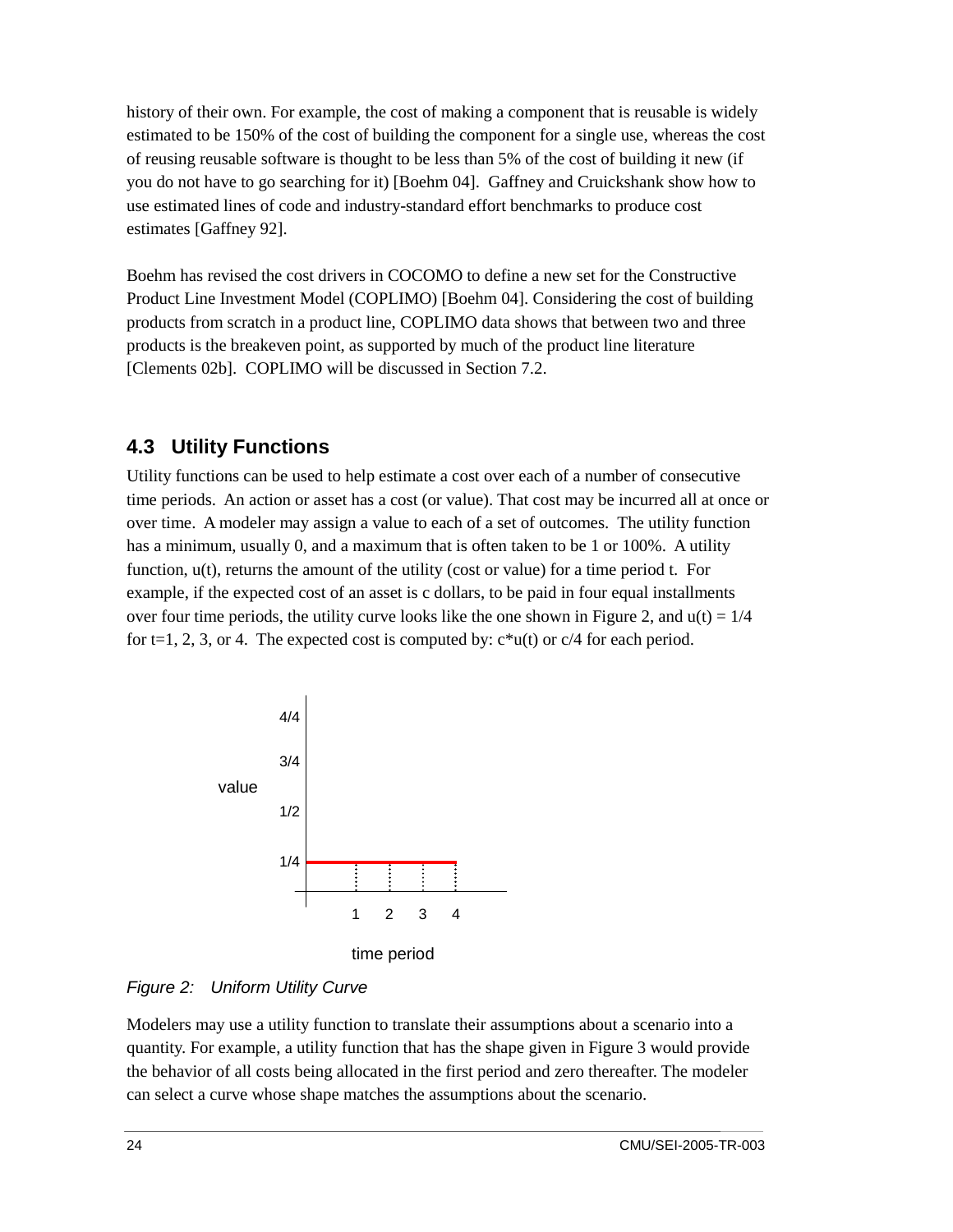

*Figure 3: Utility Function* 

These utility functions can be used to help define the cost functions. For example,  $C_{org}$  can be defined by estimating the total cost and then associating with it a utility function such as Figure 4, where two-thirds of the cost are incurred in the first time period and one-third in the second time period.



#### *Figure 4: Step Utility Function*

Utility functions are most often used as a multiplier of an estimated or predicted cost. In an equation, a modeler can include a term of this form:

 $cost*u(t)$ 

This term will produce the value of the cost for each iteration. For example, consider a scenario in which the total cost of moving an organization,  $C_{org}$ , is \$150,000. In this scenario, the modeler selects the utility function shown in Figure 4. The cost term cost\*u(t) produces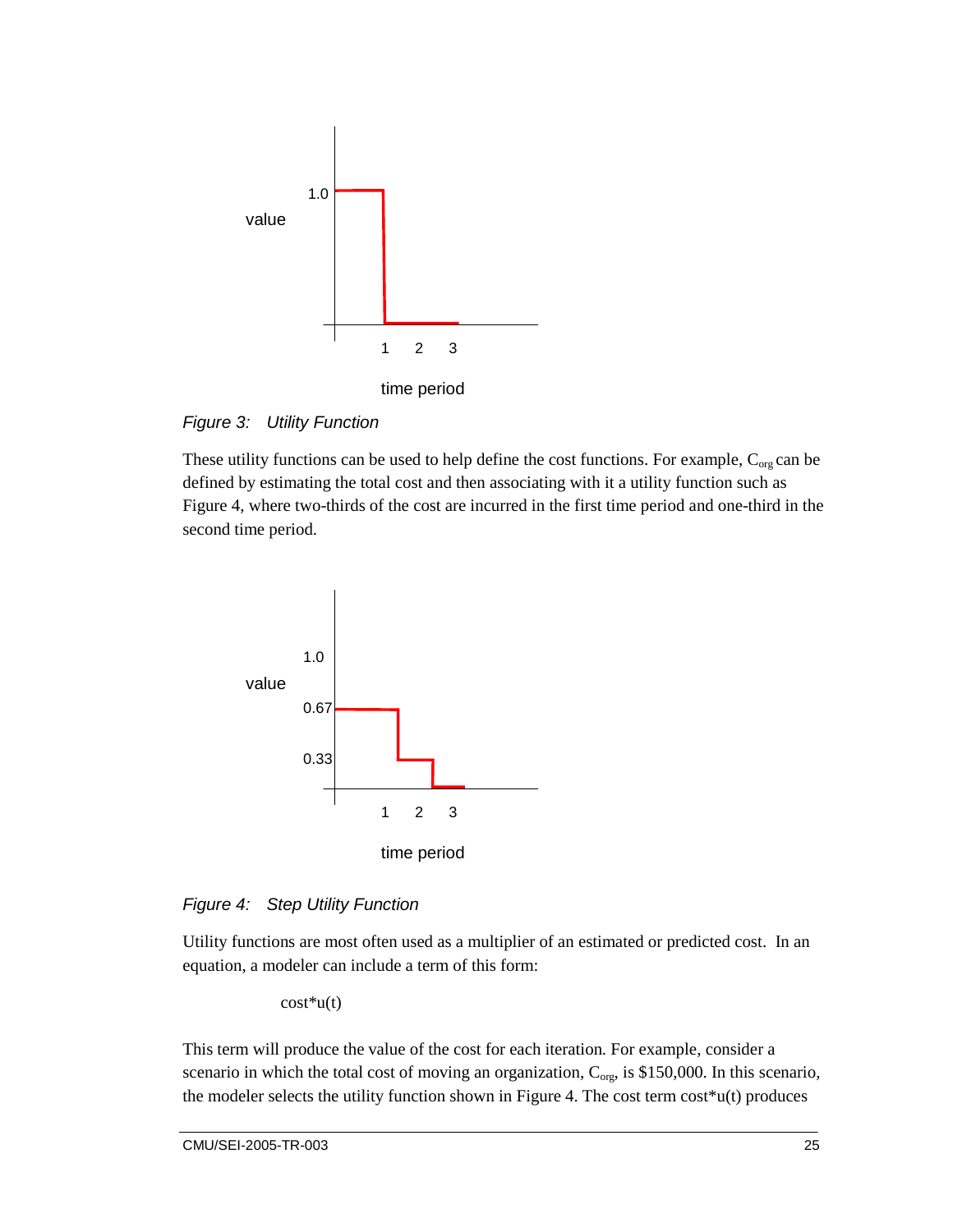values of \$100,000 in the first period, \$50,000 in the second period, and zero for any period thereafter. The modeler changes assumptions by changing the utility function.

### **4.4 Quantifying Non-Numeric Values**

The SEI Cost Benefit Analysis Method (CBAM) is a technique for performing a cost/benefit analysis on architecture decisions [Kazman 02]. It includes an approach to quantifying the benefits of architecture decisions.

## **4.5 Divide and Conquer**

The definitions of the cost functions may be defined by decomposing their definition into other functions. For example, one factor contributing to  $C_{cab}$ ) is the cost of establishing the product line's software architecture. This cost can, in turn, be decomposed further. Peterson suggests the following list [Peterson 04]:

- **domain analysis:** Domain analysis is concerned with understanding and documenting the requirements commonalities and variabilities.
- **target architecture:** The target architecture specifies the common component boundaries, scope, interfaces, and variation points.
- **technology standards:** A common set of technology standards must be agreed on that deal with operating systems, programming languages, database management systems, graphical user interface technologies, and user interface "look and feel" standards.
- **current architecture:** In order to establish realistic architecture migration plans, an understanding of the current architectures employed across the product family is needed.
- **migration strategy and plan:** The architecture migration strategy and plan make up the roadmap for evolving the existing product family to the target architecture.

Similarly,  $C_{org}$ ) can be decomposed into the cost of training, the cost of data collection, the cost of reorganization, the cost of establishing necessary processes, and so forth. Of course, the whole cost function approach of SIMPLE is predicated on a "divide and conquer" technique that merely extends the idea.

## **4.6 Inference**

Sometimes it is possible to infer the value of a cost function if you know key information that relates to it. For example,  $C_{cab}()$  can be estimated if you know the reuse level throughout a product line—that is, how much of each product on average comes from the core asset base. For example, if the reuse level is 70% (a modest figure for a software product line), the core asset base is going to shoulder the burden, on average, of 70% of each product. If each product costs about the same to build on a stand-alone basis (i.e., has the same  $C_{\text{prod}}()$  value),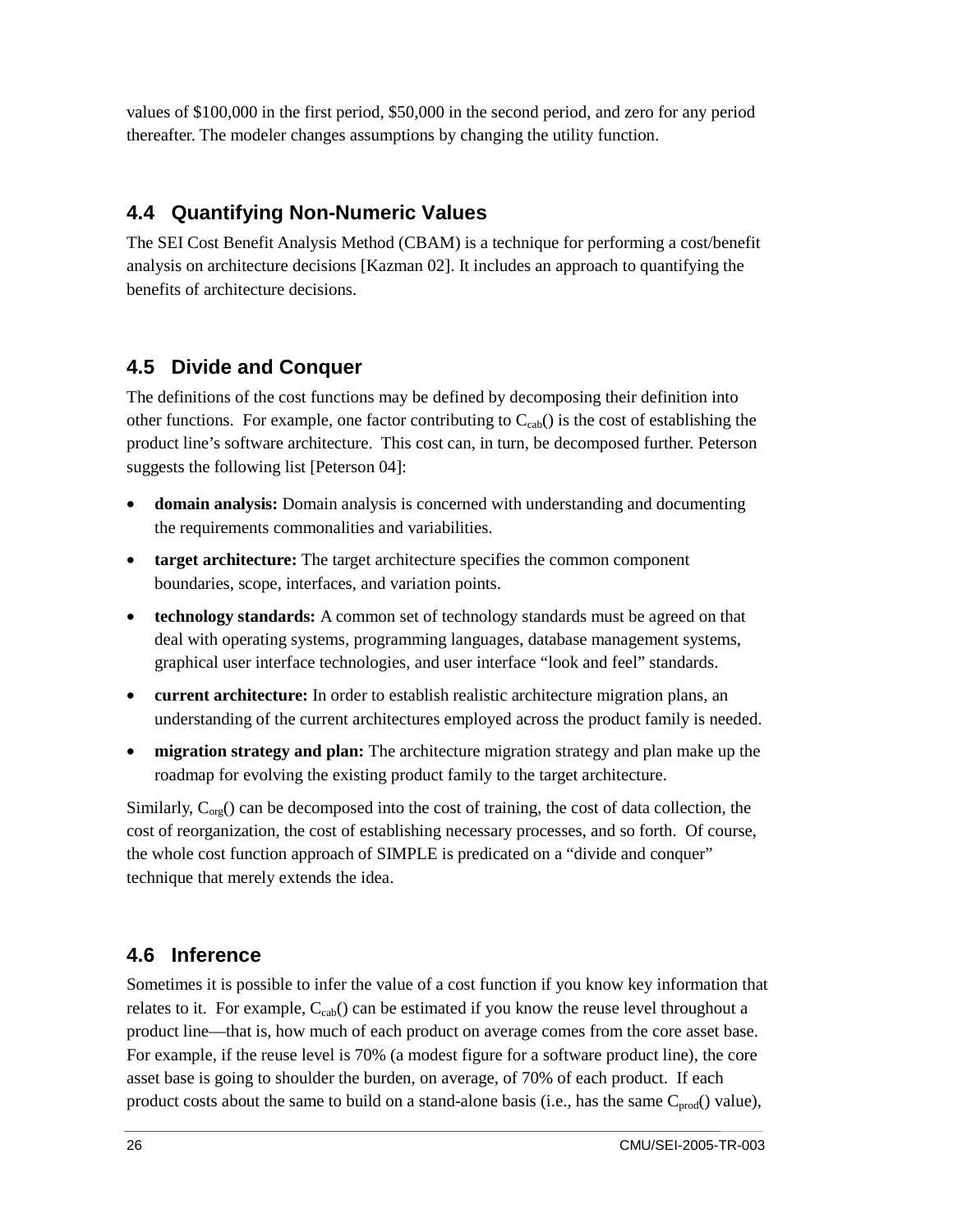the core asset base is going to shoulder about 70%  $^{\ast}$  C<sub>prod</sub>() of the cost. But the cost of making software reusable is about 150% of making it in the first place, so  $C_{cab}$  will be 150% \* 70% \*  $C_{\text{prod}}()$ .<sup>11</sup>

Now we have two new functions to calculate: (1) how much it costs to build reusable software (the  $F_{\text{reusable}}$  function) and (2) how common the products are (the  $F_{\text{common}}$  function). However, these functions may be easier to project than  $C_{cab}$  by itself.

Similarly, C<sub>reuse</sub> is the cost of reusing reusable artifacts, which according to the literature can be up to 15% of the cost of building them from scratch. Given that the core asset base bears a portion of the burden of any product equal to  $F_{common}$ , to get that proportion of a product requires an investment of  $F_{common} * C_{prod} * 15\%$ . So if  $F_{common}$  is 70%, the cost of reusing the core asset base is 15% of 70% of the stand-alone cost of the product.

#### **4.7 Gross Approximation**

If first-order approximations reveal an overwhelming preference among alternatives on the table, further modeling may be unnecessary. An example of a rough approximation is assuming that  $C_{cabu}$  is some fixed fraction of  $C_{cab}$ . This approximation says that the cost of updating the core asset base after each product release is (for example) 10% of the cost of building it—not an unreasonable assumption. Similarly, a modeler might set  $C_{\text{evo}}$  to some fixed fraction of  $C_{\text{prod}}$ , saying that evolving a product costs (for example) 15% of building it in the first place.

#### **4.8 Benefit Function Implementation**

It is beyond the scope of this report to discuss in detail how the benefit functions are implemented; however, we will provide an example. Consider the benefit of increased customer satisfaction. One technique for quantifying it would follow these steps:

- Develop a classification for customers so that they form homogeneous groups with respect to the dimensions of products for which we are measuring satisfaction (e.g., price or feature sets).
- Collect data about the satisfaction of customers and the likelihood of them purchasing from the company again.
- Maintain data about the average purchase level for each classification.
- After the product line has been implemented, measure the increase (decrease) in customer satisfaction per group. Multiply the increase in satisfaction, as a percentage, by

 $11$ 11 This approximation is full of assumptions, such as (a) all products are roughly the same in standalone cost and (b) the core asset base accounts for the *same* 70% in each product. If those assumptions do not hold,  $C_{cab}$  would have to be calculated using product-by-product costs.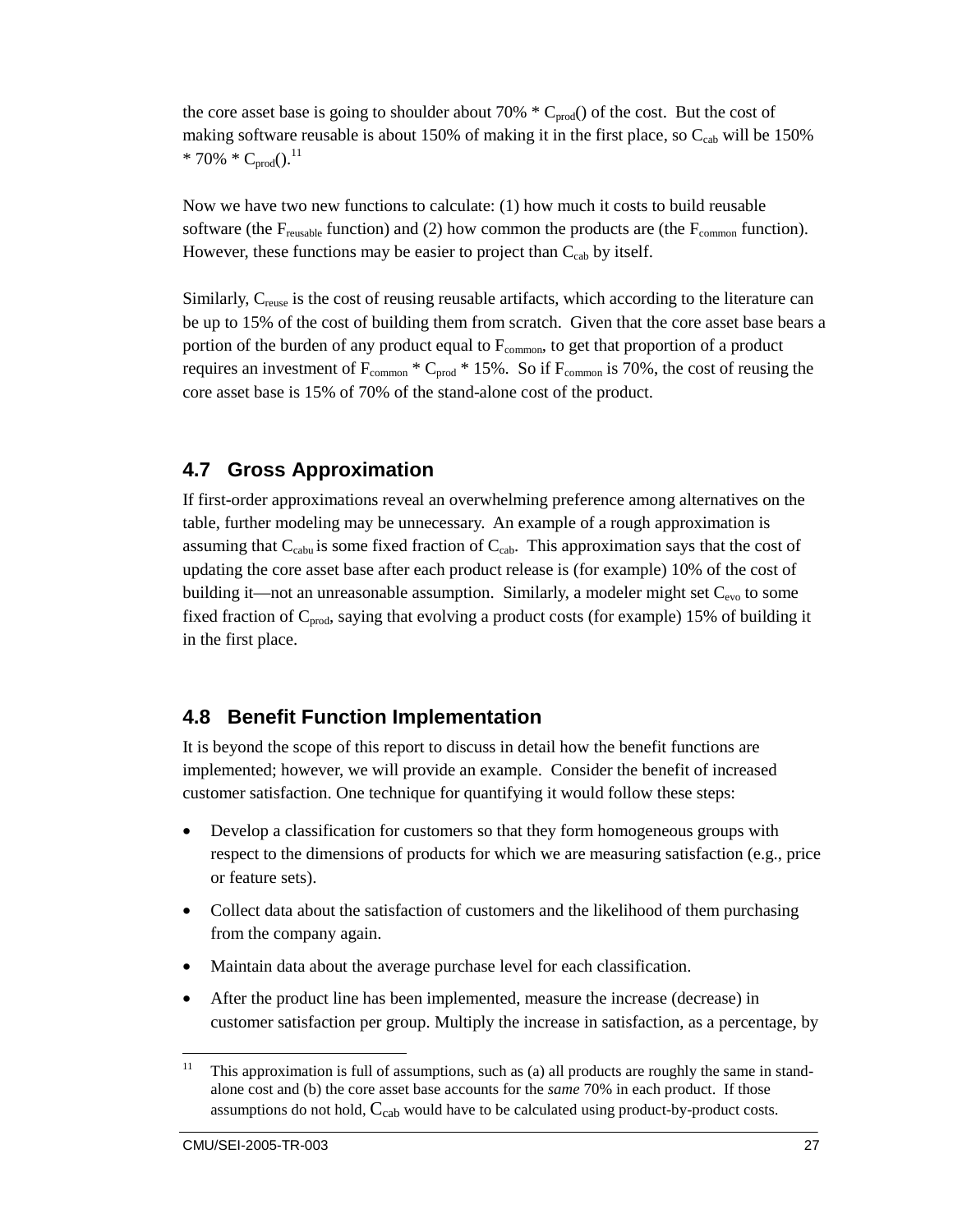the average purchase per group. Sum for all classes to determine the customer satisfaction benefit.

Consider an automobile manufacturer who wishes to add a mass-customizable driver information system. The company monitors three categories of customers: personal use, internal business use, and rental use. The level of satisfaction is recorded in Table 1 as the percentage of customers likely to purchase again.

*Table 1: Initial Data* 

| Category                 | <b>Level of Satisfaction</b> | <b>Average Annual Purchase</b> |
|--------------------------|------------------------------|--------------------------------|
| Personal use             | 95%                          | \$25,000                       |
| Internal business<br>use | 80%                          | \$200,000                      |
| Rental use               | 85%                          | \$2,000,000                    |

After the product line is produced, customer data is collected again (or predicted through marketing surveys). The new data is shown in the third column of Table 2.

*Table 2: Satisfaction After the Product Line* 

| Category                 | <b>Level of</b><br><b>Satisfaction</b> | <b>New Level of</b><br><b>Satisfaction</b> | <b>Average Annual</b><br><b>Purchase</b> |
|--------------------------|----------------------------------------|--------------------------------------------|------------------------------------------|
| Personal use             | 95%                                    | 95%                                        | \$25,000                                 |
| Internal business<br>use | 80%                                    | 90%                                        | \$200,000                                |
| Rental use               | 85%                                    | 90%                                        | \$2,000,000                              |

The benefit is calculated in Table 3. The \$120,000, in the last line, is the result returned by the benefit function.

*Table 3: Benefit Calculation* 

| Category                 | Level of<br><b>Satisfaction</b> | New Level of<br><b>Satisfaction</b> | <b>Increase</b><br>in Satis-<br><b>faction</b> | Average<br>Annual<br><b>Purchase</b> | <b>Expected Increase</b><br>in Sales Due to<br><b>Increased Customer</b><br><b>Satisfaction</b> |
|--------------------------|---------------------------------|-------------------------------------|------------------------------------------------|--------------------------------------|-------------------------------------------------------------------------------------------------|
| Personal use             | 95%                             | 95%                                 | $\Omega$                                       | \$25,000                             |                                                                                                 |
| Internal<br>business use | 80%                             | 90%                                 | $\cdot$ 1                                      | \$200,000                            | 20,000                                                                                          |
| Rental use               | 85%                             | 90%                                 | .05                                            | \$2,000,00<br>$\theta$               | 100,000                                                                                         |
| <b>Total</b>             |                                 |                                     |                                                |                                      | \$120,000                                                                                       |

There are other ways of quantifying customer satisfaction and a wide range of approaches to quantifying other intangible benefits.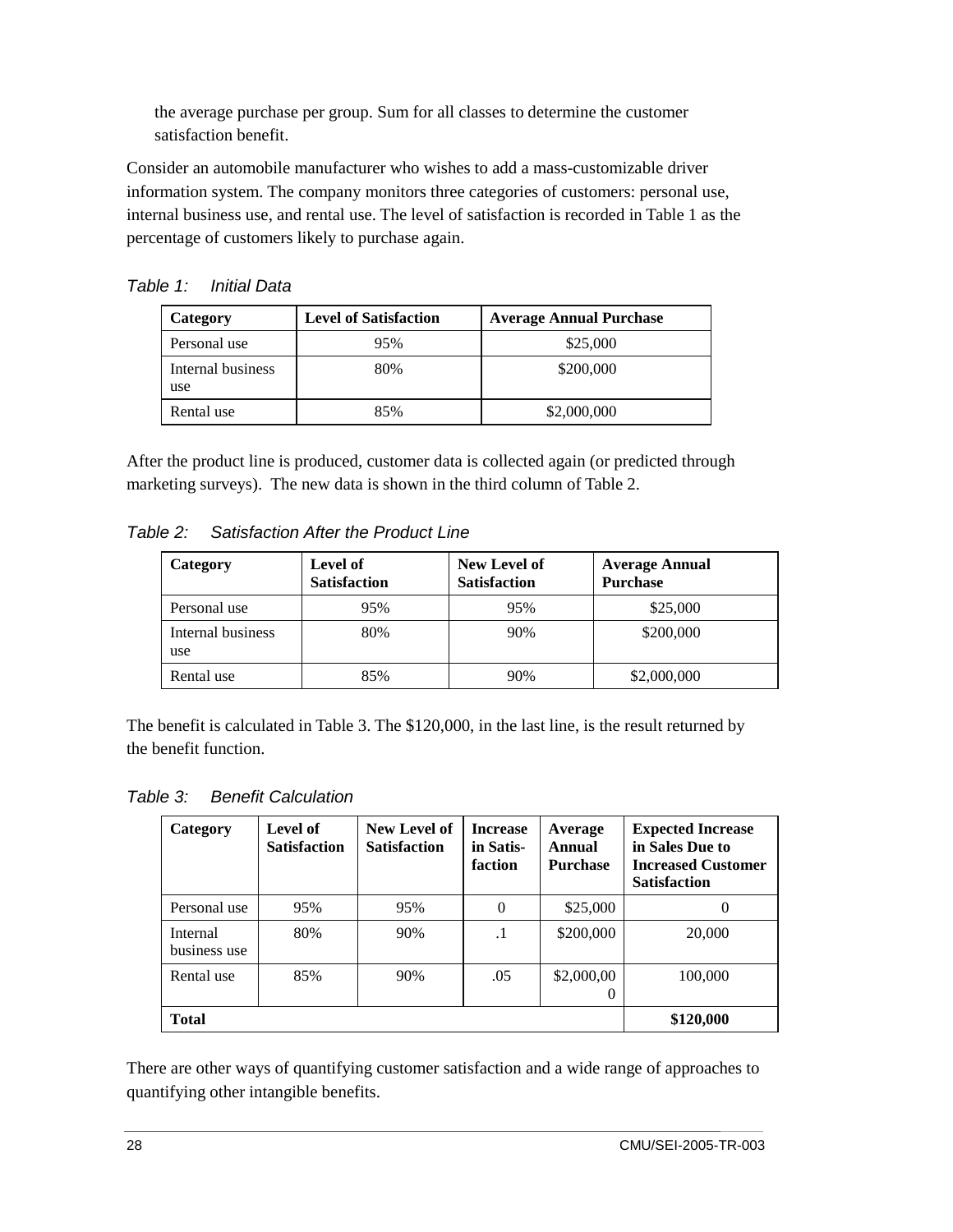### **4.9 Implementing the Homogeneity Metric**

The homogeneity metric provides an indication of the degree to which a product line is homogeneous, taking into account the fact that not every product exhibits the same commonality. The metric varies from  $0$  to 1, where  $0$  indicates that the products are all totally unique and 1 indicates that the products are exactly the same. The Goal Question Metric (GQM) analysis used to derive this metric is shown in Appendix A.

The fundamental premise of GQM is that there is a direct relationship between commonality at the feature level and commonality at the core asset level. That is not always the case, but it is sufficient for our purposes. We also normalize the requirements so that each requirement represents the same amount of effort as the others.

The requirements for a product  $P_i$  is the union of the product line requirements that apply to  $P_i$  and the requirements unique to product  $P_i$ :

$$
R_{p_i} = R_{pl_{p_i}} \cup R_{u_{p_i}}
$$

We define the homogeneity metric as follows:

$$
\text{homogeneity} = 1 - \frac{\sum_{i=1}^{number \text{ of products}} |R_{u_i}|}{|R_T|}
$$

Notation:

*PL* = product line  $U =$  unique *R* = a functional requirement of a product  $R<sub>r</sub>$  = the set of all requirements  $|R<sub>T</sub>|$  = the total number of different requirements

This metric measures the percentage of the total set of requirements that are unique. If all the requirements are unique, homogeneity is zero. If they are the same, homogeneity is one.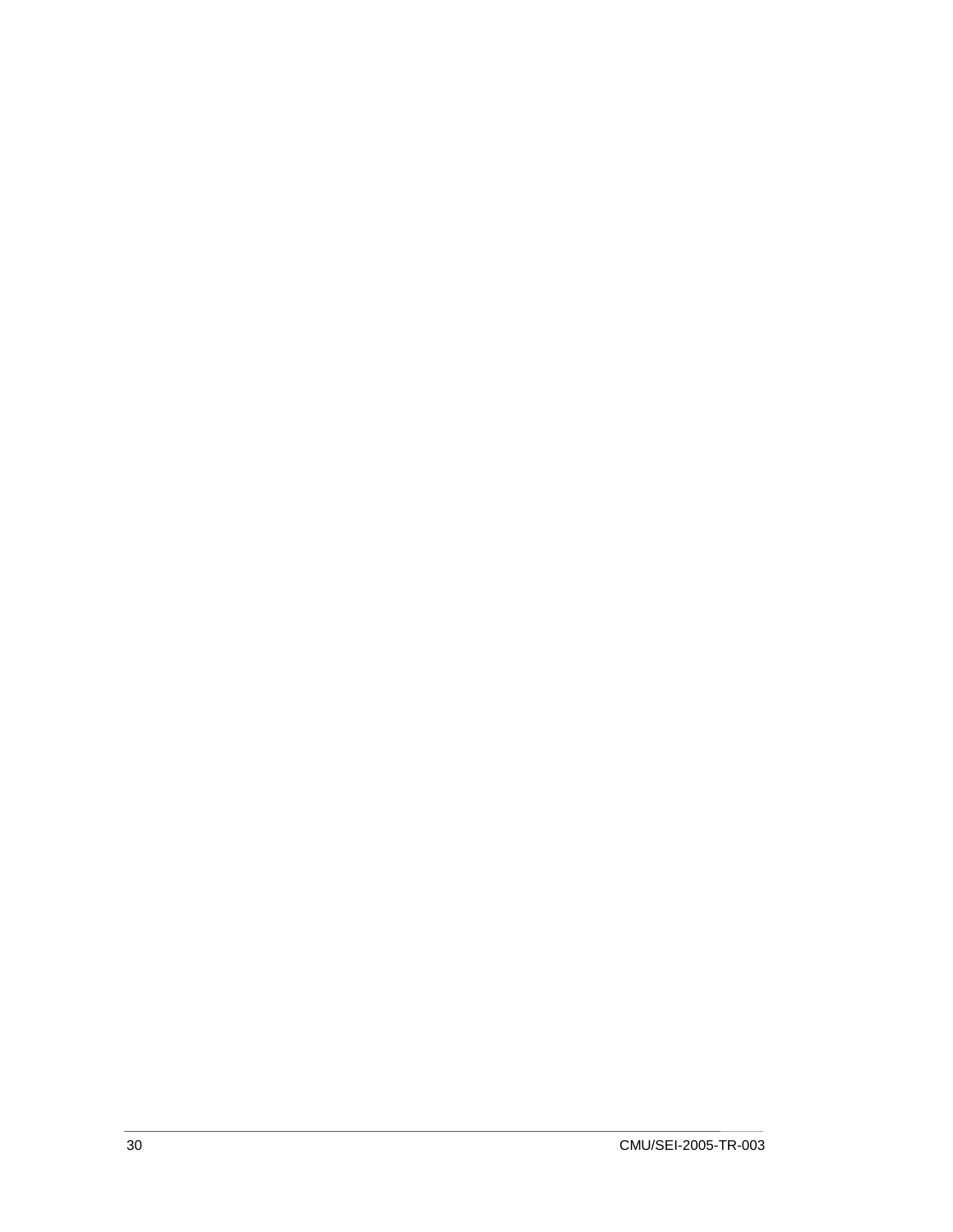## **5 Applying SIMPLE in Practice**

Experience with applying SIMPLE in an industrial setting is limited to date, but through an early engagement the following process sketch has emerged:

- 1. **Hold a workshop.** This step gathers people in the organization who have specific questions they wish to answer via SIMPLE. The goal of the workshop is to establish baseline answers to the following questions:
	- a. What are the product lines of interest?
	- b. What products are currently involved or planned for the future?
	- c. What are the scenarios for which we wish to build a model?
	- d. Which alternatives are under consideration?
	- e. What are the anticipated benefits of each one?
	- f. What are the anticipated costs of each one?
	- g. What are the relevant time horizons? (e.g., release dates, testing dates)
- 2. **Formulate the SIMPLE model.** The modelers construct formulas based on the scenario and the alternatives that it embodies, making sure to account for the anticipated costs and benefits of each alternative.
- 3. **Review and validate the model.** The modelers present the model to the stakeholders to make sure that their concerns are addressed and that the constructed model will, in fact, answer the key questions of interest.
- 4. **Establish the "shopping list" for data.** The modelers and the stakeholders must work out the organizational data (such as the cost of building past products or the cost of establishing a training program) that will provide input to the formulas.
- 5. **Populate the model.** The data is gathered and inserted into the formulas, and the results are calculated.
- 6. **Review the results.** The modelers make a presentation to the stakeholders, and the next steps are planned.

We expect there to be iteration among the steps above, especially 2, 4, and 5. As mentioned earlier, it may turn out that a coarse-grained first-order result reveals a clear preference among the alternatives contained in the scenario. If so, the model's work is done, and no further effort is required. If not, however, the model may have to be reformulated using more finely grained or more sophisticated cost estimates, which, in turn, will result in more precise or detailed data being collected and used to populate the formulas.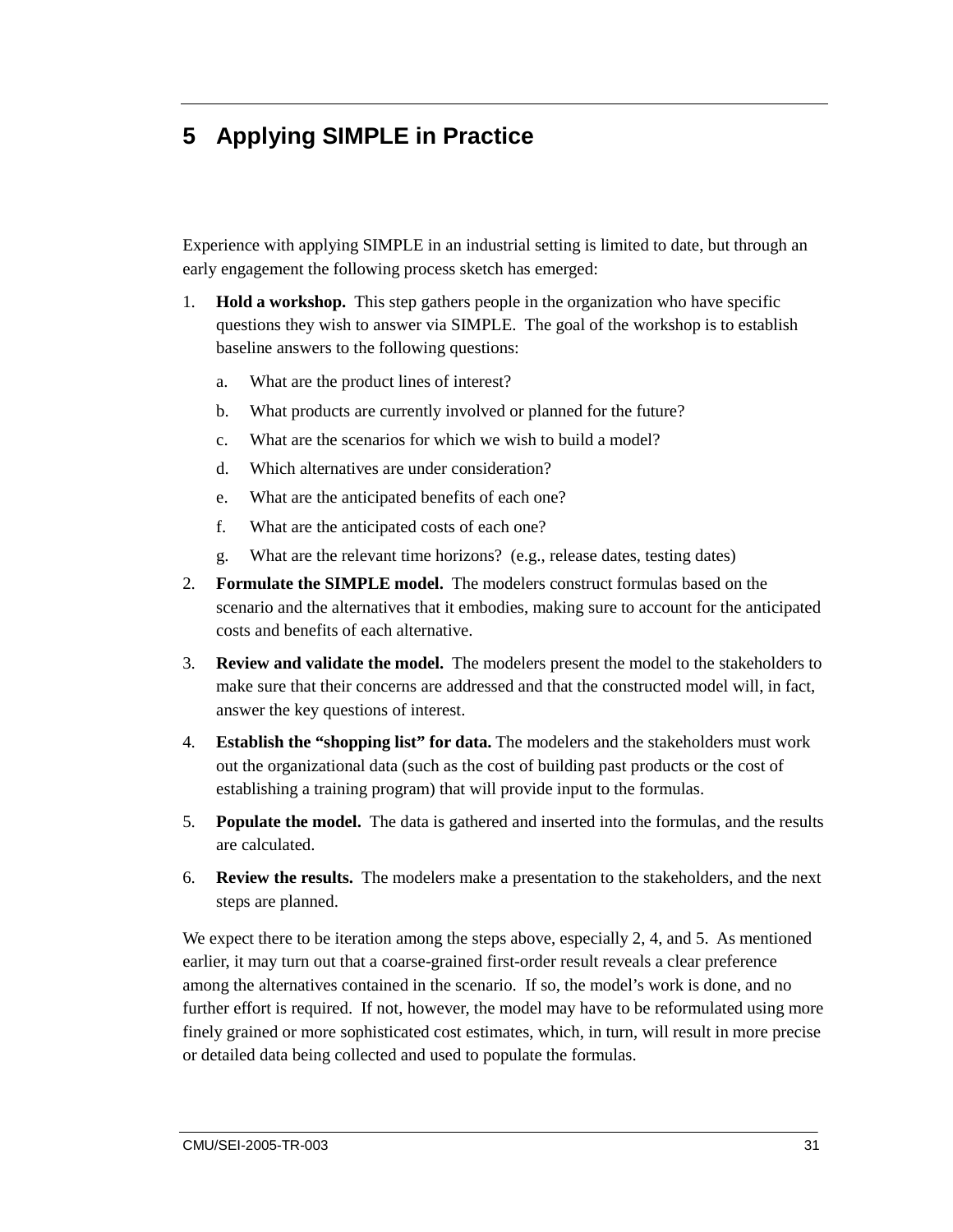We expect to use this process outline in future engagements, where we will refine, elaborate, and evolve the process as appropriate.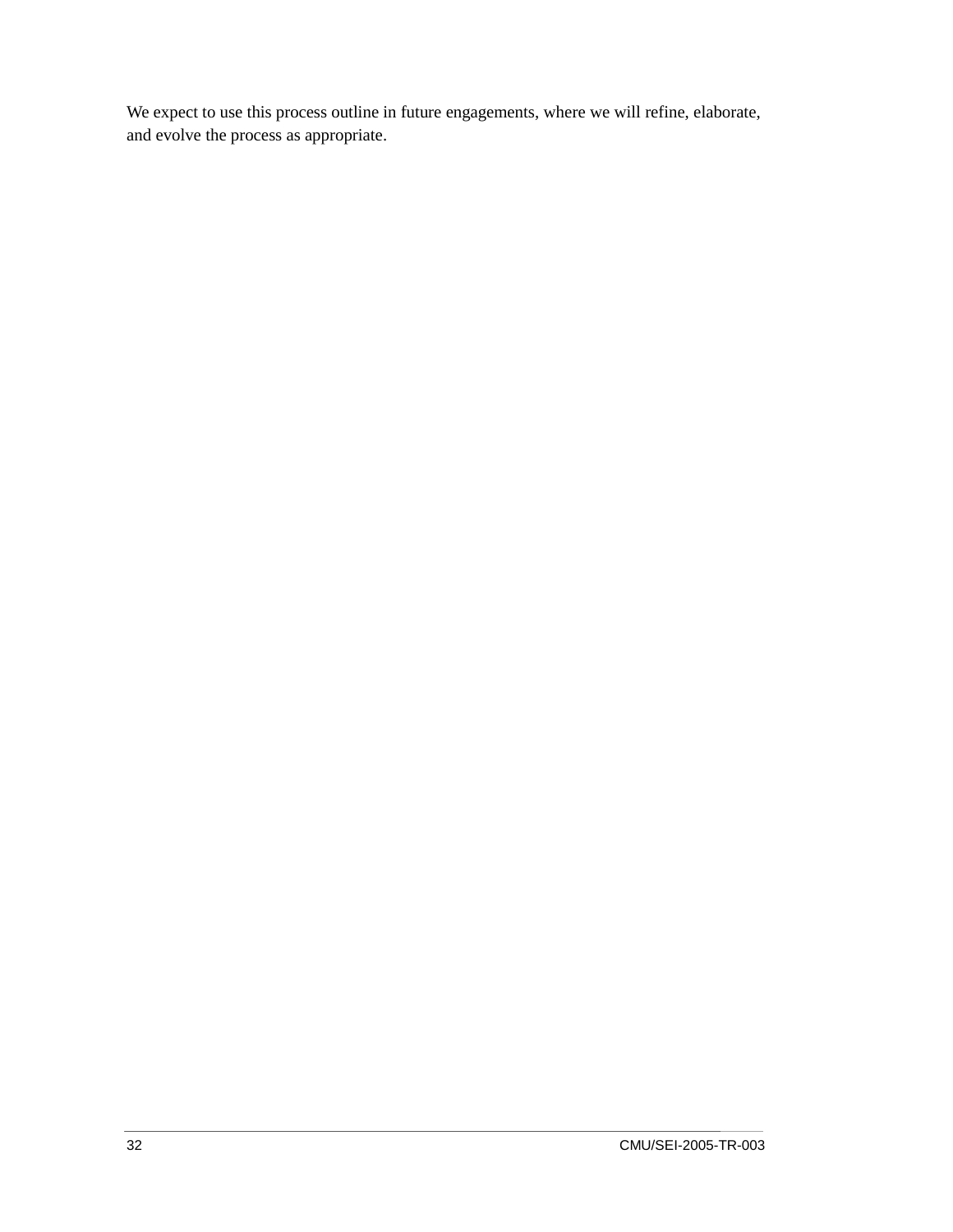# **6 Relationship to the SEI** *Framework for Software Product Line Practice*

The *Framework for Software Product Line Practice*, Version 4.2 [Clements 04] serves a number of purposes by identifying and defining

- foundational concepts underlying software product lines and the essential activities to consider before developing a product line
- practice areas that an organization developing software product lines must master
- needed guidance to an organization about how to move to a product line approach for software

The Framework organizes the product line practices into three categories as shown in Table 4.

| <b>Software Engineering</b><br><b>Practice Areas</b>            | <b>Technical Management</b><br><b>Practice Areas</b>             | <b>Organizational Management</b><br><b>Practice Areas</b> |
|-----------------------------------------------------------------|------------------------------------------------------------------|-----------------------------------------------------------|
| Architecture Definition<br><b>Architecture Evaluation</b>       | <b>Configuration Management</b><br>Data Collection, Metrics, and | Building a Business Case<br>Customer Interface            |
| Component Development                                           | Tracking                                                         | Management                                                |
| COTS <sup>12</sup> Utilization<br><b>Mining Existing Assets</b> | Make/Buy/Mine/Commission<br>Analysis                             | Developing an Acquisition<br>Strategy                     |
| Requirements Engineering                                        | <b>Process Definition</b>                                        | Funding                                                   |
| Software System Integration                                     | Scoping                                                          | Launching and                                             |
| Testing                                                         | <b>Technical Planning</b>                                        | Institutionalizing                                        |
| <b>Understanding Relevant</b>                                   | <b>Technical Risk Management</b>                                 | Market Analysis                                           |
| Domains                                                         | <b>Tool Support</b>                                              | Operations                                                |
|                                                                 |                                                                  | <b>Organizational Planning</b>                            |
|                                                                 |                                                                  | Organizational Risk                                       |
|                                                                 |                                                                  | Management                                                |
|                                                                 |                                                                  | Structuring the Organization                              |
|                                                                 |                                                                  | <b>Technology Forecasting</b>                             |
|                                                                 |                                                                  | Training                                                  |

*Table 4: Product Line Practice Areas* 

Product line economics, as defined in this report, directly or indirectly supports many of these practice areas. The "Building a Business Case" practice area directly applies the results of the ROI calculation or comparison between product line and stovepipe costs. In other practice areas, the economic models may provide input to the practice area in the form of information needs. The models inform the "Data Collection, Metrics, and Tracking" practice area of data

 $12\,$ Commercial off-the-shelf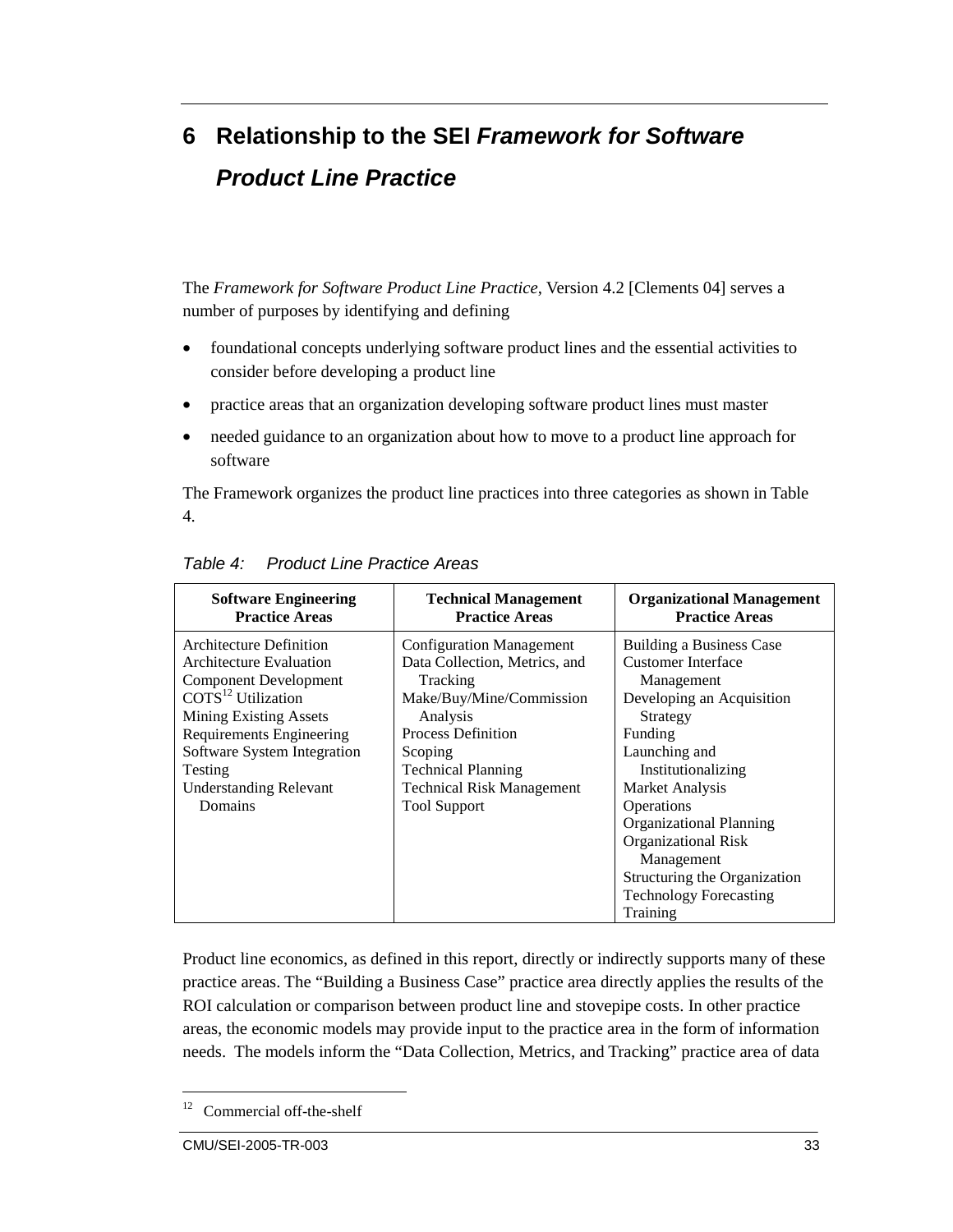collection needs, such as historic costs, growth (in size, features, users), or effort distributions.

Even where costs and ROI calculations are not an essential part of the practice, the decision makers should take economic concerns into consideration. Today, these decisions are often made with unsupportable estimates, but the models make it possible to add some degree of rigor to the estimates. For example, a thorough architecture evaluation will require tradeoffs between qualities such as usability and level of security. A question often asked is: How much security can you afford given the potential for loss? In a product line context, the power of the economic models shown in this report could present the costs of building assets at various levels of security, their impact on usability, and the costs of products built using those assets. These costs could be compared with the costs of developing these capabilities through a stovepipe product. The development organization could use this comparison, along with technical issues of the quality attributes, as part of the architecture evaluation.

## **6.1 Related Software Product Line Practice Areas**

The following table provides a list of the practice areas in which SIMPLE models play a role.

| <b>Practice Area</b>                         | <b>Role of SIMPLE Models</b>                                                                                                                                                                                                                                                                                                                                                                                                                                                                                                                                                                                                                                                       |
|----------------------------------------------|------------------------------------------------------------------------------------------------------------------------------------------------------------------------------------------------------------------------------------------------------------------------------------------------------------------------------------------------------------------------------------------------------------------------------------------------------------------------------------------------------------------------------------------------------------------------------------------------------------------------------------------------------------------------------------|
| Architecture Evaluation                      | Cost tradeoffs may be one aspect of an architecture evaluation<br>[Kazman 02]. The product line model provides the basic equation<br>from which the evaluator may construct a profile of costs based<br>on architecture choices or options.                                                                                                                                                                                                                                                                                                                                                                                                                                        |
| Data Collection, Metrics,<br>and Tracking    | The economic model relies on good current and historical data<br>for cost estimates and projections. The models provide planners<br>with the basic indicators that they can use to both track current<br>efforts and determine data for collection to build estimates.                                                                                                                                                                                                                                                                                                                                                                                                             |
| Make/Buy/Mine/<br><b>Commission Analysis</b> | This analysis relies heavily on cost comparisons, both short and<br>long term. For example, while an organization may find it<br>economically advantageous to build a core asset in house, the<br>long-term costs of sustaining that asset should also be considered.<br>Similar tradeoffs exist in the other aspects of acquiring core<br>assets or even an entire product line. SIMPLE offers models to<br>deal with each of these circumstances and thus can contribute to<br>all aspects of the analysis, especially when comparing the total<br>product line development costs with the costs of commissioning<br>assets or a product, or developing a complete product line. |

*Table 5: Relationship of SIMPLE to Product Line Practices*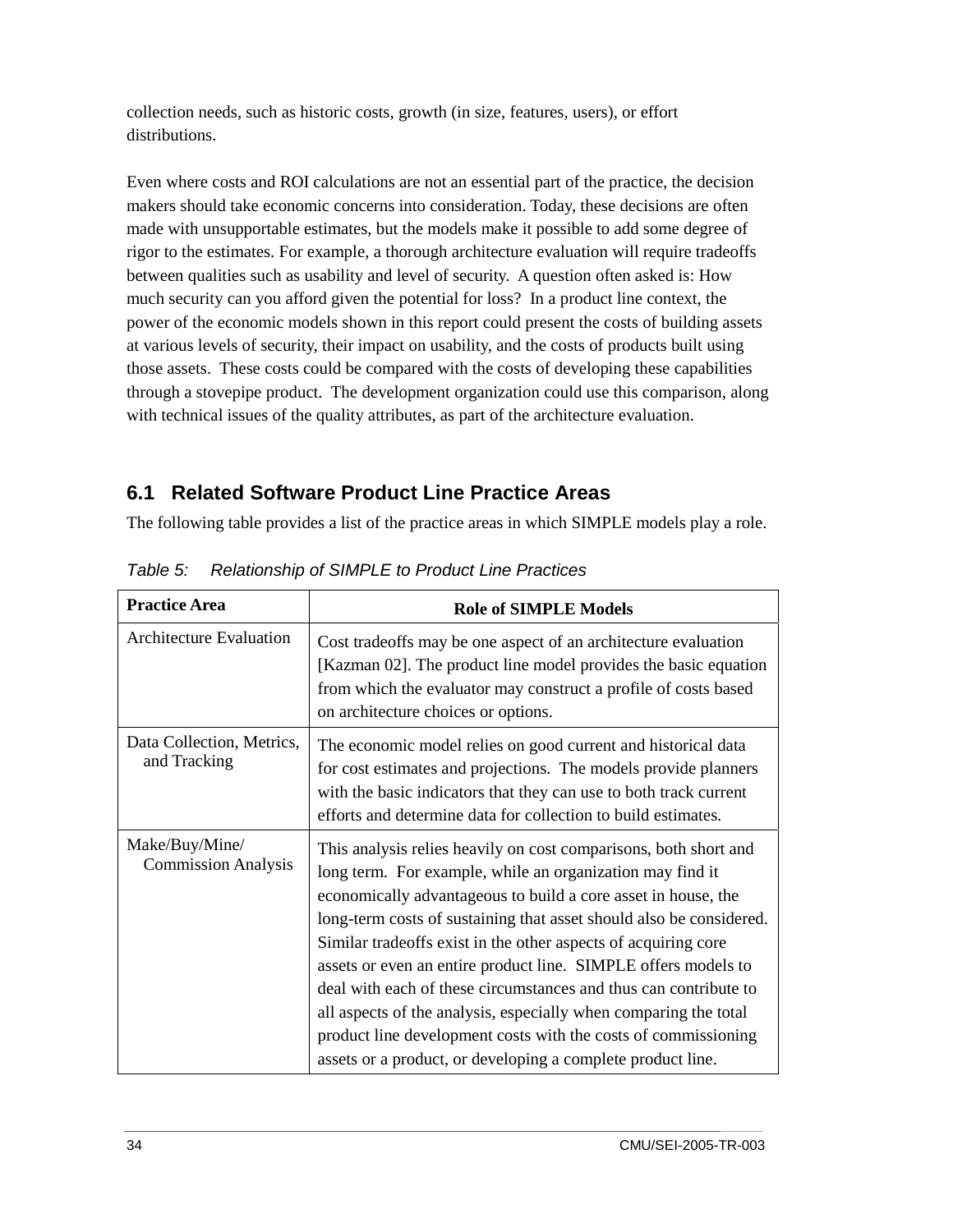| <b>Practice Area</b>                | <b>Role of SIMPLE Models</b>                                                                                                                                                                                                                                                                                                                                                                                                                                                                                                                                                                                                                                                                                     |
|-------------------------------------|------------------------------------------------------------------------------------------------------------------------------------------------------------------------------------------------------------------------------------------------------------------------------------------------------------------------------------------------------------------------------------------------------------------------------------------------------------------------------------------------------------------------------------------------------------------------------------------------------------------------------------------------------------------------------------------------------------------|
| Scoping                             | Just as scoping provides boundaries on what's in or out of the<br>product line, scoping will also bound the validity of the economic<br>models. A narrowly scoped product line will generally yield<br>greater accuracy in cost projections-all products tend to share<br>the same commonalities. In a broadly scoped product line,<br>individual products in the product line will have less overlap, and<br>previous cost estimates will have less relevance to a new product.<br>SIMPLE may also be used to determine the ROI based on a<br>varied scope of the product line or alternative partitioning of<br>products into one or more product lines.                                                       |
| <b>Technical Planning</b>           | Decision making plays a significant role in planning any aspect<br>of the product line—asset development, product development, or<br>long-term sustainment. Cost comparisons provide input to the<br>decision-making process, along with other considerations.<br>SIMPLE can assist the planners in justifying such plan elements<br>as planning the scope of product line assets, choosing asset<br>development approaches, choosing testing approaches, and<br>scheduling the introduction of assets. It also helps planners carry<br>out all aspects of product planning.                                                                                                                                     |
| <b>Technical Risk</b><br>Management | At various stages in the maturity of a product line, SIMPLE may<br>either be a source of technical risk or be used to mitigate risk.<br>When first applied to assess product line viability, SIMPLE uses<br>assumptions about costs and projected product line markets.<br>Only results within the bounds of these assumptions are<br>considered reliable. Once a product line is established, the<br>reliability of costs to develop a new product or to extend the<br>product line scope will be grounded in experience and can be a<br>source of risk mitigation—the existence of the product line<br>provides product cost estimates much more reliably than<br>traditional stovepipe estimation techniques. |
| <b>Tool Support</b>                 | SIMPLE can influence and justify the selection of product line<br>support tools. The cost of asset reuse $(C_{\text{reuse}})$ can be substantially<br>lowered through the effective choice and use of tools. However,<br>there may be an increase in organizational costs $(C_{org})$ .<br>Generative technologies can also substantially lower C <sub>reuse</sub> , but at a<br>higher asset development cost $(C_{cab})$ .                                                                                                                                                                                                                                                                                     |

#### *Table 5: Relationship of SIMPLE to Product Line Practices (cont'd.)*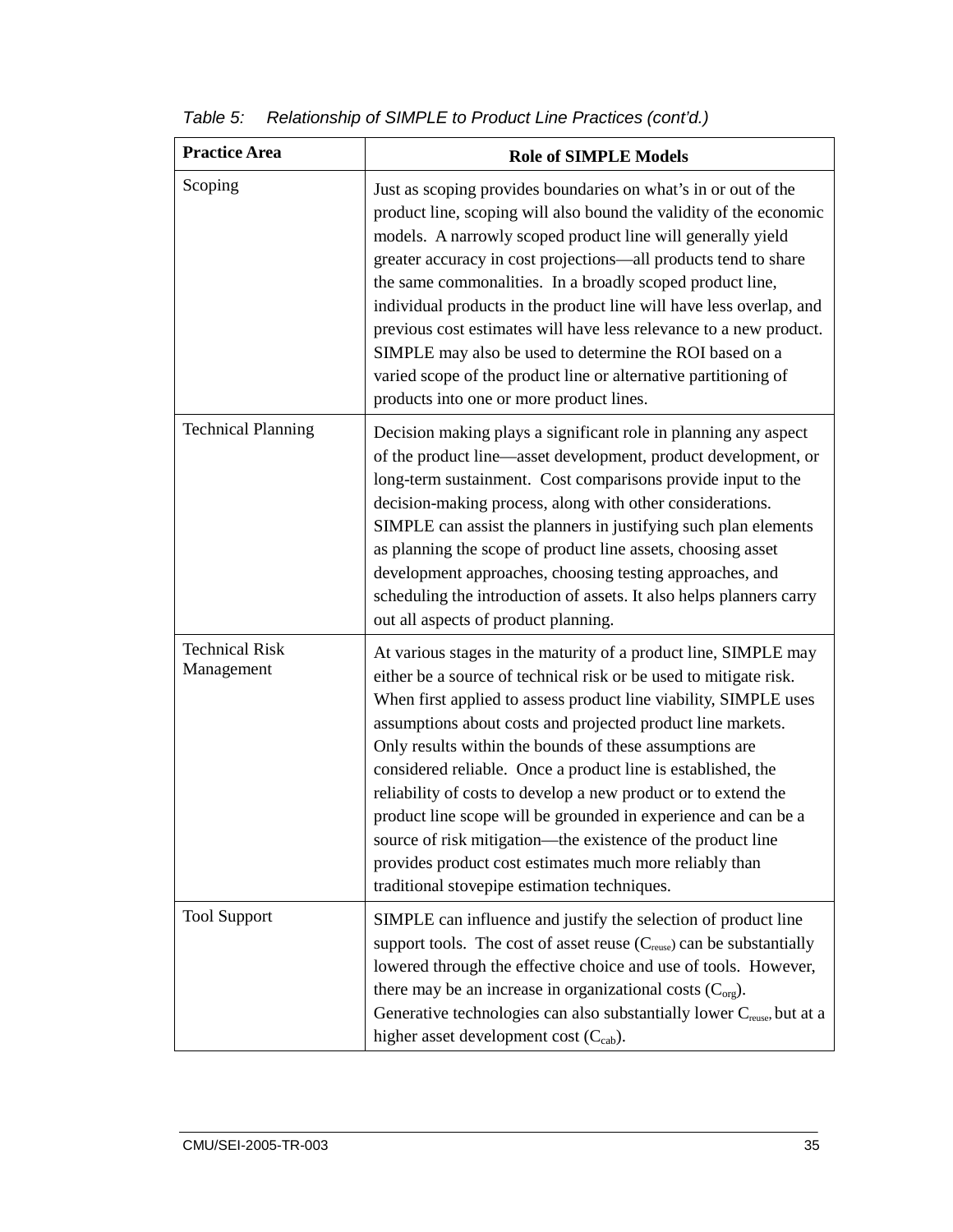| <b>Practice Area</b>                         | <b>Role of SIMPLE Models</b>                                                                                                                                                                                                                                                                                                                                                                                                                                                                                                                                                                                                                                                                             |
|----------------------------------------------|----------------------------------------------------------------------------------------------------------------------------------------------------------------------------------------------------------------------------------------------------------------------------------------------------------------------------------------------------------------------------------------------------------------------------------------------------------------------------------------------------------------------------------------------------------------------------------------------------------------------------------------------------------------------------------------------------------|
| <b>Building a Business</b><br>Case           | The product line business case relies heavily on cost benefit<br>analyses that use the ROI as a basis for comparison. SIMPLE<br>provides the business case with results from a variety of<br>approaches for assessing and advocating product line approaches.<br>The business case uses historical costs and data as points of<br>comparison with projections for the product line. With SIMPLE,<br>the business case developer can vary the product line scope<br>definition, cost of building assets, cost of using assets, and<br>potential benefits to demonstrate the validity of a product line<br>approach.                                                                                       |
| Developing an<br><b>Acquisition Strategy</b> | SIMPLE may be used by an organization to assess and compare<br>alternative acquisition strategies. Acquisition approaches may<br>split asset development and product development activities<br>between the supplier and acquirer or rely entirely on the supplier<br>for all aspects of product line development. In any case, SIMPLE<br>offers models to support cost benefit analyses across a set of<br>strategies, based on either short- or long-term considerations.<br>The acquirer may also use SIMPLE to make comparisons among<br>potential suppliers or require suppliers to use SIMPLE as the<br>basis for their proposals.                                                                  |
| Funding                                      | While funding sources and models vary according to<br>organizational culture and the nature of the software product<br>being developed, accurate cost models are essential in both<br>making and justifying funding. At the enterprise level, SIMPLE<br>offers projections across a set of product lines that may<br>encompass the organization's complete set of product lines. In<br>making funding decisions for the individual product line,<br>SIMPLE offers estimates for alternative product line approaches.<br>Finally, funding restrictions may require choices such as which<br>assets to develop or which improvements to fund. SIMPLE also<br>supports models to assist in these decisions. |

*Table 5: Relationship of SIMPLE to Product Line Practices (cont'd.)*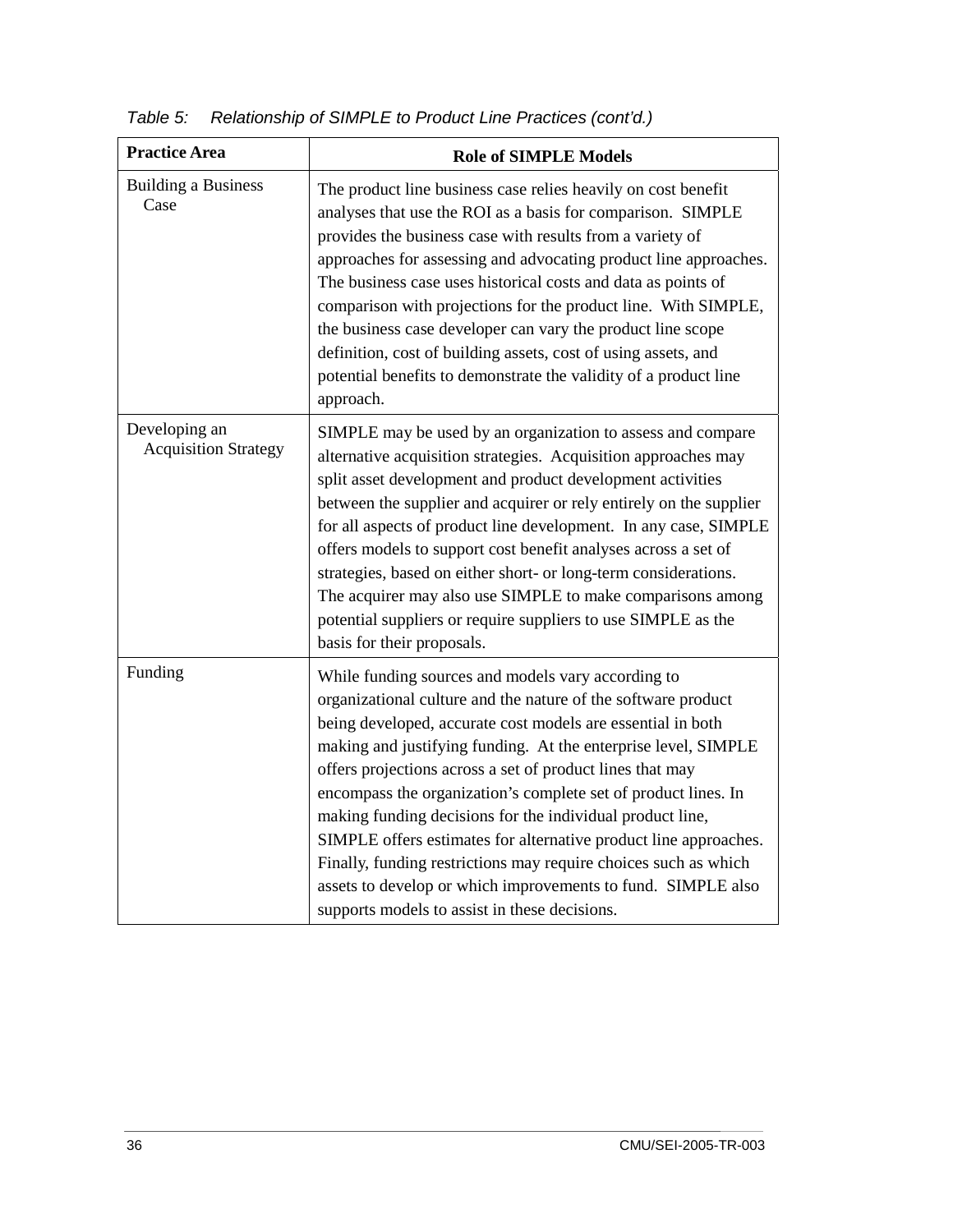| <b>Practice Area</b>                                                                | <b>Role of SIMPLE</b>                                                                                                                                                                                                                                                                                                                                                                                                                                                                                                                                                                                                                                                                                                                                                                                                                                                                                  |
|-------------------------------------------------------------------------------------|--------------------------------------------------------------------------------------------------------------------------------------------------------------------------------------------------------------------------------------------------------------------------------------------------------------------------------------------------------------------------------------------------------------------------------------------------------------------------------------------------------------------------------------------------------------------------------------------------------------------------------------------------------------------------------------------------------------------------------------------------------------------------------------------------------------------------------------------------------------------------------------------------------|
| Launching and<br>Institutionalizing<br>Operations<br><b>Organizational Planning</b> | While these practice areas actually apply to other practice areas,<br>as appropriate to the needs and capabilities of an organization,<br>SIMPLE models can especially apply here. SIMPLE models can<br>predict the costs of transition where an organization moves to a<br>higher state of product line sophistication, whether starting a<br>product line effort (launching) or trying to expand and/or improve<br>the scope of an ongoing product line effort (institutionalizing).<br>The organizational costs of a product line, $C_{org}$ , encompass these<br>costs as the impact on the entire organization, and asset and<br>product costs (C <sub>cab</sub> , C <sub>reuse</sub> , and C <sub>unique</sub> ) encompass actual<br>development costs to fund the transition. Without accurate<br>estimates, the organization cannot adequately plan for the launch<br>or institutionalization. |
| Market Analysis                                                                     | While market analysis examines external factors that determine<br>the success of a product in the marketplace, SIMPLE offers<br>models that can compute the ROI from entering that market. A<br>key ingredient of SIMPLE is the calculation of NP (number of<br>products) and "nbr periods." Market analysis plays a key role in<br>both of these calculations. In addition, using different parameters<br>within SIMPLE, an organization can develop cost benefit<br>analyses for a variety of market strategies.                                                                                                                                                                                                                                                                                                                                                                                     |
| <b>Technology Forecasting</b>                                                       | Technology forecasting examines future trends that may affect a<br>product line. Core technologies—as well as the tools, techniques,<br>methods, and processes used to develop the products and bring<br>them to market—all affect costs and may become factors in<br>SIMPLE models. In a rapidly evolving product line, the costs of<br>sustaining the core asset base must take this rapid change into<br>consideration. These costs will be captured in $C_{cab}$ (where new<br>assets are required to accommodate technology evolution) and<br>$C_{\text{reuse}}$ (where the modification of assets may be required).<br>Similarly, improvements in development techniques and tools<br>may lower $C_{\text{reuse}}$ but may incur organizational costs, $C_{\text{org}}$ , as the<br>costs of incorporating these tools into the development<br>environment.                                      |

*Table 5: Relationship of SIMPLE to Product Line Practices (cont'd.)*

### **6.2 Patterns for Software Product Line Practice**

Patterns for software product line practice [Clements 02b] help organizations appropriately apply the practice areas described in the Framework. SIMPLE models can support many of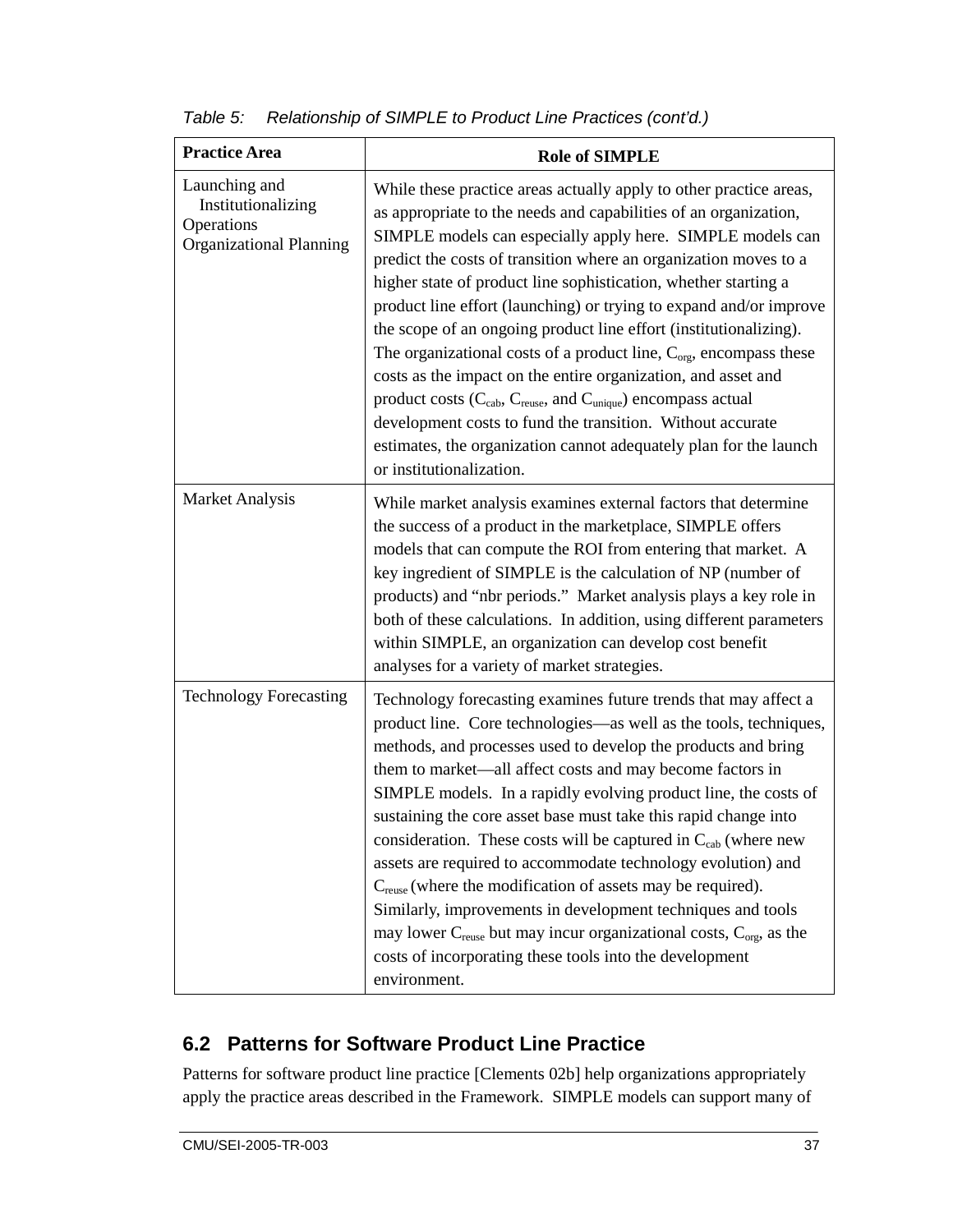these patterns wherever the patterns require decisions based on economic considerations. The patterns represent common context and common problems/solutions, and the use of SIMPLE provides a standard means of approaching the economic product line decision.

| <b>Pattern</b>       | <b>Contribution of SIMPLE</b>                                                                                                                                                                                                                                                                                                                                                                                                                                                                                                                                                                                                                                                                                                  |
|----------------------|--------------------------------------------------------------------------------------------------------------------------------------------------------------------------------------------------------------------------------------------------------------------------------------------------------------------------------------------------------------------------------------------------------------------------------------------------------------------------------------------------------------------------------------------------------------------------------------------------------------------------------------------------------------------------------------------------------------------------------|
| What to Build        | SIMPLE provides models to support the "Market Analysis,"<br>"Technology Forecasting," "Scoping," and "Building a<br>Business Case" practice areas within the pattern. By<br>applying the models consistently across the practices, the<br>organization will obtain a clear picture of the external market<br>forces and the impact of their decisions. Moreover, the<br>results are not just a static cost savings or ROI, but can<br>include the dynamics of market and technology impacts over<br>the life of the product line.                                                                                                                                                                                              |
| <b>Product Parts</b> | This pattern relates decisions of the "Make/Buy/Mine/<br>Commission Analysis" practice area to other practices and<br>patterns that are used to build or acquire assets. SIMPLE<br>provides the basics for decisions in the "Make/Buy/Mine/<br>Commission Analysis" practice area and can also establish<br>data needs as produced in other patterns and practices.                                                                                                                                                                                                                                                                                                                                                            |
| Monitor              | While SIMPLE is most often used to develop cost benefit<br>analyses or business cases in advance of product line<br>development, the models should also be used in tracking<br>product line performance. Many of the estimates used as<br>parameters in SIMPLE calculations may, during the course of<br>product line development, become hard numbers as actual<br>results are collected and tracked. In the Monitor Pattern, the<br>"listen group" in the "Data Collection, Metrics and Tracking"<br>and "Technical Risk Management" practice areas can provide<br>hard data to the "response group" to improve the accuracy of<br>SIMPLE predictions. Such improvements can be part of<br>revised and new production plans. |

*Table 6: Relationship of SIMPLE to Patterns for Software Product Line Practice*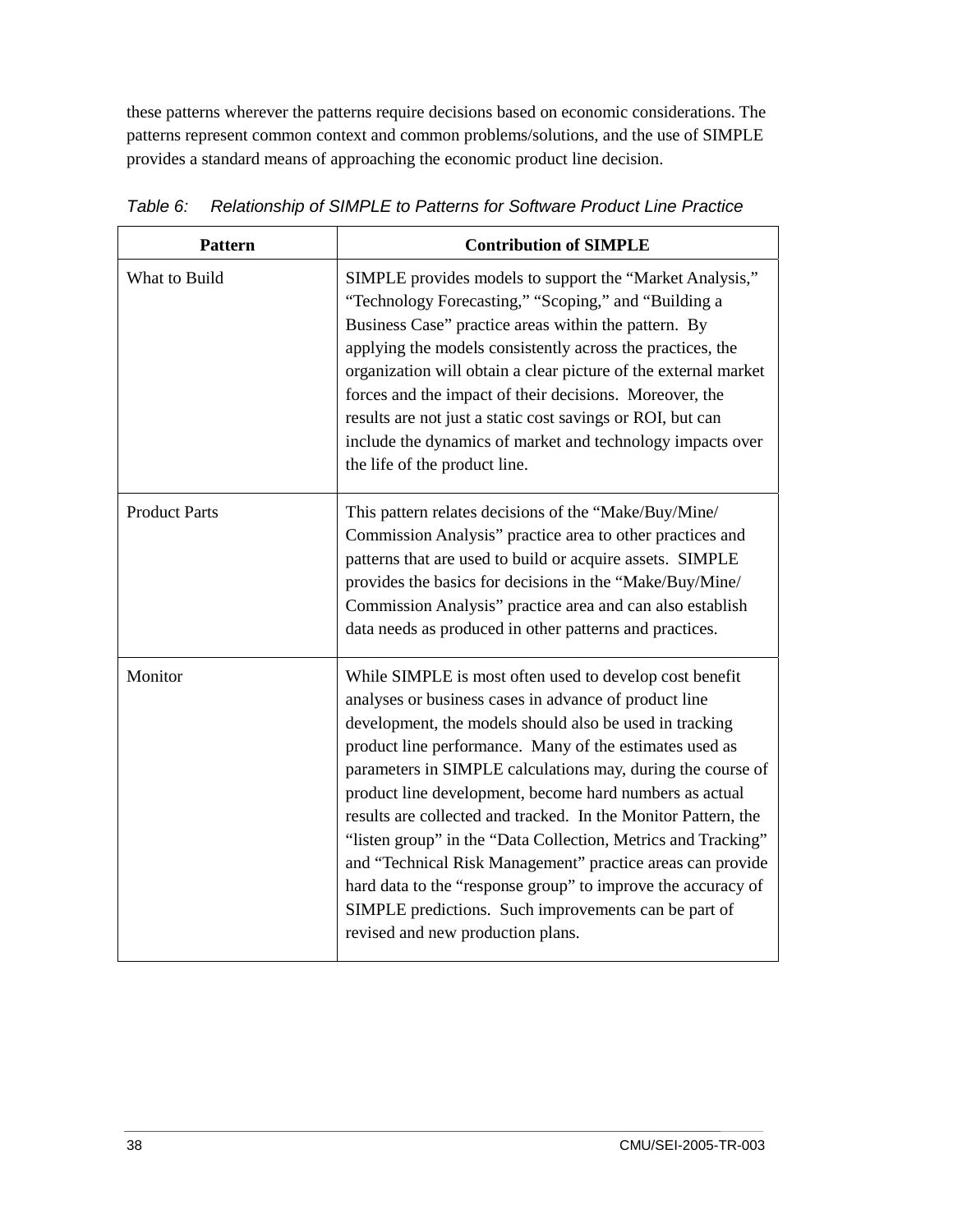| <b>Pattern</b> | <b>Contribution of SIMPLE</b>                                   |  |
|----------------|-----------------------------------------------------------------|--|
| Cold Start     | In both of these patterns, the "Funding" practice area plays a  |  |
|                | significant role. Funding sources require justification and     |  |
| In Motion      | validation of the product line approaches, whether initiating a |  |
|                | product line or continuing to support it. SIMPLE models         |  |
|                | provide input to these decision makers by providing accurate    |  |
|                | pictures of both the current and projected product lines.       |  |
|                | These pictures are used in the pattern to support choices such  |  |
|                | as: whether to expand the scope of the product line; whether    |  |
|                | to split the product line or combine product lines; which       |  |
|                | assets to invest in; and, in some cases, whether to terminate   |  |
|                | the product line.                                               |  |
|                |                                                                 |  |

*Table 6: Relationship of SIMPLE to Patterns for Software Product Line Practice (cont'd.)*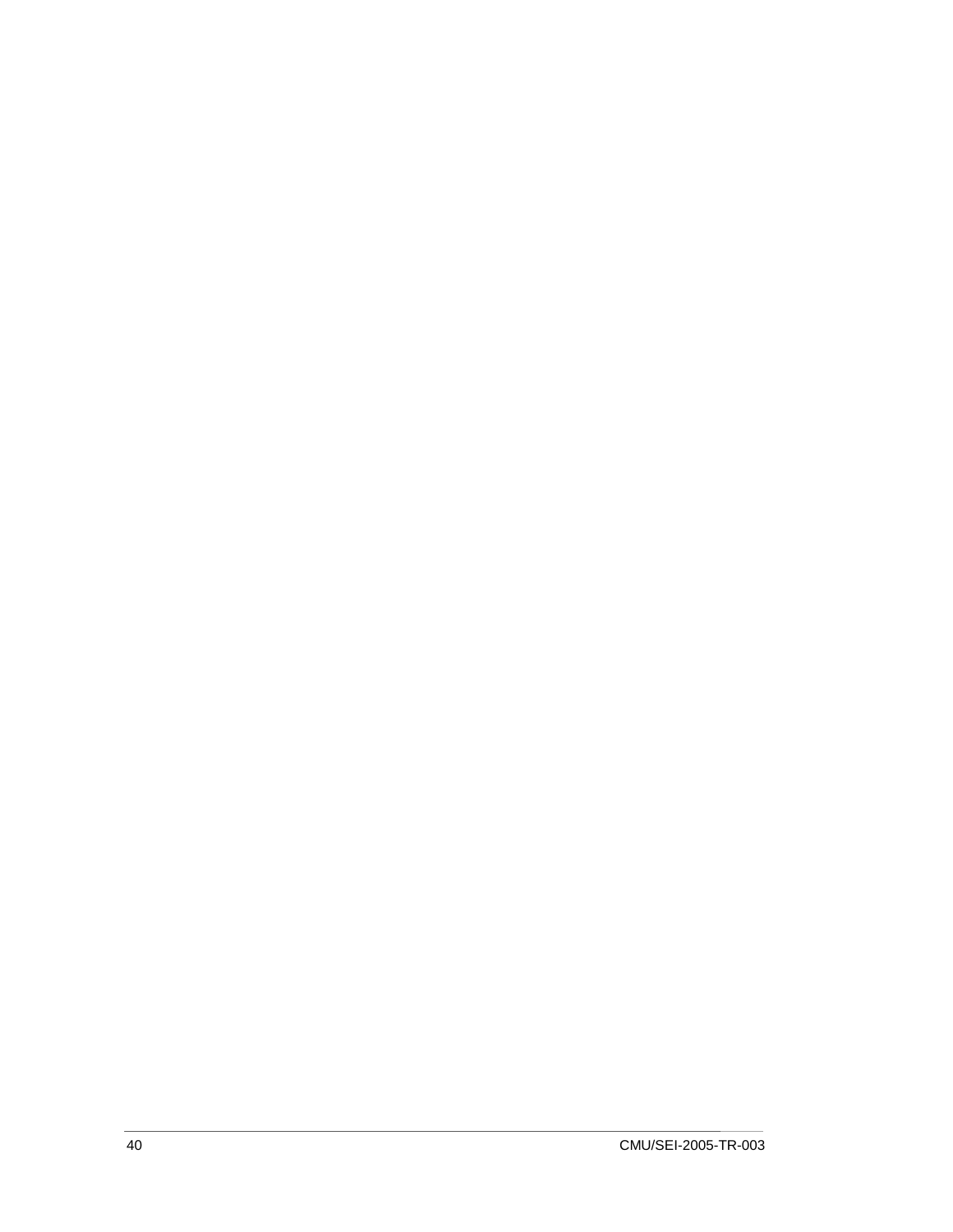## **7 Related Work**

SIMPLE models the effects of systematic reuse also covered by other techniques, some of which we're already mentioned.

One model of note was proposed by Dale Peterson based on the experience of his company, Convergys, in opting to take a software product line approach [Peterson 04]. Based on an understanding of the requirements' commonalities and variabilities, as well as on the component architecture, Peterson's model attempts to quantify such things as

- how much of the development work will be performed by the component groups versus the product groups
- the benefits associated with improved productivity and the use of common components, based on the concept of overlapping market needs
- the manpower savings associated with eliminating redundant software development and increasing productivity
- the benefits associated with increasing the throughput of the software factory (i.e., by doing more work with the same number of people)

Two other modeling approaches are discussed in detail below: Poulin's *Measuring Software Reuse* [Poulin 97a] and COPLIMO [Boehm 04]. Poulin considers the use of assets in developing individual products and the potential for cost savings, but his models do not take the broader implications of product lines into consideration. COPLIMO is based on the widely used COCOMO II [Boehm 00] and provides an algorithmic approach to cost calculations for product lines.

## **7.1 Poulin's** *Measuring Software Reuse*

Poulin uses two parameters in estimating the effects of a systematic reuse strategy: (1) the relative cost of reuse (RCR) and (2) the relative cost of writing for reuse (RCWR) [Poulin 97a, Poulin 97b]. The RCR is a ratio that compares the effort needed to reuse software without modification to the costs normally associated with developing that same software for a single use. An RCR of 0.1 for an asset, or set of assets, says that the cost of using that asset is one-tenth the cost of developing equivalent software for a single use*.* The costs of creating that asset are reflected in the RCWR. This value relates the costs of creating reusable software to the cost of writing one-time-use software. For example, an RCWR of 1.5 represents the addition of 50% to the effort of creating single-use software—if it costs \$10,000 to create a component for a single use, a reusable version would cost \$15,000, accounting for increased design time, testing, documentation, and so forth.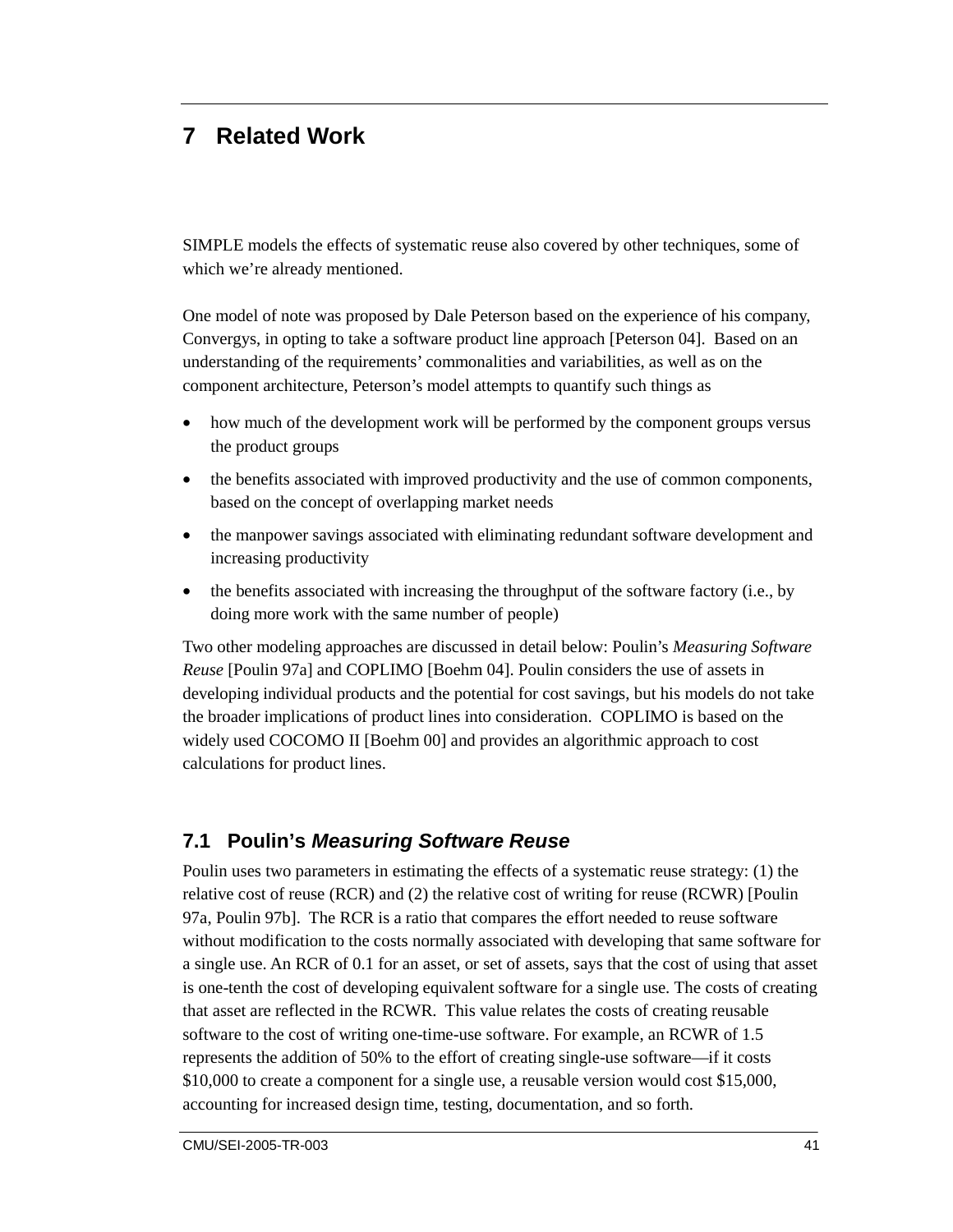The Poulin model uses the RCR and RCWR to calculate two more values that predict savings over an entire project:

1. The reuse cost avoidance (RCA) compares the savings of reusing assets over writing the equivalent software for a single use. The RCA incorporates two values: the development cost avoidance (DCA) and the service cost avoidance (SCA). To calculate these values, Poulin uses the reused source instructions (RSI). The RSI value comes from the level of reuse on a project where

$$
\% reuse = \frac{reused\_source\_ instructions}{total\_source\_ instructions} * 100\%
$$

Given the RSI, Poulin calculates the DCA by calculating the cost avoidance based on the total software reused and the cost of reusing that software:

 $DCA = RSI * (1-RCR) * (Cost of single-use code/lines of code [LOC])$ 

For example, if the RCR is 0.1, and the reused software is 10 thousand lines of code (KLOC), and the typical costs per LOC is \$40

 $DCA = 10000 * (1-0.1) * ($40) = $360,000$ 

The SCA represents the maintenance savings accrued through the elimination of repair costs:

 $SCA = RSI * (Error rate) * (Error cost)$ 

For example, if error rates are 1.5 errors/KLOC and error costs are \$1000/error

 $SCA = 10000$  LOC  $* 1.5$  errors/KLOC  $* 1000$ /error  $= 15$  errors  $*$  \$1000/error

 $= $15,000$ 

The RCA in this example is  $DCA + SCA$ , or \$375,000.

2. The additional development cost (ADC) is the cost of writing software for reuse and is based on the RCWR and the actual code written for reuse. The ADC reflects the cost of writing the reusable software, reflected in the RSI, over the cost of writing for a single use and is expressed as

 $ADC = (RCWR - 1) * RSI * (new code cost)$ 

For example, using the numbers above

 $ADC = (1.5 - 1) * 10$  KLOC  $*(\$40/\text{LOC}) = \$200,000$ 

Under this approach, Poulin calculates the ROI as

$$
ROI = \sum_{i=1}^{n} RCA_i - ADC
$$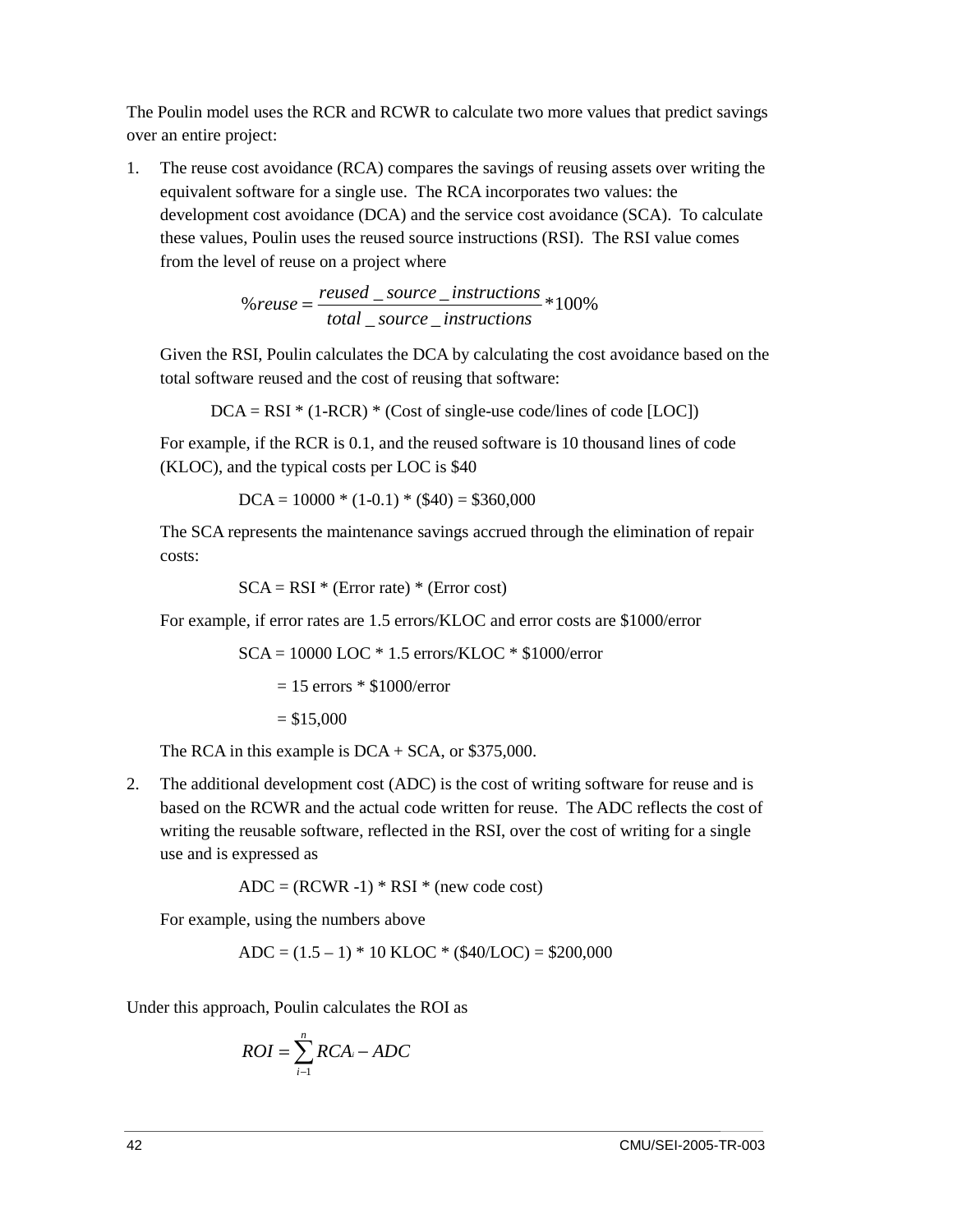where *i* represents the successive uses of the reusable software. Assuming a series of 3 development efforts using these 10 KLOC for reuse

 $ROI = ($375,000 * 3) - $200,000 = $925,000$ 

Poulin looks only at the cost savings based on estimated development and reuse costs. Because Poulin's method involves a reuse model and not a product line model, it can be used in a very limited fashion compared to SIMPLE. Moreover, Poulin's method does not look at the effects of time on the reuse of assets and necessary changes to those assets or consider alternative strategies for developing and using a product line.

## **7.2 COPLIMO**

COPLIMO is an outgrowth of COCOMO. Both models estimate effort based on code size plus a combination of development factors. For COCOMO, size represents KLOC. For COPLIMO, the model applies a series of equations to generate an "equivalent code size," that is, given asset use in a product line, there is some value that represents a code size for a product. This product line code size takes into consideration the costs of generating the assets, the complexity of the assets, the effort of using the assets, and other factors.

COCOMO produces a nominal effort for product development that is defined as

nominal effort  $= a^*$  (size)<sup>b</sup>

In this equation, the factors a and b are dependent on the relative complexity of a software product—a more complex product requires additional effort, all other factors being equal.

A final effort calculation in COCOMO requires the inclusion of a set of effort multipliers that is, factors that influence cost. Examples of these multipliers include the experience of the development organization, level of documentation, use of tools, and other development factors. Given these multipliers, the development effort in COCOMO is defined as

$$
effort = nominal\ effort * \prod_{i=1}^{n} effort\_multiplier_{i}
$$

COPLIMO uses a similar equation but must develop two components in order to apply the equation:

- a cost model for product line development
- an annualized post-development life-cycle extension

#### **7.2.1 Product Line Development in COPLIMO**

The cost model for product line development calculates values similar to the RCWR and RCR from Poulin. For the RCWR, COPLIMO uses multipliers from COCOMO, namely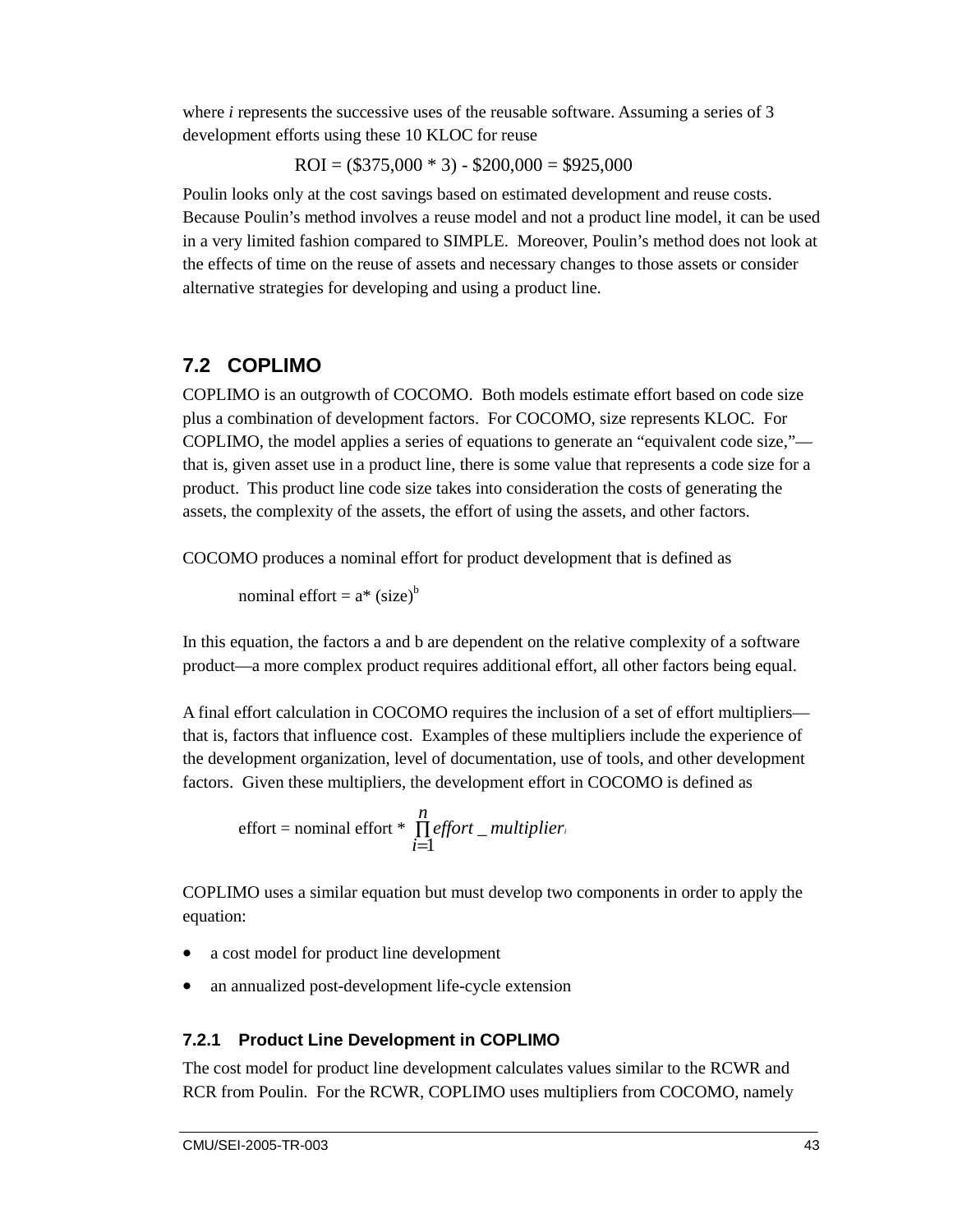development for reuse (RUSE) and two constraints from COCOMO: (1) required reliability (RELY) and (2) degree of documentation (DOCU). These factors represent the added costs of developing product line assets. COPLIMO uses 15-20% as the added effort of developing assets for reuse (an effort that is lower than Poulin because COCOMO removes other contributing factors) and then applies the other constraints:

estimated  $cost = (1 + RUSE) * cost of reliability * cost of documentation$ 

COPLIMO calculates the RCR as an equivalent size of code using a factor known as assessment and assimilation (AA). The RCR calculations consider two cases:

- 1. Black-box reuse applies the AA factor in the range 0.02 < AA factor < 0.08, based on the effort of reusing the code. When multiplied by the amount of code reused, this factor generates an equivalent size. For example, if there is no effort to reuse the code, except to find it, the total code is multiplied by 0.2. Where testing and evaluation are required, the factor may be as high as 0.08. For 10 KLOC reused, the equivalent size could range from 200 to 800, depending on the AA factor.
- 2. Adapted software (white-box reuse) includes several factors:
	- the amount of design modified (DM) and code modified (CM)
	- the integration effort (IM)
	- the system understanding factor (SU) and programmer unfamiliarity (UNFM)

The formula first accounts for modification (adaptation adjustment factor [AAF]) as the design and code modification plus integration effort:

- $AAF = (.4*DM) + (.3*CM) + (.3*IM)$
- COPLIMO calculates an adaptation adjustment multiplier (AAM). Where AAF is  $\leq$  50,  $AAM =$

$$
\frac{AA + AAF(1 + (0.02 * SU * UNFM))}{100}
$$

Where  $AAF > 50$ ,  $AAM =$ 

$$
\frac{AA + AAF + (SU * UNFM)}{100}
$$

In these formulae, system understanding will be lower based on the clarity of the architecture, a clear match between assets and product, and the level of documentation; unfamiliarity will be lower based on the frequency of asset use.

The AAM is then multiplied by the LOC reused to obtain an equivalent size of code for further COPLIMO calculation. For moderate (25%) levels of modification and high levels of system understanding and unfamiliarity, the AAM will be approximately 30%. Modifying 10 KLOC under these conditions would be the equivalent of creating 3 KLOC from scratch.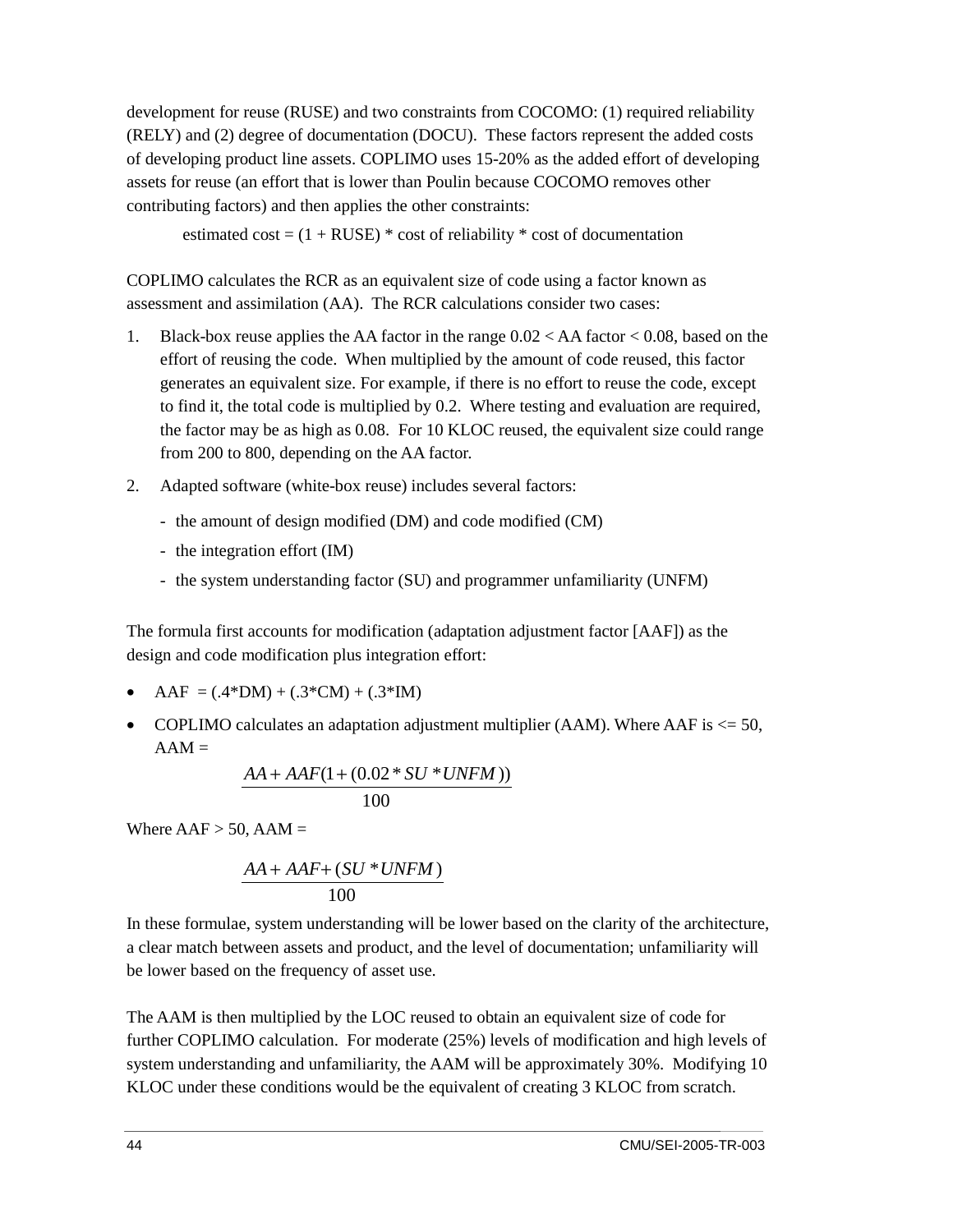COPLIMO then takes equivalent sizes and applies standard COCOMO multipliers. If the product consists of 30 KLOC, 10K of which are new, 10K are reused as is, and 10K are reused with modifications, the equivalent lines of code would equal

- $10,000$  (for the new lines) +
- $10,000 * 8/100 = 800$  lines of black-box reuse (where  $8/100$  represents the cost AAF)
- $10,000 \times .3 = 3000$  lines of modified reuse (where .3 is the AAM as shown above)

The equivalent lines would total 13,800. Given this value, COCOMO can be applied as stated above:

$$
effort = A * (PSIZE)^{B} * \prod_{i=1}^{n} effort\_multiplier_{i}
$$

You can compare the cost of development from scratch with PSIZE = 30 (COCOMO uses KLOC for size) versus 13.8 for the reuse-based approach. Using typical COCOMO values for A (e.g., 2.94) and 1.0 for B and all effort multipliers, this formula give values of approximately 90 person-months (PM) and 40PM respectively for from-scratch versus product line development. The cost savings must take product line development costs into account, as well, which will cover the 20 KLOC to be reused. Given typical values (e.g., 1.2) for RUSE, DOCU, and RELY, the asset development costs could be  $1.2*1.2*1.2 = 1.7$  times those of development from scratch. COCOMO would predict approximately 100PM of effort to develop the assets. After three similar applications of the asset base, the COPLIMO model would show approximately 50PM return, 270 (90 \* 3)PM to develop three products from scratch, versus  $220PM (100 + 40 + 40 + 40)$  using the product line assets.

#### **7.2.2 Annualized Life-Cycle Model in COPLIMO**

COMPLIO makes some simplifying assumptions when looking at the life cycle of maintaining the core asset base and products. Three factors must remain relatively constant:

- 1. the fractions of a product that are new, reused, or adopted
- 2. all the effort multipliers (e.g., AA, RUSE, AAM)
- 3. the annual change traffic (ACT) or the fraction of a product's software that changes per year

In calculating life-cycle costs, COPLIMO uses the basic COCOMO approach: add the initial development cost (in PM) to the maintenance costs based on the number of years in maintenance. The maintenance costs use an annual maintenance size based on product size, the ACT, and system understanding and unfamiliarity factors. The actual formula for size is

$$
AMSIZE = PSIZE * ACT (1 + \frac{SU}{100} * UNFM)
$$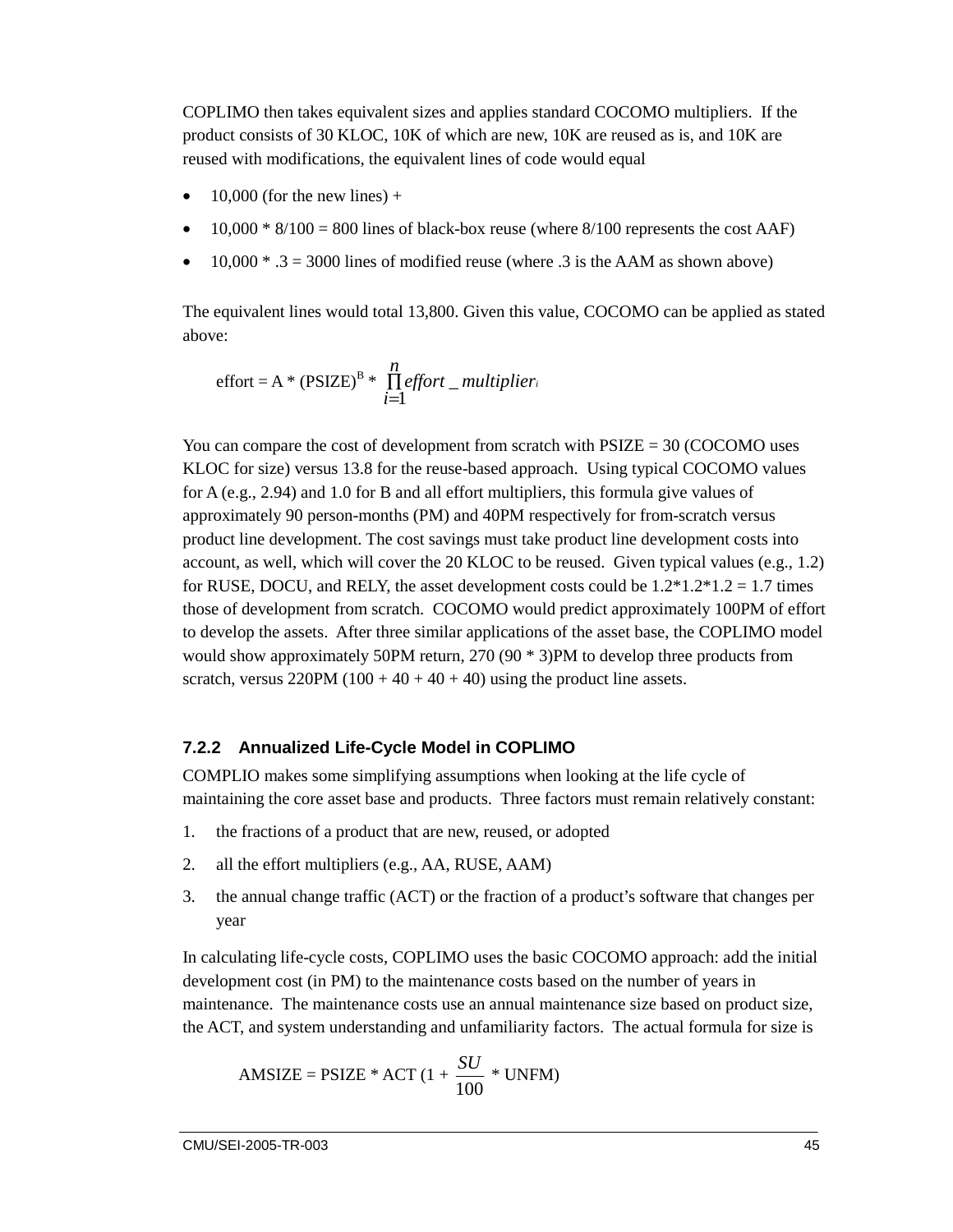COCOMO factors the AMSIZE into a maintenance formula as

$$
PM (N, L) = PM (N) + L * N [A * (AMSIZE)B * [] (EM)]
$$

In this formula, N is the number of products under maintenance and L is the number of years. For the product line, COPLIMO applies this same formula once for each of the three categories of new, reused, and adopted assets. The results are summed to give a total maintenance value.

As with Poulin, COPLIMO is essentially a reuse-based model: COPLIMO assumes the use of a set of assets for building a set of related products. COPLIMO goes further than Poulin by considering variations in the cost of reuse (C<sub>reuse</sub> in SIMPLE) and in considering maintenance but makes some simplifying assumptions as well. On the other hand, COPLIMO relies on the availability of a range of parametric values that must be accurately calibrated, making it less suitable for a nontechnical audience.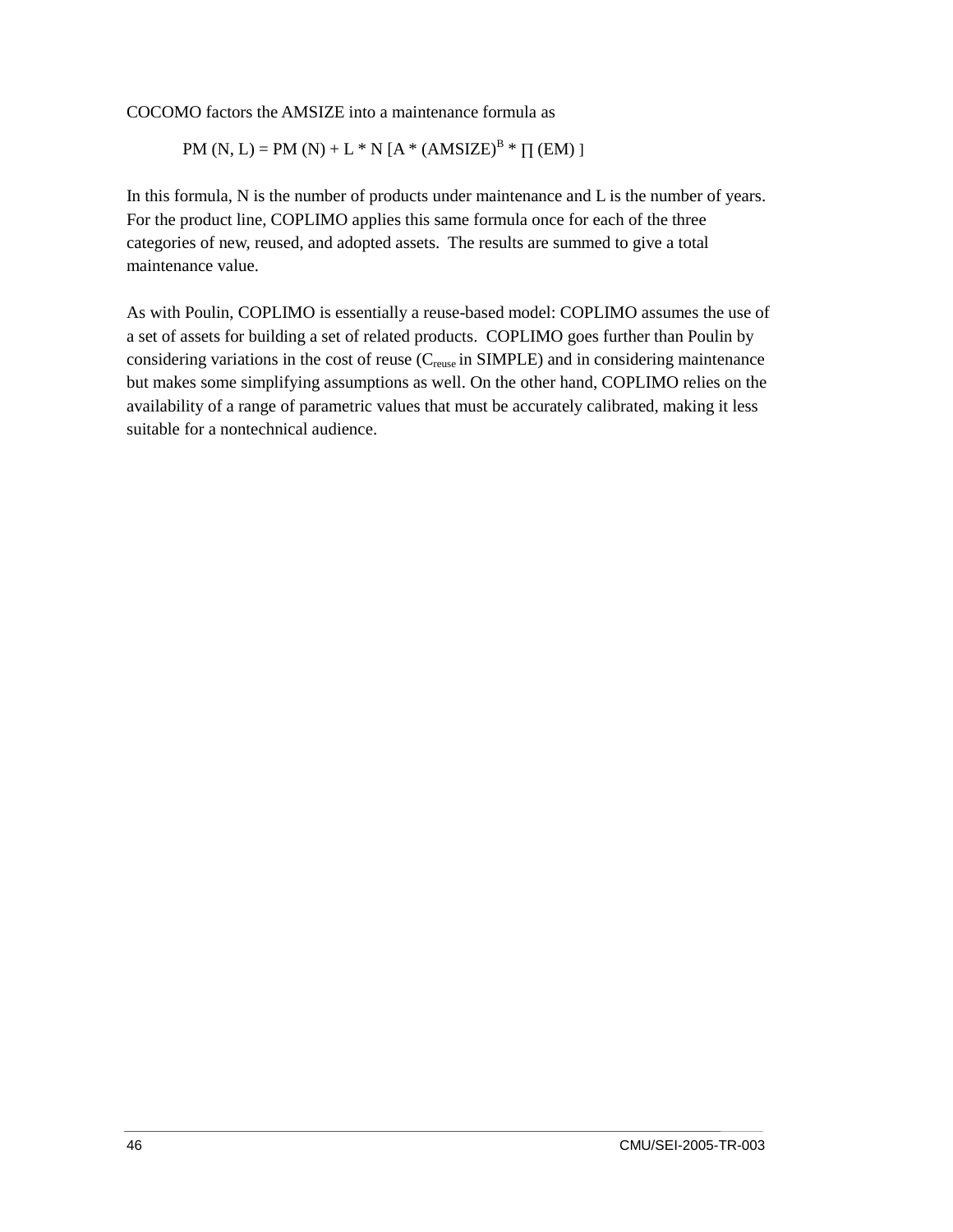## **8 Future Work**

SIMPLE is still very much a work in progress, with four main efforts remaining:

- 1. validating the model
- 2. adding new scenarios and sorting out how to organize them
- 3. exploring dependencies and sensitivities within the model
- 4. making SIMPLE widely available and usable

Each effort is described below.

### **8.1 Validating SIMPLE**

How will we know that the predictions returned by SIMPLE are correct? The fact is that most likely, they will not be. All models are subject to accuracy and precision concerns, especially SIMPLE. So the appropriate question becomes, "How will we know if the answers returned by SIMPLE are good enough?"

What does it mean for a prediction to be good enough? If a model predicts 42 and the real answer is 142, is the model good enough or not? It is a question that can be answered only in the context of goals for the model. If a model that is accurate within an order of magnitude is a good one (i.e., if it returns helpful results), the model that returns 42 is indeed a good one. But if only answers within 5% of reality are helpful, the model is not a good one.

We envision that SIMPLE will be used by product line champions as a tool to provide firstorder-of-magnitude feasibility results related to envisioned product line scenarios. As one reviewer put it, "If an organization can realize a productivity gain of 200-500% through a product line approach, you don't need to worry if your model is off by some small integer factor. You aren't trying to convince someone who's worried about whether some value is 12% or 13%"

With this in mind, our task becomes one of gaining confidence in the model, not validating it in the strict sense. Towards this end, we are making arrangements with one organization to cooperatively formulate several scenarios of interest, make SIMPLE predictions, and then compare those predictions to actual results over time. We are also looking for other organizations with which to repeat this process. As we do this, we will publish the results so that potential users of SIMPLE can see how well those pilot organizations fared and decide on their own whether the results warrant its use.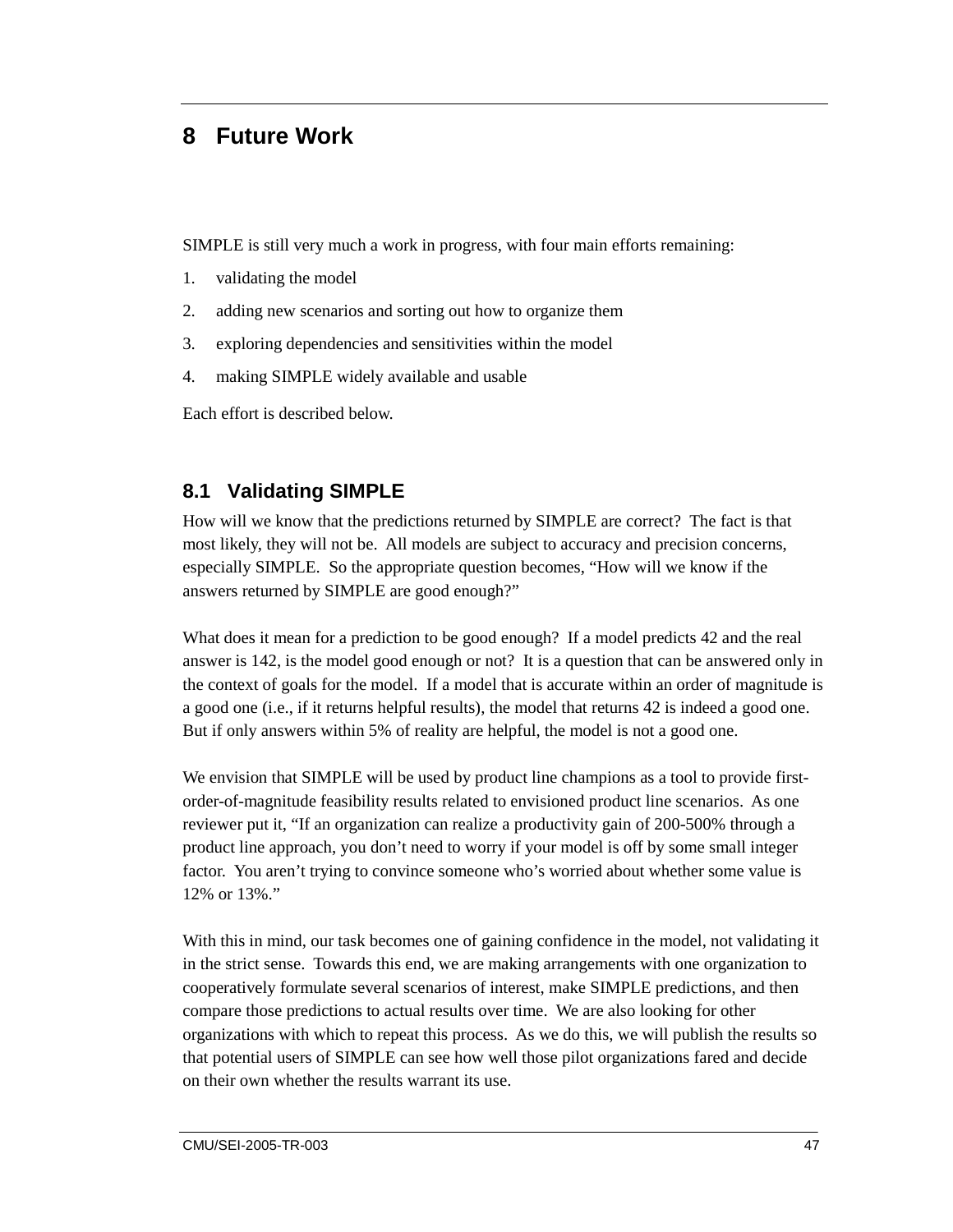## **8.2 Expanding and Organizing the Set of SIMPLE Scenarios**

This report has presented a number of scenarios that SIMPLE can calculate. Of course, many more are possible. We'd like to try additional scenarios that

- explore the short-term benefits but long-term costs of the "clone and own" approach to exploiting commonality
- express time-based options, such as choosing between building core assets heavily early on versus spreading out the process over time. This kind of scenario would address *incremental* product line development [Clements 04].
- express choices between different production strategies, such as using a generator to produce products versus using more traditional check-out/parameterize/compile/build approaches. This kind of scenario would let an organization investigate the feasibility of a generative programming approach to its product line [Czarnecki 00].
- let users investigate the difference between reactive and proactive approaches to product line engineering [Clements 02c]
- let users investigate different approaches to providing variability in their core assets. One way of doing that is to ask, "How well is an envisioned product supported by the variability provided?"
- investigate different strategies for product line testing
- let users choose which of hundreds of change requests should be given highest priority

We would also like to provide a systematic means for organizing scenarios so that SIMPLE users can find the scenarios they want easily without having to search randomly through a long unstructured list.

## **8.3 Exploring Intra-Model Dependencies and Sensitivities**

Dependencies certainly exist among the variables that constitute a SIMPLE model for a product line. For instance, providing a core asset base whose assets come equipped with wizards to guide instantiation and installation will increase  $C_{cab}$  but reduce  $C_{reuse}$ . And if  $C_{cab}$ provides core assets that cover most of a product,  $C_{\text{unique}}$  will be low, but  $C_{\text{cab}}$  may well be somewhat high. Uncovering and quantifying these dependencies will help a model builder set up the model, check it for reasonableness, and perform various "what if" investigations.

Also, it may be the case that a model for a particular product line addressing a particular scenario is much more sensitive to the value of some variables than others. Knowing that will tell a modeler which variables are important to have accurate estimates for and which variables can be filled in with more "finger in the wind" guesses. Peterson describes a good example of analyzing a model for its input sensitivities [Peterson 04].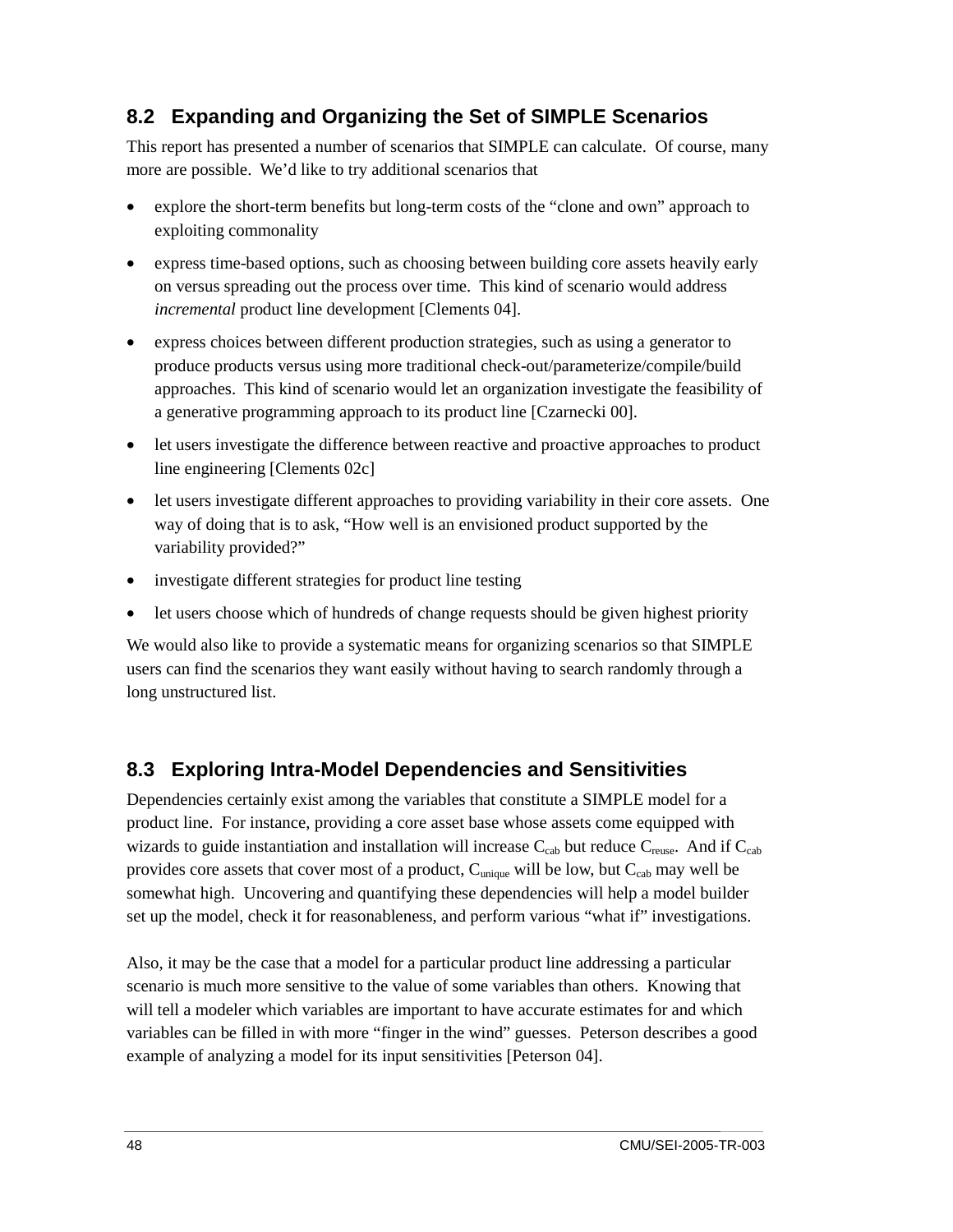## **8.4 Presentation Issues: Making SIMPLE Available and Usable**

We envision a Web-based user interface for SIMPLE. Product line decision makers who wish to use the model will visit a Web site where they will be presented with a number of scenarios for which SIMPLE formulas have been developed. After choosing the one that best describes their situation of interest, they will be asked to fill in estimated values of the parameters relevant to that scenario. The formulas will be run, and answers will be provided.

Longer term plans might include

- displaying a number of graphs, each showing how one of the outputs is a function of one or more of the input parameters
- accepting a range of inputs, as a hedge against uncertainty, with the result of having SIMPLE compute a range of outputs
- using existing skeletal outlines for a business case [Cohen 01] to produce prepackaged business case write-ups on request that incorporate the results of choosing the scenario and running the model
- preparing a list of assumptions (some inherent in the model, some inherent in the selected scenario, and some inherent in the inputs provided) that the results encompass
- addressing concerns about submitting confidential data to a Web site by, for example, providing ways to let users download the computational software
- letting users suspend and resume a modeling session over time
- data farming, or collecting (without retaining any identification of the user) entered profiles, so as to gain insights into the kinds of product line scenarios and values that are being experienced in the real world
- showing role-based benefits

Still longer term plans might include a section of the Web site where visitors can propose new scenarios and then propose SIMPLE formulations that express those scenarios. Much like open source software, these scenarios and their formulas would be built and maintained by the user community, who could decide whether the formulations were reliable enough to use.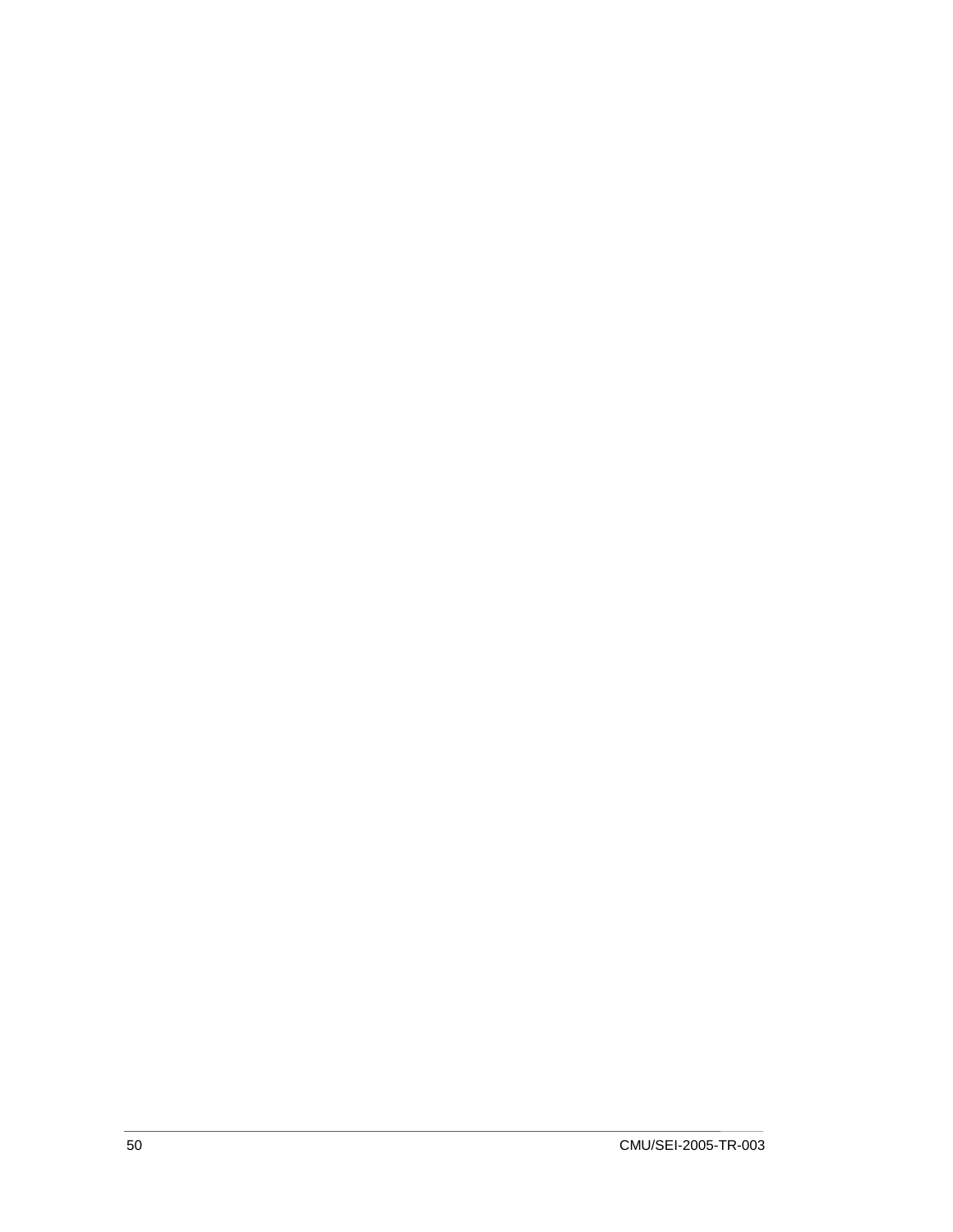# **Appendix A – Goal Question Metric (GQM) Analysis of Homogeneity Metric**

Several activities in product line management depend on the characteristics of the products in the product line. The degree of reuse among the products in the product line depends on how homogeneous the products are. In this report, we propose a metric that characterizes the homogeneity of a set of products. This metric can be used for various estimation and planning activities such as product line scoping.

We use the GQM approach [Basili 92] to describe the context and basic definition of the metric. We then give a complete definition of it and illustrate its use with several scenarios.

#### **Goal**

Our goal is to be able to characterize a product line, so we can compare one product line to another. A product line made up of wireless devices that differ from one another only by the types of peripheral devices that attach to it is different from a product line made up of handheld terminals that perform diverse tasks such as traffic ticket issuance or merchandise inventory control. A higher level of component reuse would be anticipated in the former product line than in the latter.

### **Questions**

The statement of the goal raises several questions:

- 1. How many products are in each product line?
- 2. What is the size of each product in the product line?
- 3. How complex is each product and, by inference, the product line?
- 4. How similar are the products within a single product line? The more similar the products, the higher the degree of reuse and the faster the time to market for the product line.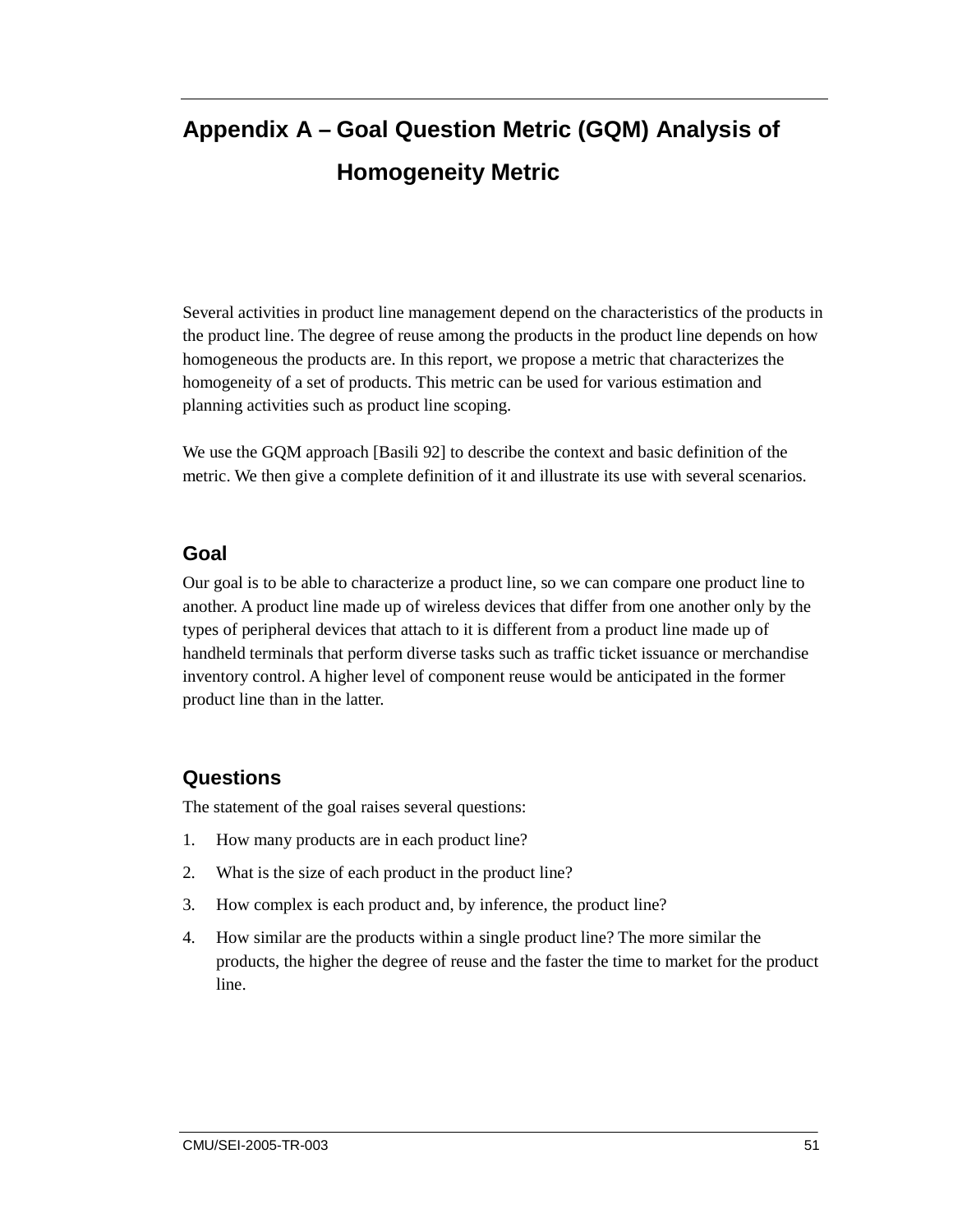#### **Metric**

To answer the question posed above about the similarity of the products in a product line, we need to define a measure that characterizes how homogeneous the products are. To do that, we must address the issues discussed below.

#### **Units**

The first issue is the selection of the unit that will be used in the computation of the metric. A product is most often thought of in terms of its requirements; however, different writers will divide the responsibilities of a system differently, resulting in potentially different values of the metric for the same product. Two requirements may have very different impacts on the system, yet a counting scheme may count each as a single requirement. There is no uniform technique for writing requirements.

Two other candidate units are features and use cases. A feature is just as nebulous as a requirement, but techniques such as feature-oriented domain analysis (FODA) [Kang 90] can reduce the variation between people defining the same system. Likewise, use cases can be vague, but specific techniques [Major 98, Cockburn 01] exist that result in more uniform use cases.

Following the approach used by McGregor [McGregor 95], the conceptual definition of the metric can remain unchanged, while different units of measure are selected. This approach allows measures of homogeneity to be defined very early in the product line life cycle and on into the implementation of the products. So early on, features or use cases can be considered the units, while later, unique components can be the units.

#### **Accuracy**

In defining the measure, a number of issues will arise that affect the accuracy of the measure. For example, are all the requirements, features, or other units equally important? What if one requirement is a derivative of another?

We are taking an iterative approach. Initial results from using the metric will drive modifications in the definition.

#### **Metric Definition**

Consider the definition of the following measure:

Notation:  $NP =$  number of products in the product line  $R = a$  functional requirement of a product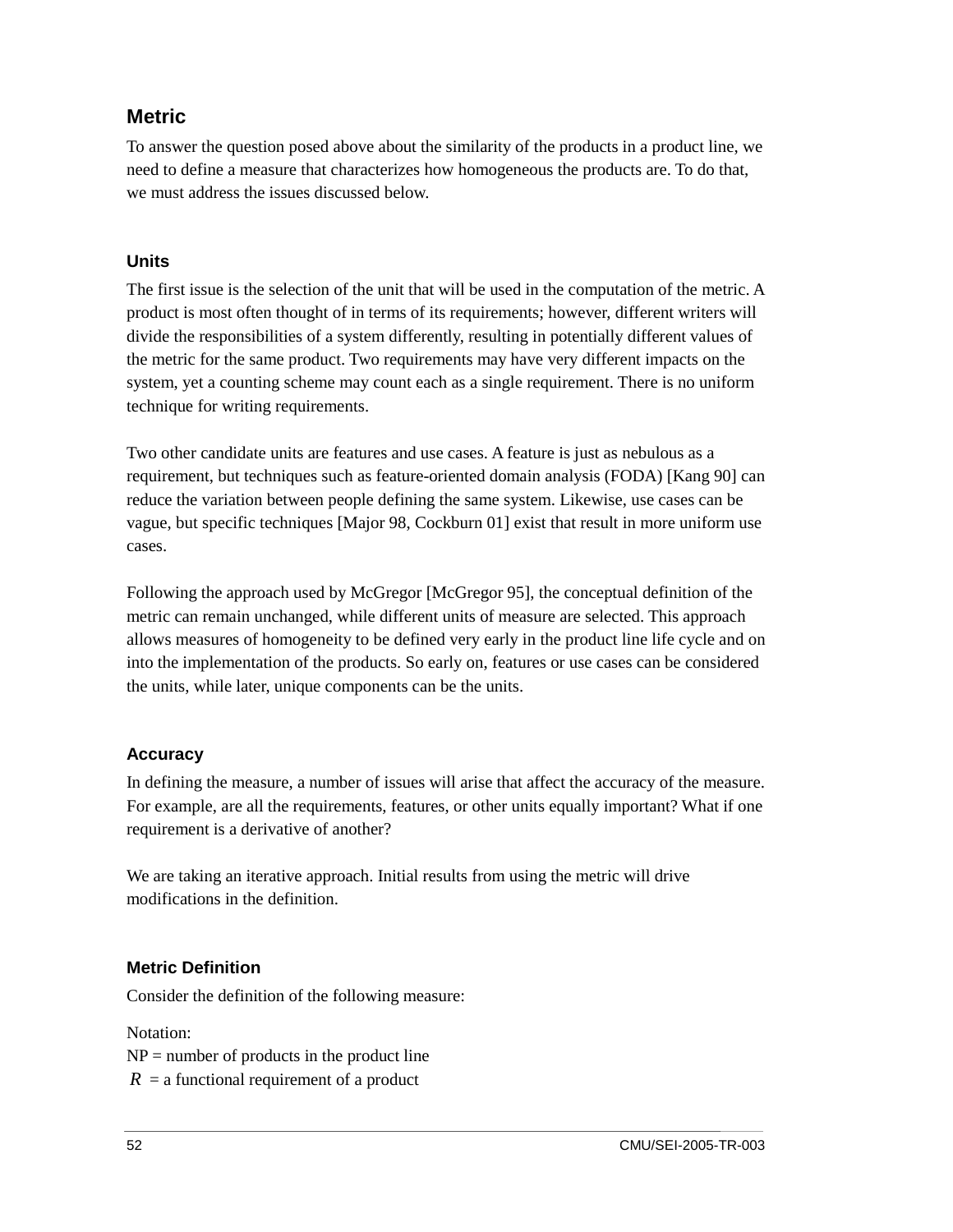$R_T$  = the set of all requirements

 $|R_{\tau}|$  = the total number of different requirements

Assumption: A "unique" requirement is one that is used by only one product.

Scenario: Suppose there are 10 products in the product line and a total of 100 separate requirements. There are several possibilities:

a) All requirements apply to all products.



b) Ten requirements apply to each product, and each product is different.



c) Some products share requirements, but not the same requirements.



The requirements for a product  $P_i$  is the union of the product line requirements that apply to  $P_i$  and the requirements unique to product  $P_i$ .

 $R_{p_i} = R_{p l_{p_i}} \cup R_{u_{p_i}}$ 

So we need a measure for the *homogeneity* of the product line. Consider the measure

$$
\text{homogeneity} = 1 - \frac{\sum_{i=1}^{number \text{ of products}} |R_{u_i}|}{|R_{T}|}
$$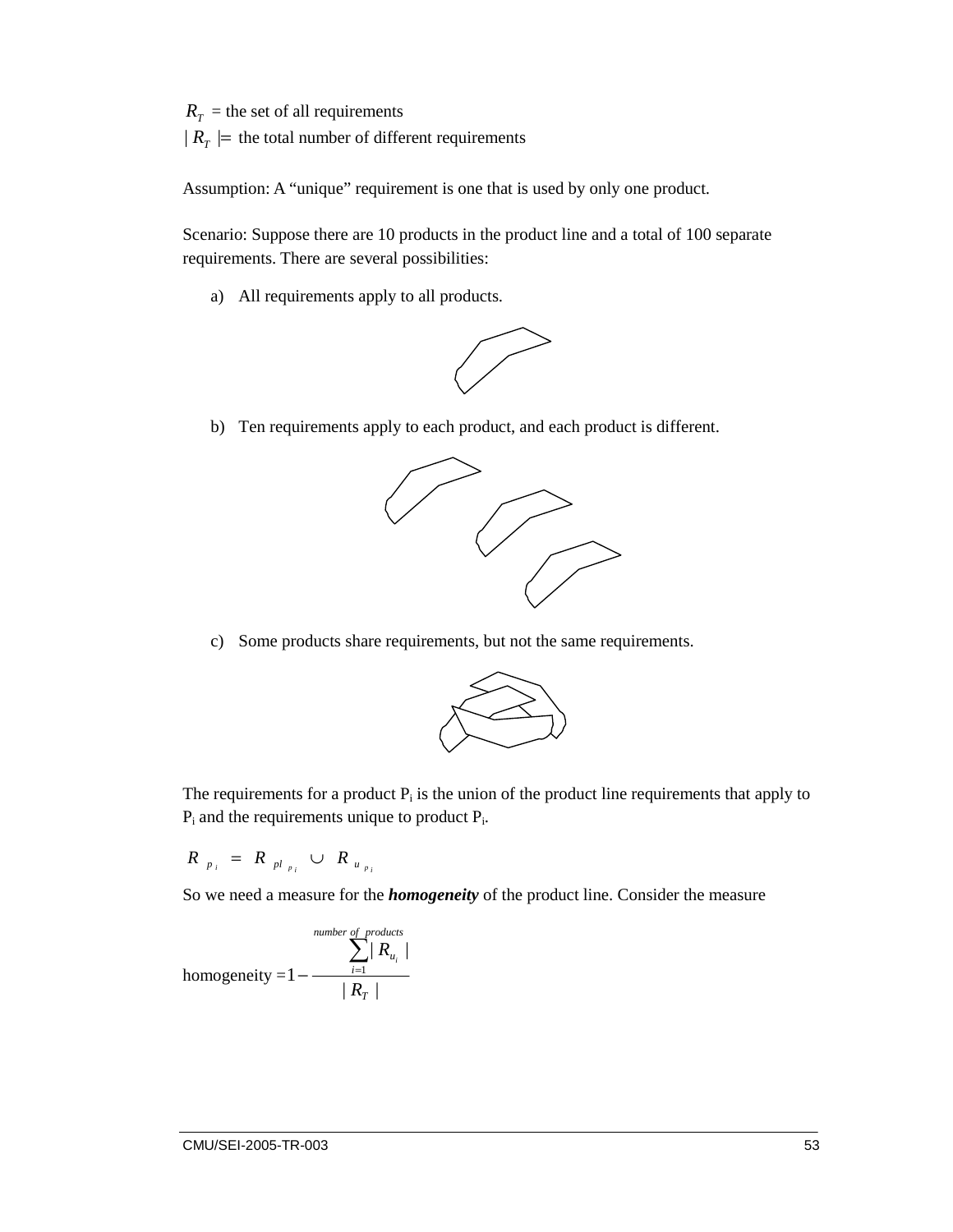There are three cases to consider:

1. In the degenerate case where every product is totally unique

 $|R_{pl}|= 0$  and

$$
| R_{T} | = \sum_{i=1}^{number \ of \ products} | R_{u_{p_i}} | \ then
$$

homogeneity = 
$$
1 - \frac{|R_T|}{|R_T|} = 0
$$

When each product is unique, the number of products using any requirement is 1. Each term in the sum is *NP* 1 , the sum is  $\frac{1}{NP}$ *T* , and the result is  $1 - \frac{1}{NP}$  $\frac{1}{\sqrt{2}}$ .

2. If all the products are identical,  $|R_T| = |R_{pl}|$  and  $\sum |R_{u_{n}}| = 0$  $\sum_{i=1}^{\infty} |R_{u_{p_i}}| =$ *number of products*  $\sum_{i=1}^n |R_{u_{p_i}}| = 0$  and homogeneity =  $1 - 0 = 1$ .

When the products are identical, each term in the numerator is a 1. The sum is T, the quotient is 1, and homogeneity is  $1 - 1 = 0$ .

3. This still leaves the third case in which a requirement applies to more than one product but not all of them. This is still a product line requirement, but the variables of diversity and reuse factor still can vary over wide ranges. We consider an average case where all requirements are used by more than one product, but none are used by all products.

One possibility is to weight each requirement by the fraction of the total number of products that use it.

homogeneity = 
$$
\frac{\sum_{i=1}^{T} \frac{number\ of\ products\ satisfying\ R_i}{NP}}{|R_T|}
$$

Consider these scenarios:

• Suppose there are 100 requirements and 10 products and a core set of 10 requirements common to all products. Each product has nine unique requirements. In this case, the sum is  $1 + 1 + 1 + 1 + 1 + 1 + 1 + 1 + 1 + 1 + 90(0.1) = 19$ , and the homogeneity is 1 - 19/100  $=.81$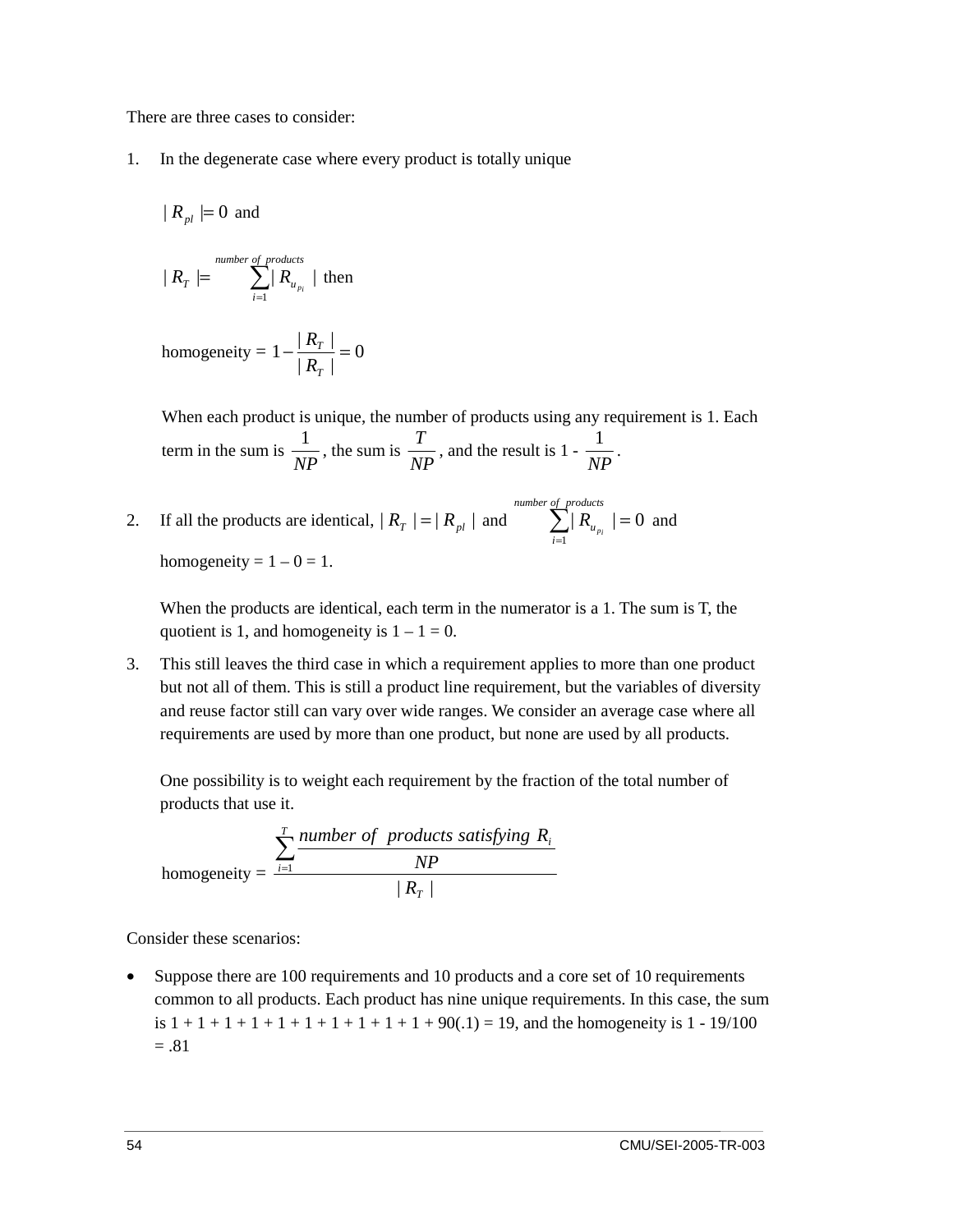- Suppose there are 100 requirements and 10 products and a core of 50 requirements common to all products. Each product has five unique requirements. In this case, the sum is  $50(1) + 50(.1) = 55$ , and the homogeneity is 1 - 55/100 or .45.
- Suppose there are 100 requirements and 10 products and a core of 80 requirements common to all products. Each product has two unique requirements. In this case, the sum is  $80(1) + 20(.1) = 82$ , and the homogeneity is 1 - 82/100 or .18.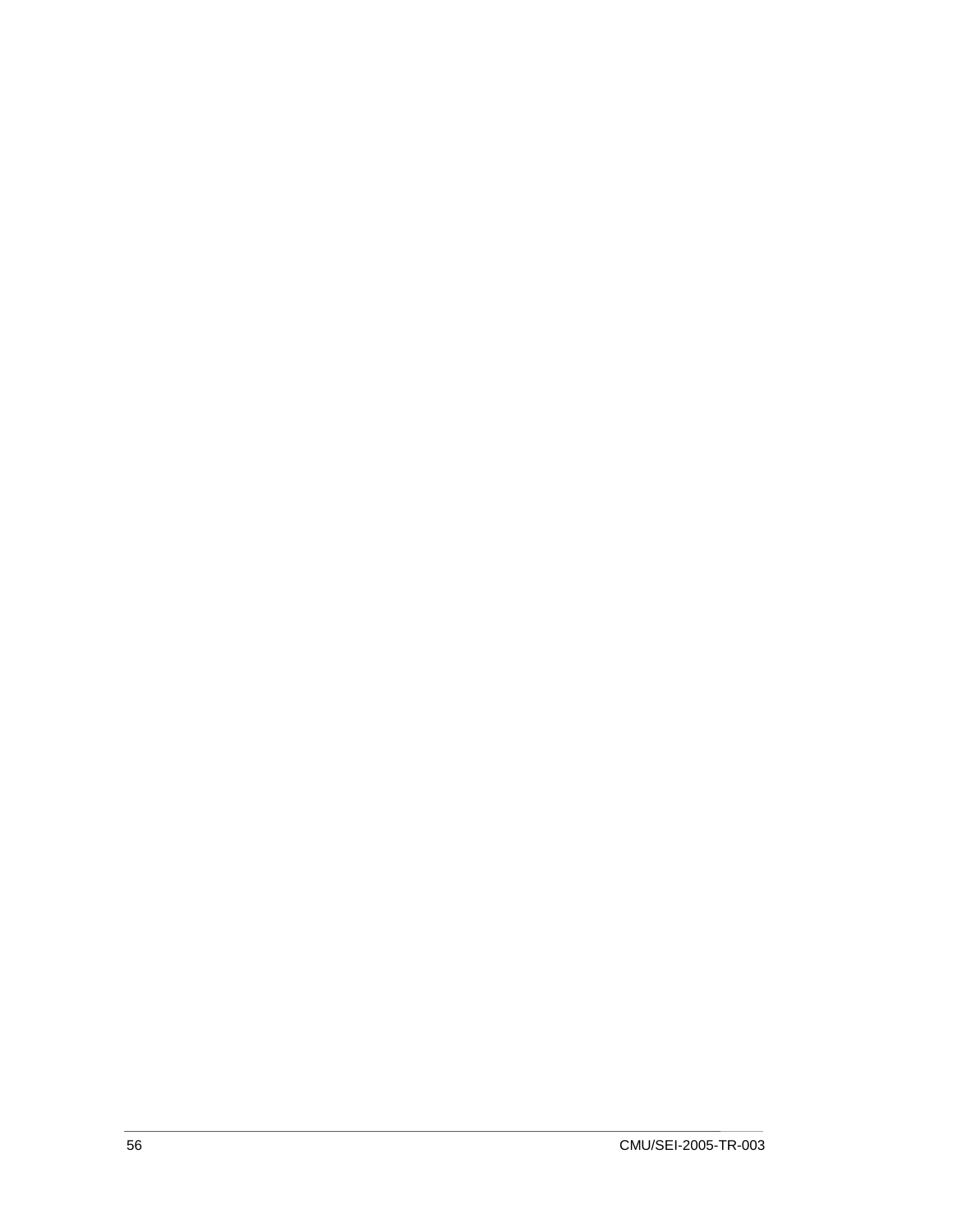# **Appendix B – Table of Symbols Used in SIMPLE**

| <b>Symbol</b>         | <b>Definition</b>                                                                                                                                                                                                                                                                                                                                                                                                                                                                                                                                                                                              |
|-----------------------|----------------------------------------------------------------------------------------------------------------------------------------------------------------------------------------------------------------------------------------------------------------------------------------------------------------------------------------------------------------------------------------------------------------------------------------------------------------------------------------------------------------------------------------------------------------------------------------------------------------|
| $B_{ben_j}$           | A benefit function that returns the economic value of product line benefit<br><i>ben</i> , (such as faster time to market)                                                                                                                                                                                                                                                                                                                                                                                                                                                                                     |
| $C_{cab}()$           | A cost function that, given the relevant parameters, returns the cost of<br>developing a core asset base suited to satisfy a particular scope. $C_{cab}$<br>takes into account the costs of performing a commonality/variability<br>analysis, defining the product line's scope, designing and then evaluating<br>a generic (as opposed to one-off) software architecture, and developing<br>the software so designed. $C_{cab}$ may be invoked to tell us the cost of<br>developing a core asset base where none currently exists or deriving a<br>desired core asset base from one or more already in place. |
| $C_{cabu}()$          | The cost of updating the core asset base has to change as a result of<br>releasing a new version of a product                                                                                                                                                                                                                                                                                                                                                                                                                                                                                                  |
| $C_{evo}()$           | A cost function that is parameterized with product and version numbers<br>and returns the cost of producing that version without using a core asset<br>base                                                                                                                                                                                                                                                                                                                                                                                                                                                    |
| $C_{org}()$           | A cost function that, given the relevant parameters, returns how much it<br>costs an organization to adopt the product line approach for its products.<br>Such costs can include reorganization, process improvement, training,<br>and whatever other organizational remedies are necessary.                                                                                                                                                                                                                                                                                                                   |
| $C_{prod}$ (product)  | A cost function that returns the cost of building a product in a stand-alone<br>fashion                                                                                                                                                                                                                                                                                                                                                                                                                                                                                                                        |
| $C_{reuse}()$         | A cost function that, given the relevant parameters, returns the<br>development cost of reusing core assets from a core asset base to build a<br>product. $C_{reuse}$ includes the cost of locating a core asset, checking it out of<br>the repository, tailoring it for use in the intended application, and<br>performing the extra tests associated with reusing core assets.                                                                                                                                                                                                                               |
| $C_{\text{unique}}()$ | A cost function that, given the relevant parameters, returns the cost of<br>developing the unique parts (both software and non-software) of a<br>product that are not based on the assets in the core asset base. The result<br>might be a complete product (i.e., one that is not a member of a product<br>line) or the unique part of a product whose remainder is built atop the<br>core asset base of a product line.                                                                                                                                                                                      |
| $F_{common}$          | A factor describing what fraction of a product (or, on average, a set of<br>products) is built from core assets (e.g., 70%)                                                                                                                                                                                                                                                                                                                                                                                                                                                                                    |
| $F_{\text{reusable}}$ | A factor describing how much more it costs to build multi-use software<br>than single-purpose software (e.g., 150%)                                                                                                                                                                                                                                                                                                                                                                                                                                                                                            |
| <b>ROI</b>            | return on investment, calculated as <i>cost savings/cost of investment</i>                                                                                                                                                                                                                                                                                                                                                                                                                                                                                                                                     |
| t                     | A time period of interest, used as a parameter to cost and benefit functions                                                                                                                                                                                                                                                                                                                                                                                                                                                                                                                                   |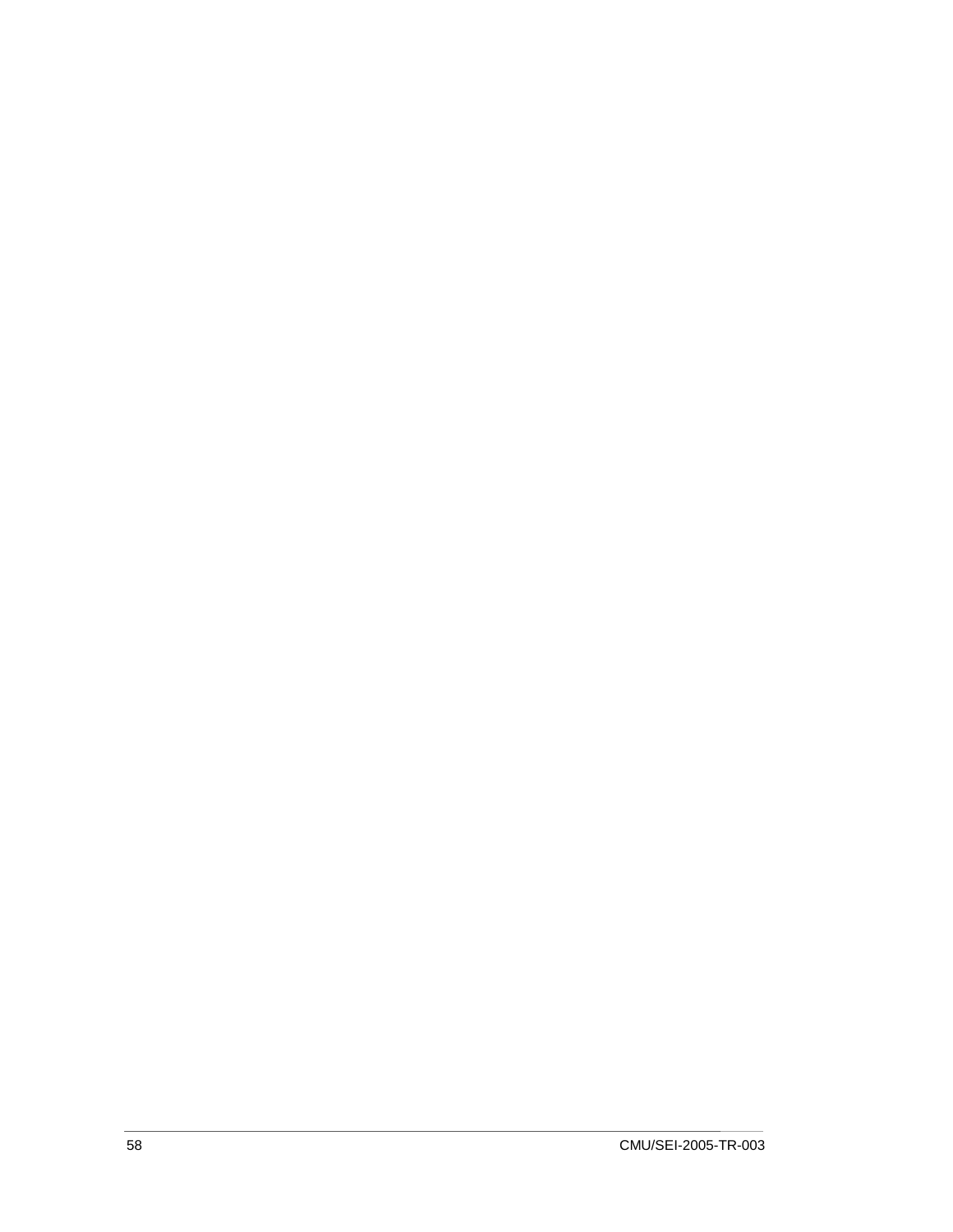## **Appendix C – Acronym List**

| <b>Acronym</b> | <b>Definition</b>                                 |  |  |
|----------------|---------------------------------------------------|--|--|
| AA             | assessment and assimilation                       |  |  |
| AAF            | adaptation adjustment factor                      |  |  |
| <b>AAM</b>     | adaptation adjustment multiplier                  |  |  |
| <b>ACT</b>     | annual change traffic                             |  |  |
| <b>ADC</b>     | additional development cost                       |  |  |
| <b>CBAM</b>    | Cost Benefit Analysis Method                      |  |  |
| CM             | code modified                                     |  |  |
| COCOMO         | <b>Cost Construction Model</b>                    |  |  |
| <b>COPLIMO</b> | <b>Constructive Product Line Investment Model</b> |  |  |
| <b>COTS</b>    | commercial off-the-shelf                          |  |  |
| <b>DCA</b>     | development cost avoidance                        |  |  |
| <b>DM</b>      | design modified                                   |  |  |
| <b>DOCU</b>    | degree of documentation                           |  |  |
| <b>GQM</b>     | <b>Goal Question Metric</b>                       |  |  |
| <b>FODA</b>    | feature-oriented domain analysis                  |  |  |
| IM             | integration effort                                |  |  |
| <b>KLOC</b>    | thousand lines of code                            |  |  |
| <b>LOC</b>     | lines of code                                     |  |  |
| <b>PM</b>      | person-months                                     |  |  |
| <b>PY</b>      | person-years                                      |  |  |
| R&D            | research and development                          |  |  |
| <b>ROI</b>     | return on investment                              |  |  |
| <b>RCA</b>     | reuse cost avoidance                              |  |  |
| <b>RCR</b>     | relative cost of reuse                            |  |  |
| <b>RCWR</b>    | relative cost of writing for reuse                |  |  |
| <b>RELY</b>    | required reliability                              |  |  |
| <b>RSI</b>     | reused source instructions                        |  |  |
| <b>RUSE</b>    | development for reuse                             |  |  |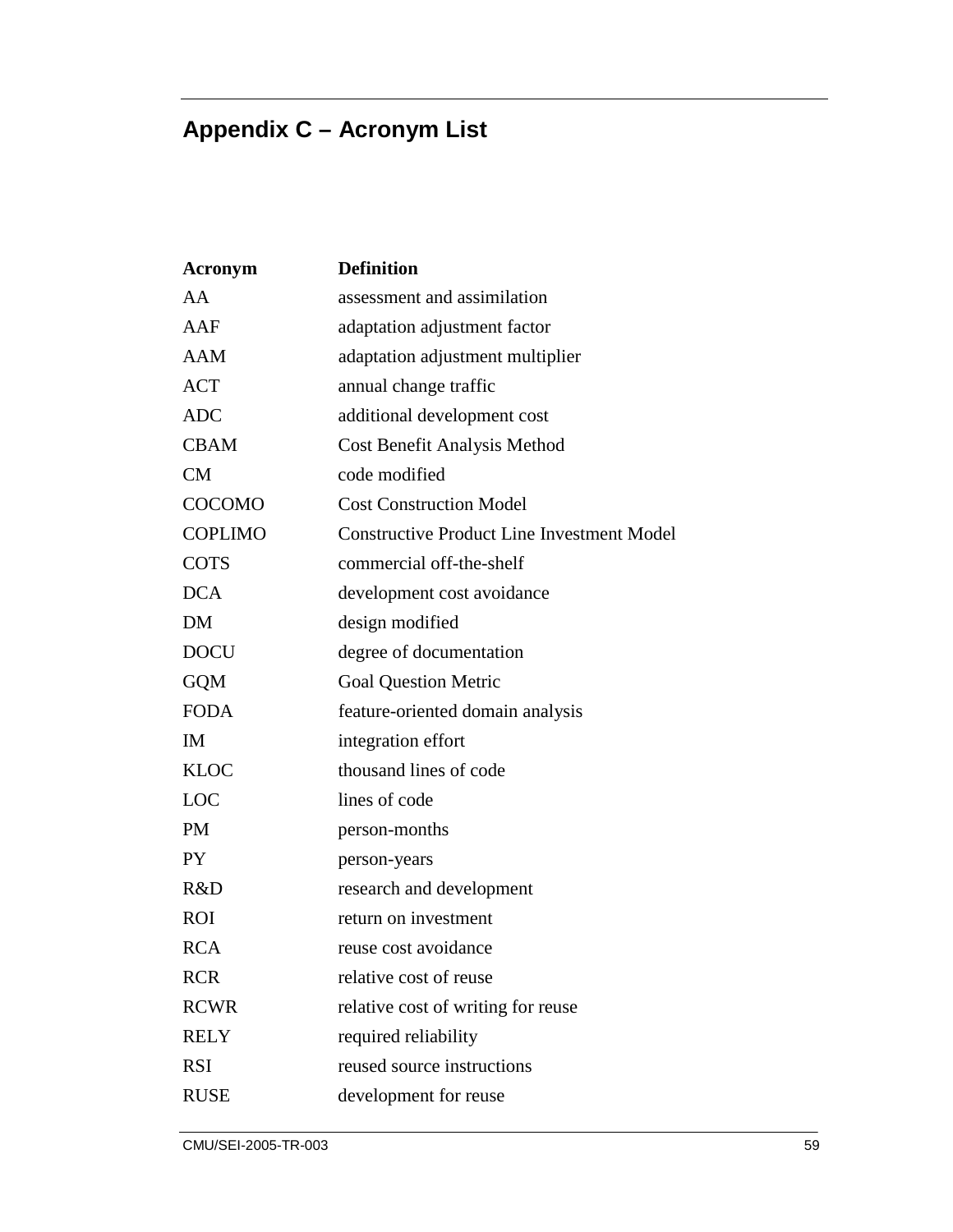| <b>Definition</b>                                           |
|-------------------------------------------------------------|
| service cost avoidance                                      |
| Software Engineering Institute                              |
| <b>Structured Intuitive Model of Product Line Economics</b> |
| system understanding                                        |
| programmer unfamiliarity                                    |
|                                                             |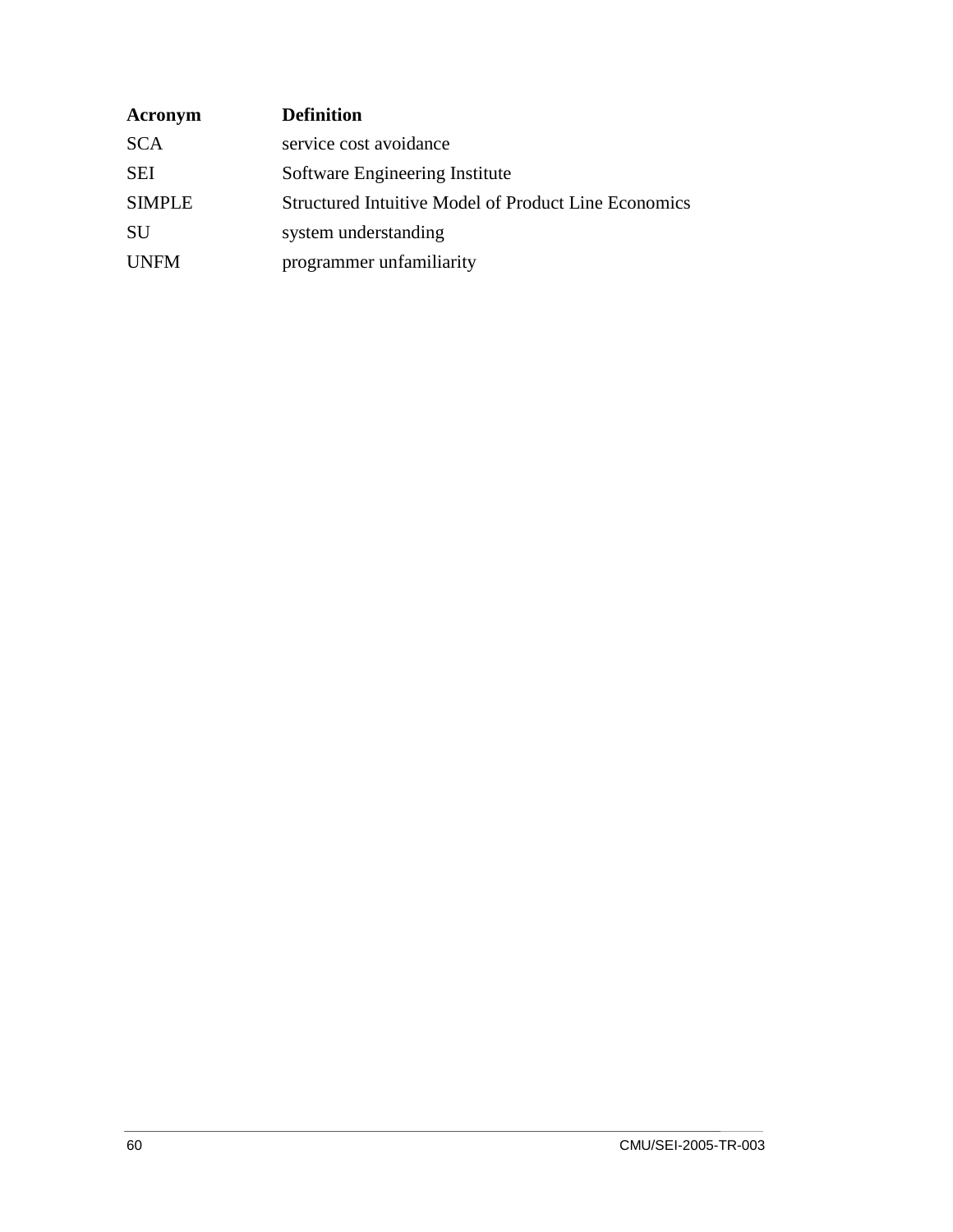## **References**

*URLs are valid as of the publication date of this document.* 

| [Basili 92]    | Basili, Victor R. Software Modeling and Measurement: The<br>Goal/Question/Metric Paradigm (CS-TR-2956, UMIACS-TR-92-<br>96). College Park, MD: University of Maryland, September 1992.                                                                                                                                                                       |
|----------------|--------------------------------------------------------------------------------------------------------------------------------------------------------------------------------------------------------------------------------------------------------------------------------------------------------------------------------------------------------------|
| [Böckle 04a]   | Böckle, Günter; Clements, Paul; McGregor, John D.; Muthig, Dirk;<br>& Schmid, Klaus. "Calculating ROI for Software Product Lines."<br>IEEE Software 21, 3 (May/June 2004): 23-31.                                                                                                                                                                            |
| [Böckle 04b]   | Böckle, Günter; Clements, Paul; McGregor, John D.; Muthig, Dirk;<br>& Schmid, Klaus. "A Cost Model for Software Product Lines,"<br>310-316. Proceedings of the $5th$ International Workshop on Product<br>Family Engineering (PFE 2003), Lecture Notes in Computer<br>Science (LNCS) 3014. Siena, Italy, November, 2003. Berlin,<br>Germany: Springer, 2004. |
| [Boehm 04]     | Boehm, Barry; Brown, A. Winsor; Madachy, Ray; & Ye Yang. "A<br>Software Product Line Life Cycle Cost Estimation Model," 156-<br>164. Proceedings of the 2004 International Symposium on<br>Empirical Software Engineering. Redondo Beach, CA, August 19-<br>20, 2004. Los Alamitos, CA: IEEE Computer Society, 2004.                                         |
| [Boehm 00]     | Boehm, Barry W. Software Cost Estimation with Cocomo II. Upper<br>Saddle River, NJ: Prentice Hall, 2000.                                                                                                                                                                                                                                                     |
| [Clements 04]  | Clements, Paul & Northrop, Linda. A Framework for Software<br>Product Line Practice, Version 4.2.<br>http://www.sei.cmu.edu/productlines/framework.html (2004)                                                                                                                                                                                               |
| [Clements 02a] | Clements, Paul & Northrop, Linda. Salion, Inc.: A Software Product<br>Line Case Study (CMU/SEI-2002-TR-038, ADA412311).<br>Pittsburgh, PA: Software Engineering Institute, Carnegie Mellon<br>University, 2002. http://www.sei.cmu.edu/publications/documents<br>/02.reports/02tr038.html                                                                    |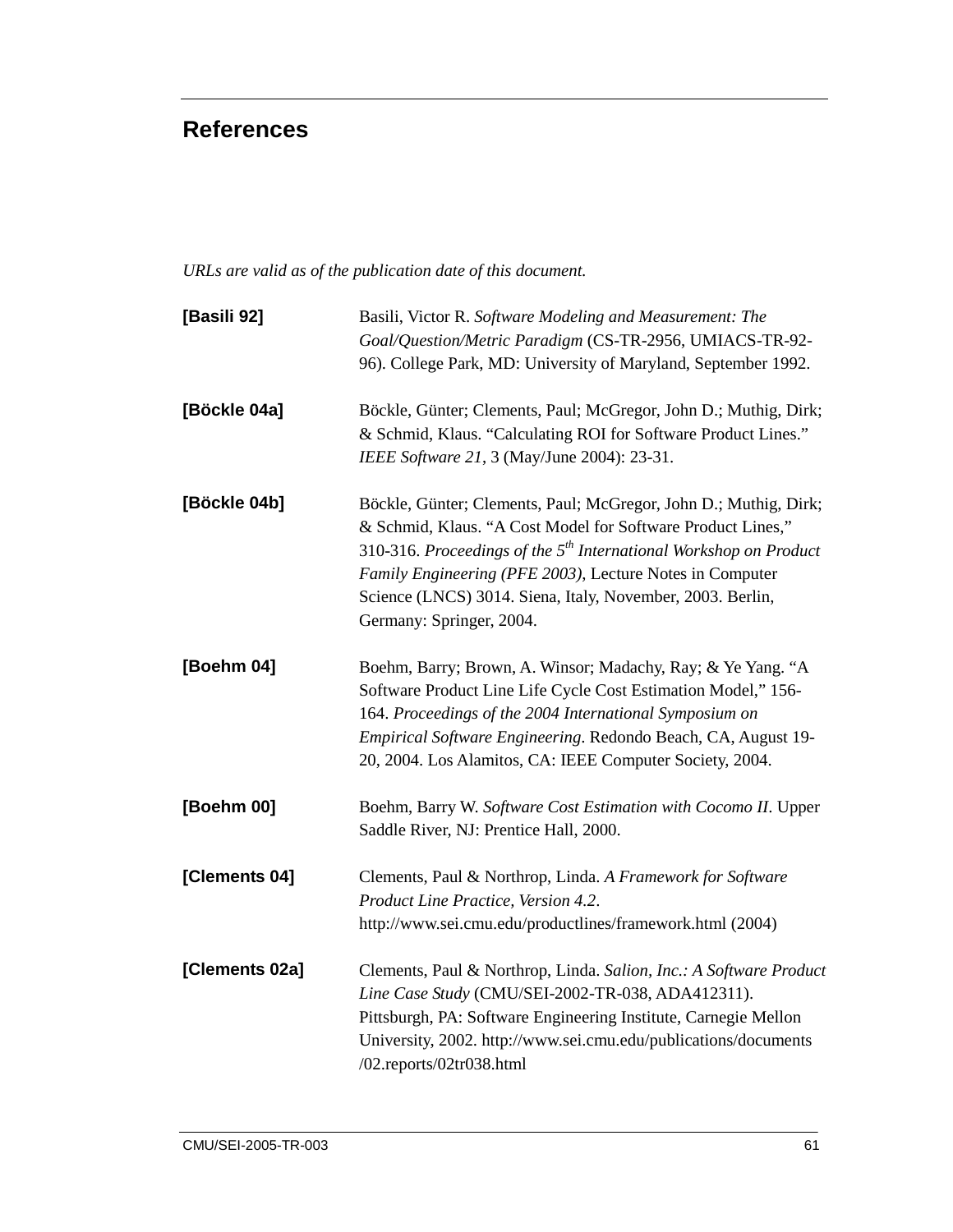| [Clements 02b]   | Clements, Paul & Northrop, Linda. Software Product Lines:<br>Practices and Patterns. Boston, MA: Addison-Wesley, 2002.                                                                                                                                                                                        |
|------------------|---------------------------------------------------------------------------------------------------------------------------------------------------------------------------------------------------------------------------------------------------------------------------------------------------------------|
| [Clements 02c]   | Clements, Paul & Krueger, Charles. "Initiating Software Product<br>Lines - Point/Counterpoint: Being Proactive Pays Off." IEEE<br>Software 19, 4 (July/August 2002): 28.                                                                                                                                      |
| [Cockburn 01]    | Cockburn, Alistair. Writing Effective Use Cases. Boston, MA:<br>Addison-Wesley, 2001.                                                                                                                                                                                                                         |
| [Cohen 04]       | Cohen, Sholom; Zubrow, Dave; & Dunn, Ed. Case Study: A<br>Measurement Program for Product Lines (CMU/SEI-2004-TN-<br>023). Pittsburgh, PA: Software Engineering Institute, Carnegie<br>Mellon University, 2004.<br>http://www.sei.cmu.edu/publications/documents/04.reports<br>/04tn023.html                  |
| [Cohen 03]       | Cohen, Sholom. Predicting When Product Line Investment Pays<br>(CMU/SEI-2003-TN-017, ADA418466). Pittsburgh, PA: Software<br>Engineering Institute, Carnegie Mellon University, 2003.<br>http://www.sei.cmu.edu/publications/documents/03.reports<br>/03tn017.html                                            |
| [Cohen 01]       | Cohen, Sholom. Case Study: Building and Communicating a<br>Business Case for a DoD Product Line (CMU/SEI-2001-TN-020,<br>ADA395155). Pittsburgh, PA: Software Engineering Institute,<br>Carnegie Mellon University, 2001.<br>http://www.sei.cmu.edu/publications/documents/01.reports<br>$/01$ tn $020$ .html |
| [Cruickshank 93] | Cruickshank, R. D. & Gaffney, J. E. "An Economic Model of<br>Software Reuse," 99-137. Analytical Methods in Software<br>Engineering Economics. Edited by T. Gulledge & W. Hutzler. New<br>York, NY: Springer-Verlag, 1993.                                                                                    |
| [Czarnecki 00]   | Czarnecki, K. & Eisenecker, U. Generative Programming:<br>Methods, Tools, and Applications. Boston, MA: Addison-Wesley,<br>2000.                                                                                                                                                                              |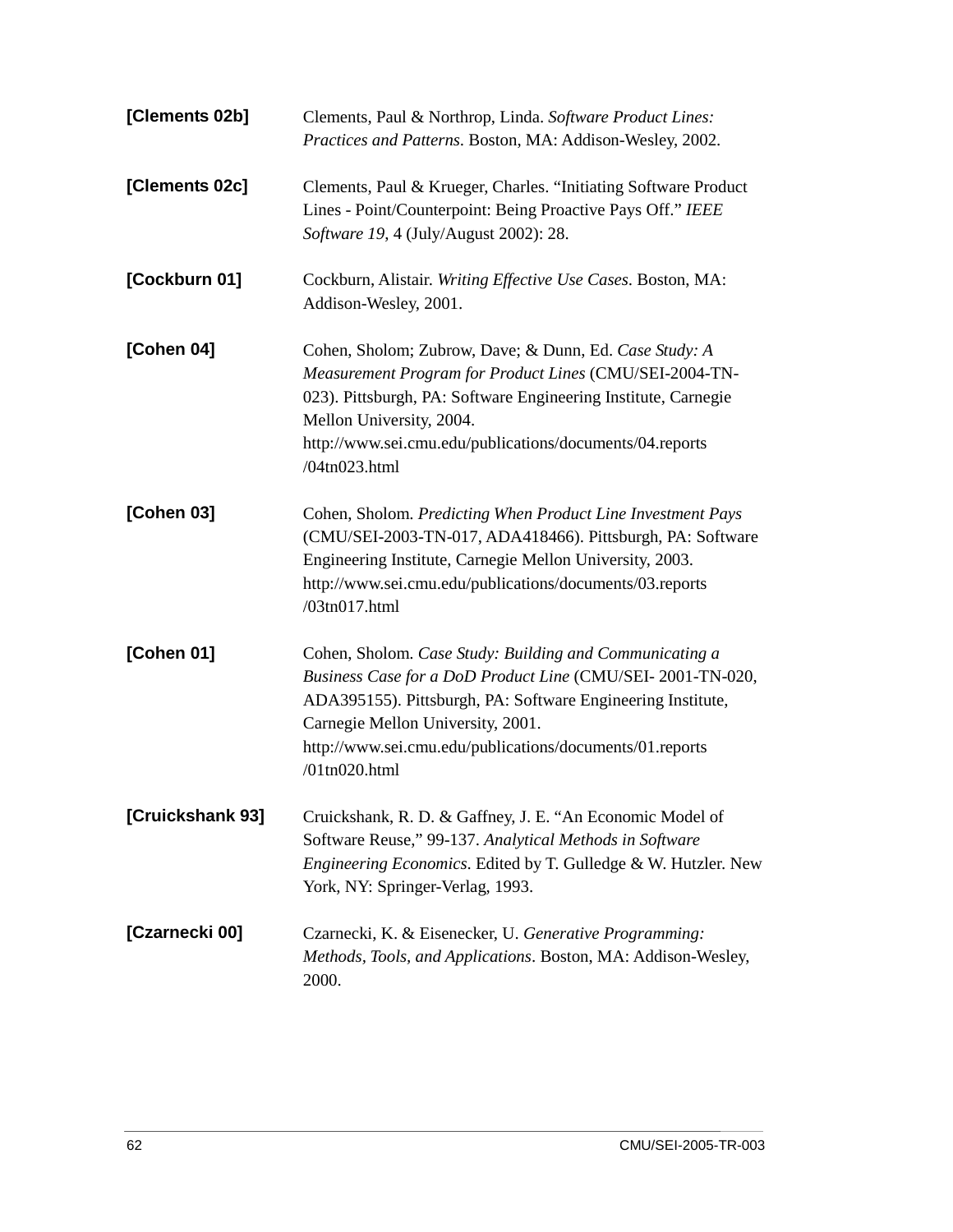| [Favaro 96]  | Favaro, John. "A Comparison of Approaches to Reuse Investment<br>Analysis," 136-145. Proceedings of the Fourth IEEE International<br>Conference on Software Reuse. Orlando, FL, April 23-26, 1996. Los<br>Alamitos, CA: IEEE Computer Society Press, 1996.                                                                                                                                                                         |
|--------------|------------------------------------------------------------------------------------------------------------------------------------------------------------------------------------------------------------------------------------------------------------------------------------------------------------------------------------------------------------------------------------------------------------------------------------|
| [Gaffney 92] | Gaffney, J. E., Jr. & Cruickshank, R. D. "A General Economic<br>Model of Software Reuse," 327-337. Proceedings of the<br>International Conference on Software Engineering. Melbourne,<br>Australia, May 11-15, 1992. New York, NY: ACM, 1992.                                                                                                                                                                                      |
| [ISO9126 01] | International Organization for Standardization (ISO) &<br>International Electrotechnical Commission (IEC). Software<br>Engineering—Product Quality = Genie du Logiciel—Qualite des<br>Produits [ISO/IEC 9126-1:2001(E)]. Geneva, Switzerland:<br>ISO/IEC, 2001.                                                                                                                                                                    |
| [Kang 90]    | Kang, K.; Cohen, S.; Hess, J.; Novak, W.; & Peterson, A. Feature-<br>Oriented Domain Analysis (FODA) Feasibility Study (CMU/SEI-<br>90-TR-021, ADA235785). Pittsburgh, PA: Software Engineering<br>Institute, Carnegie Mellon University, 1990.<br>http://www.sei.cmu.edu/publications/documents/90.reports<br>/90.tr.021.html                                                                                                     |
| [Kazman 02]  | Kazman, Rick; Asundi, Jai; & Klein, Mark. Making Architecture<br>Design Decisions: An Economic Approach (CMU/SEI-2002-TR-<br>035, ADA408740). Pittsburgh, PA: Software Engineering Institute,<br>Carnegie Mellon University, 2002.<br>http://www.sei.cmu.edu/publications/documents/02.reports<br>/02tr035.html                                                                                                                    |
| [Knauber 02] | Knauber, Peter; Bermejo, Jesus; Böckle, Günter; Leite, Julio; van<br>der Linden, Frank; Northrop, Linda; Stark, Michael; & Weiss,<br>David. "Quantifying Product Line Benefits," 155-163. Proceedings<br>of the $4^{th}$ International Software Product Family Engineering<br>Workshop (PFE 2001), Lecture Notes in Computer Science (LNCS)<br>2290. Bilbao, Spain, October 3-5, 2001. Berlin, Germany: Springer-<br>Verlag, 2002. |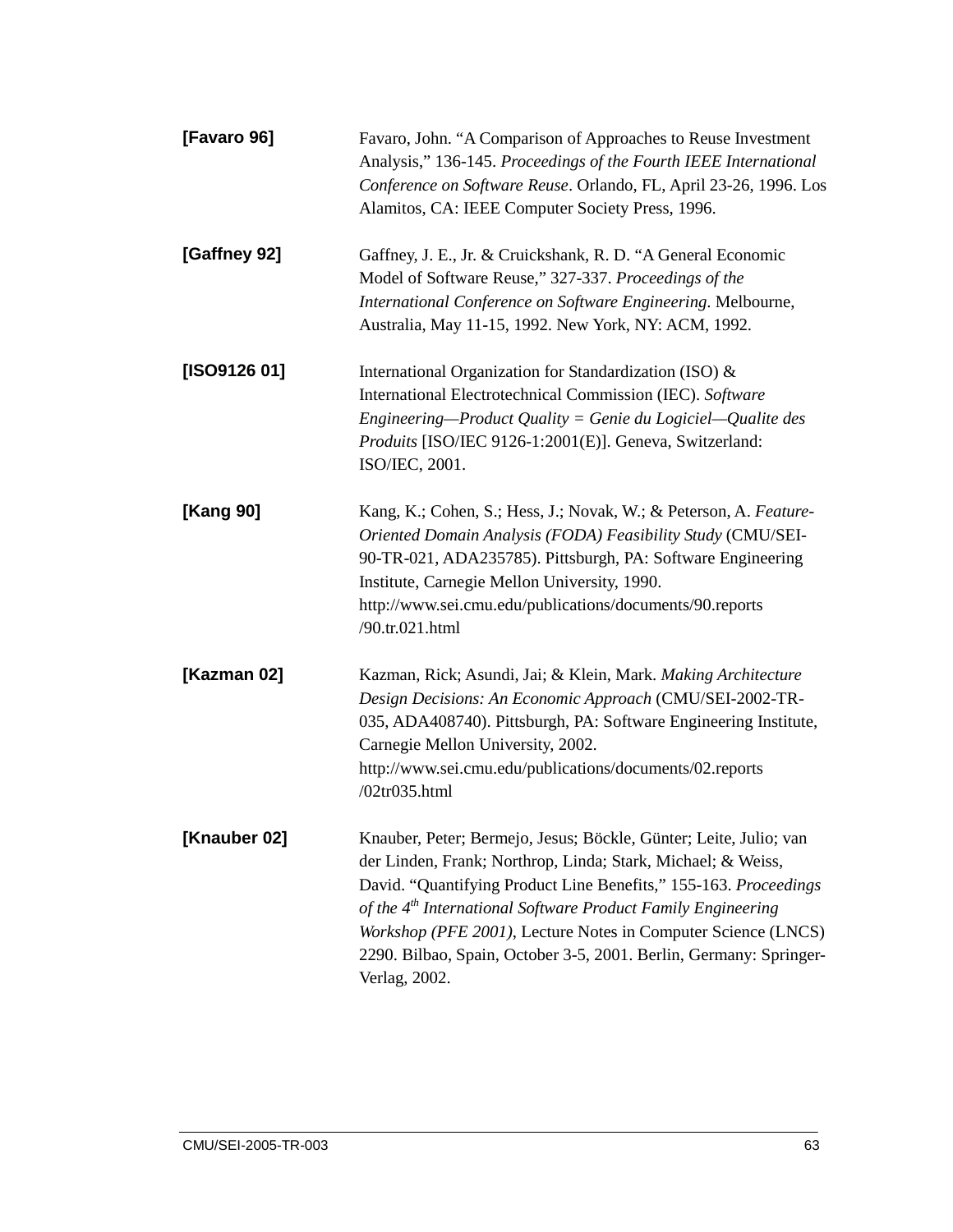| [Major 98]    | Major, Melissa & McGregor, John D. A Qualitative Analysis of Two<br>Requirements Capturing Techniques for Estimating the Size of<br>Object-Oriented Software Projects (Department of Computer<br>Science Technical Report 98-002). Clemson, SC: Clemson<br>University, 1998.                              |
|---------------|-----------------------------------------------------------------------------------------------------------------------------------------------------------------------------------------------------------------------------------------------------------------------------------------------------------|
| [McGregor 02] | McGregor, John D.; Northrop, Linda M.; Jarrad, Salah; & Pohl,<br>Klaus. "Initiating Software Product Lines - Guest Editor's<br>Introduction." IEEE Software 19, 4 (July/August 2002): 24-27.                                                                                                              |
| [McGregor 95] | McGregor, John D. "Managing Metrics in an Iterative<br>Environment." Object Magazine 5, 6 (1995): 65-71.                                                                                                                                                                                                  |
| [Mili 00]     | Mili, A.; Chmiel, S. F.; Gottumukkala, R.; & Zhang. L. "An<br>Integrated Cost Model for Software Reuse," 157-166. Proceedings<br>of the 2000 International Conference on Software Engineering.<br>Limerick, Ireland, June 4-11, 2000. New York, NY: ACM, 2000.                                            |
| [Peterson 04] | Peterson, Dale. "Economics of Software Product Lines," 381-402.<br>Proceedings of the $5th$ International Workshop on Product Family<br>Engineering (PFE 2003). Siena, Italy, November 2003. Berlin,<br>Germany: Springer, 2004.                                                                          |
| [Poulin 97a]  | Poulin, Jeffrey S. Measuring Software Reuse. Reading, MA:<br>Addison-Wesley, 1997.                                                                                                                                                                                                                        |
| [Poulin 97b]  | Poulin, Jeffrey S. "Fueling Software Reuse with Metrics." Object<br>Magazine 7, 7 (September 1997): 42-47.                                                                                                                                                                                                |
| [Schmid 02]   | Schmid, Klaus. "An Initial Model of Product Line Economics," 38-<br>50. Proceedings of the $4th$ International Software Product Family<br>Engineering Workshop (PFE 2001), Lecture Notes in Computer<br>Science (LNCS) 2290. Bilbao, Spain, October 3-5, 2001. Berlin,<br>Germany: Springer-Verlag, 2002. |
| [SPL 05a]     | Success Stories in Software Product Lines.<br>http://www.softwareproductlines.com/successes/successes.html<br>(URL valid as of March 2005)                                                                                                                                                                |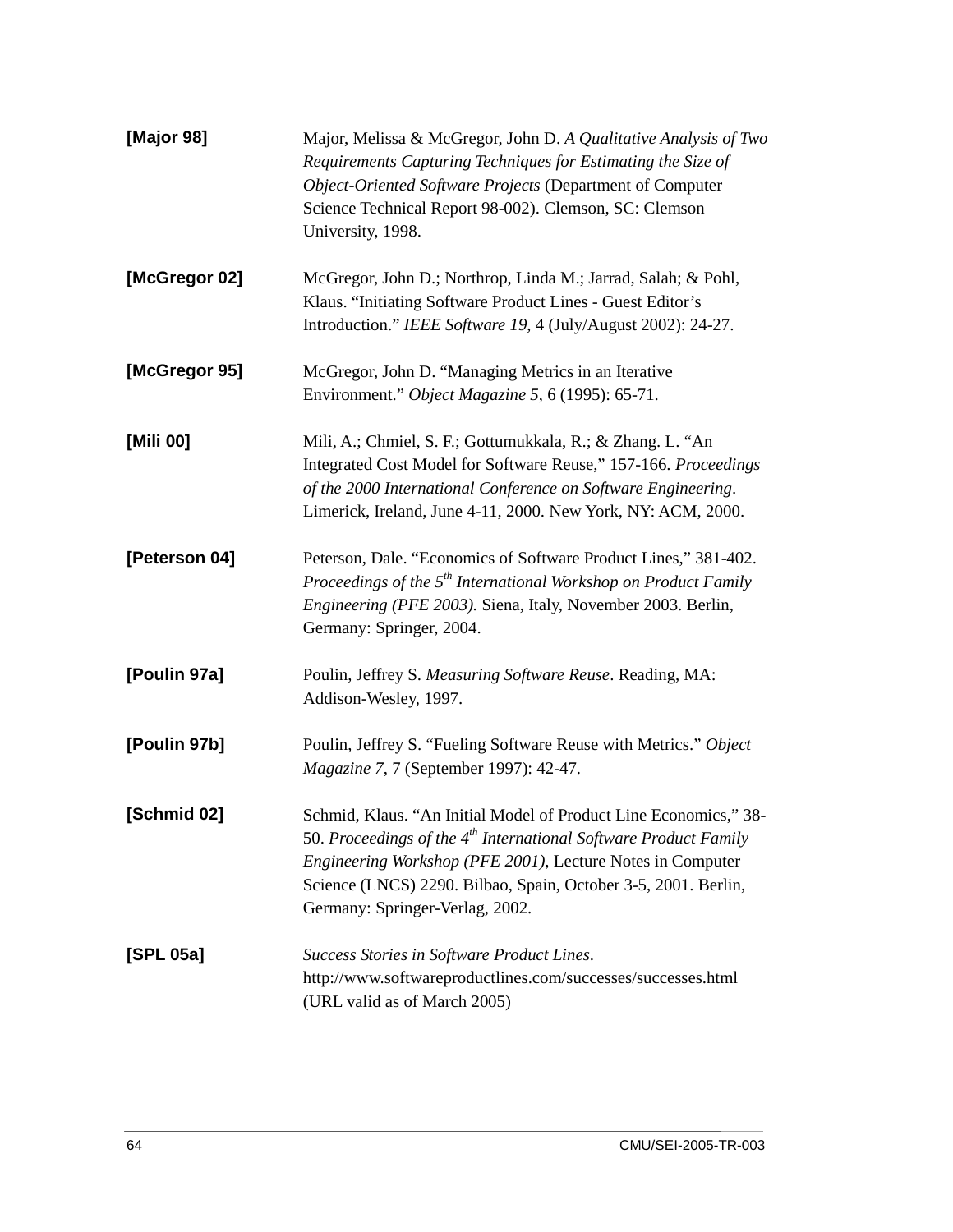| [SPL 05b]    | <b>Binding Times.</b><br>http://www.softwareproductlines.com/introduction/binding.html<br>(URL valid as of March 2005) |
|--------------|------------------------------------------------------------------------------------------------------------------------|
| [Verhoef 04] | Verhoef, C. Quantifying the Value of IT-Investments.<br>http:www.cs.vu.nl/ $\sim$ x/val/val.pdf (August 2004)          |
| [Weiss 99]   | Weiss, David & Lai, Chi Tau Robert. Software Product-Line<br><i>Engineering. Reading, MA: Addison-Wesley, 1999.</i>    |
| [Wiles 02]   | Wiles, Ed. "Economic Models of Software Reuse: A Comparison<br>and Validation." PhD diss., University of Wales. 2002.  |